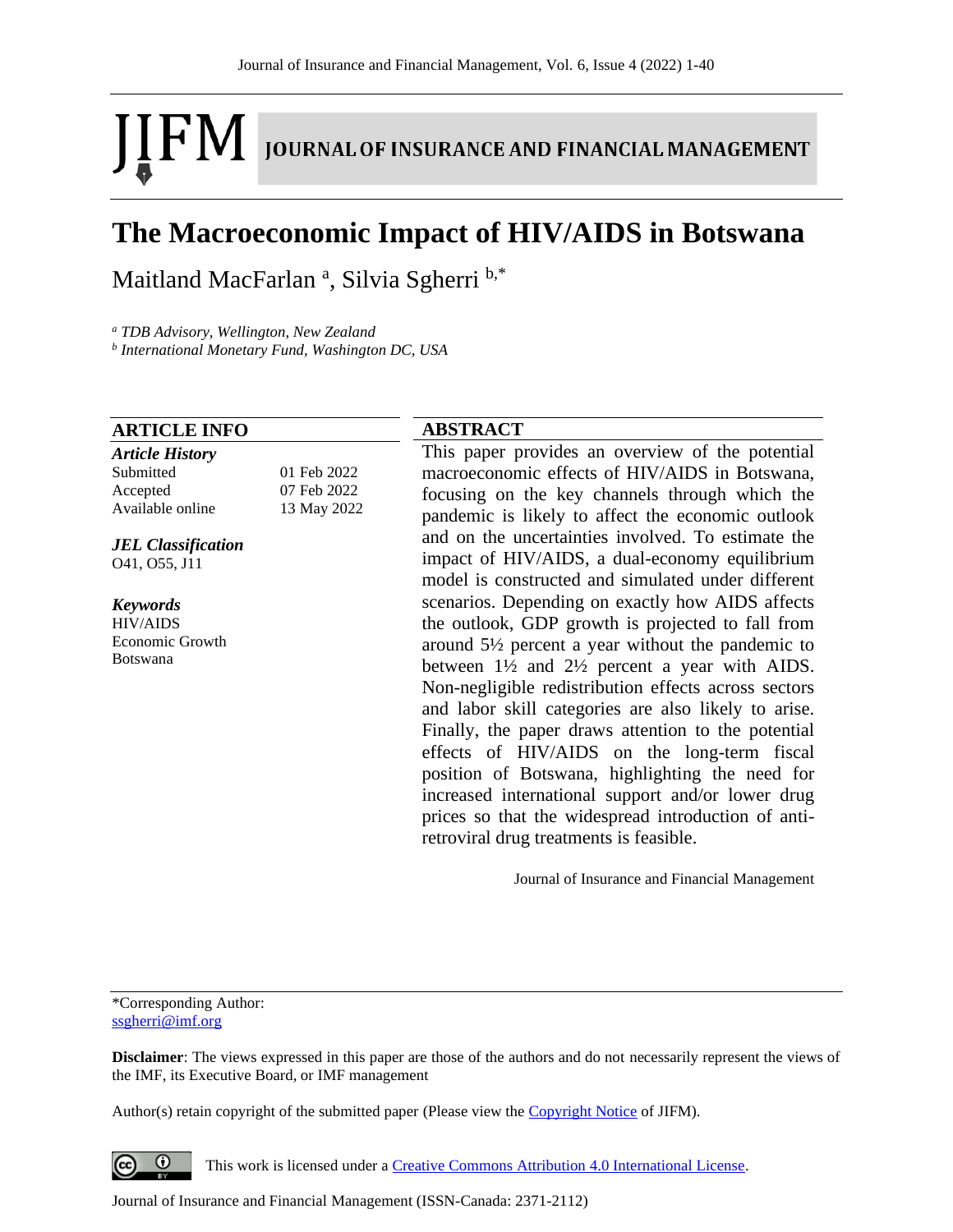# **I. INTRODUCTION**

The HIV/AIDS pandemic in sub-Saharan Africa and other parts of the developing world threatens to be a humanitarian and economic catastrophe of almost unprecedented proportions. The closest parallels in terms of disease-driven disasters may be found in the outbreaks of bubonic plague in the fourteenth century.<sup>1</sup> From a broader perspective, comparisons could also be drawn with the major wars and political purges of the twentieth century. In Botswana—the country with the highest HIV prevalence rate, according to official data—the unfolding disaster now overshadows what should otherwise be seen as an African success story, especially in terms of prudent resource management and well-directed economic development.

A few indicators illustrate the scale and implications of HIV/AIDS in the case of Botswana:

- Recent estimates indicate that nearly 300,000 of the 14-49 year old population— 36 percent of this group—are infected with HIV.
- Life expectancy has fallen sharply: by some estimates, this has declined from 60 years in 1990 to 40 at present, and is projected to fall to under 30 by 2010.
- The death rate per thousand population has accelerated from 15 in 1990 to 30 in 2000, and is projected to reach 45 by 2007; in the absence of AIDS, the "normal" death rate would have declined steadily to around 11 per thousand over this period.
- On current projections, by 2010 two children out of five would be orphans—totaling more than 200,000 orphans.

Far from being a somewhat abstract and distant threat, the effects of the pandemic are increasing evident in the day-to-day life and planning of individuals and organizations. Few families appear untouched, with extended family structures called on to provide care and

 $<sup>1</sup>$  Even this analogy is weakened by the fact that the bubonic plague hit unexpectedly (albeit</sup> repeatedly), with each outbreak exacting a heavy death toll within a short space of time. In contrast, the onset of AIDS for HIV-positive patients follows with a substantial lag (usually of eight to ten years) but with a high degree of certainty for those without access to antiretroviral drug treatments. As discussed in the paper, the drawn-out impact of HIV/AIDS may have important implications for social and economic behavior. For discussion of the bubonic plague, including some parallels with AIDS, see McNeill (1998). The impact of the plague is also discussed in Tuchman (1978).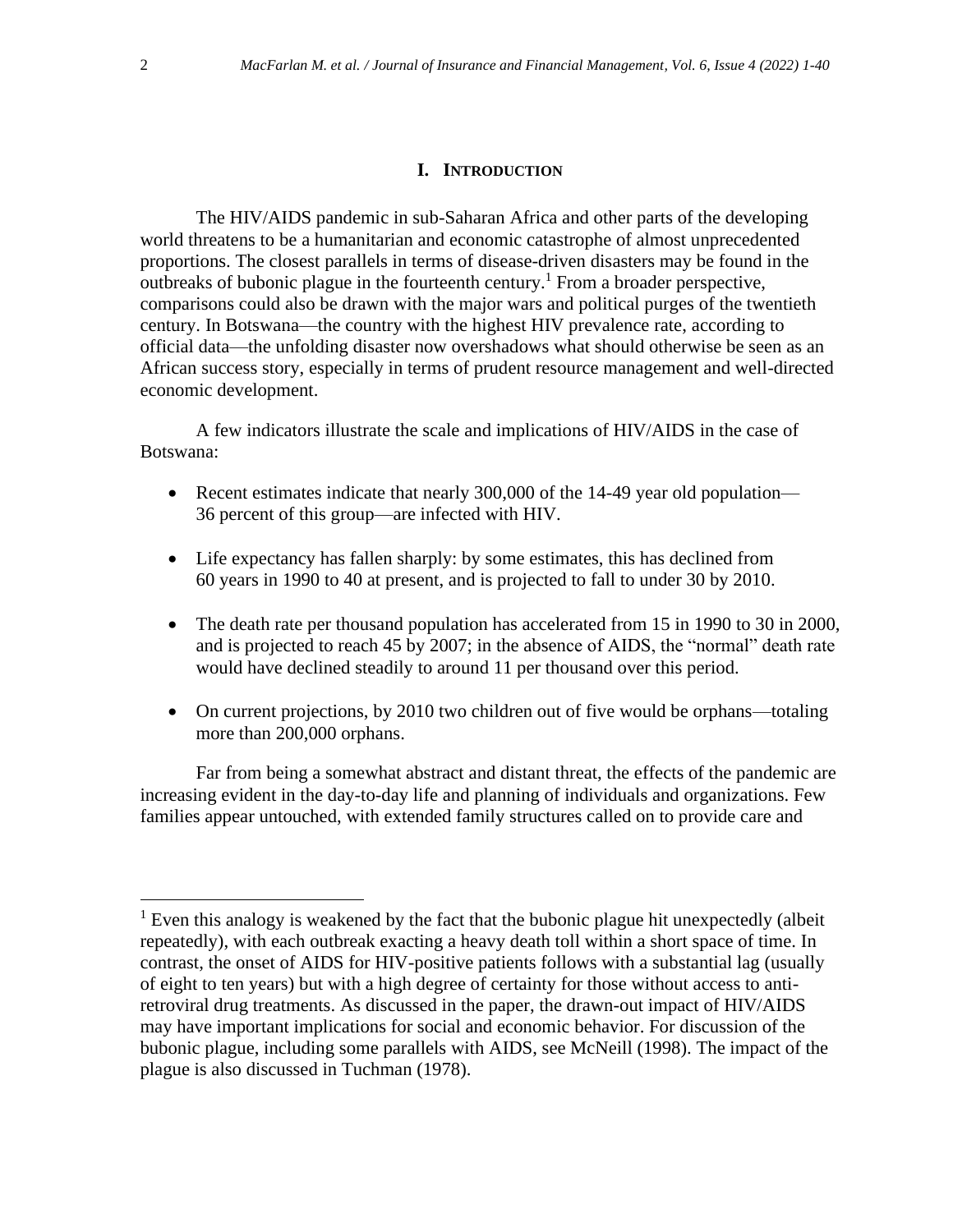support. The frequency of funerals, dominated by those of the young, has increased sharply.<sup>2</sup> Rising death rates threaten the provision of key public services; for example, the death rate among primary teachers has increased tenfold since 1994, from 0.7 to 7 per thousand, and around 100 agricultural extension officers out of 3,000 were lost to AIDS in 1999. Institutions in the private sector report various measures to protect their operations, including the requirement of AIDS insurance by banks as part of their lending and a buildup of skilled personnel in various organizations as a buffer against expected losses.

The human consequences of AIDS will become worse, at an accelerating pace, over the next few years. While there is inevitably some uncertainty about how much wider the pandemic will spread, and how quickly it will pass, the future of those currently infected with HIV is tragically predictable and unavoidable. As discussed below, current treatment options—that is, those that are both available and affordable—may help reduce new infections, provide greater comfort for the sick, and delay death in some cases. But premature death, generally within around 10-12 years of initial infection, is nevertheless almost certain for those currently afflicted in the absence of advanced treatment.

There is substantial uncertainty, however, about the macroeconomic impact of HIV/AIDS, the focus of this paper. These economic implications are the subject of a growing literature of country-specific and more general studies, many of which draw on demographic projections and a range of other assumptions to model the long-term impact of HIV/AIDS on GDP, GDP per capita, and related variables.<sup>3</sup> Such a model is also included in the current paper. As in other work in this area, particular attention is paid to the sensitivity of model results to variations in the underlying assumptions. A key concern in this regard is to reflect in model simulations what might happen if the approaching acceleration in AIDS-related deaths leads to profound change in social and economic conditions—including, for example, a collapse of domestic and external investor confidence. With few if any historical parallels to draw on, the ability of Botswana (or any other economy) to withstand a shock of the magnitude of the AIDS disaster will be unclear for some time.

The paper is organized as follows. Subsection B provides an overview of the macroeconomic effects of HIV/AIDS, focusing on the key channels through which the pandemic is likely to affect the macroeconomic outlook and on the uncertainties involved. Subsection C presents model-based estimates of the impact of HIV/AIDS on output and other key macroeconomic variables. The potential effects of HIV/AIDS on the long-term fiscal

 $2$  For example, funerals in rural villages (where one-half of the population resides) now commonly occur throughout each weekend and may soon spread into weekdays, rather than being Saturday-only ceremonies as in the past.

<sup>&</sup>lt;sup>3</sup> See references cited in Subsection C.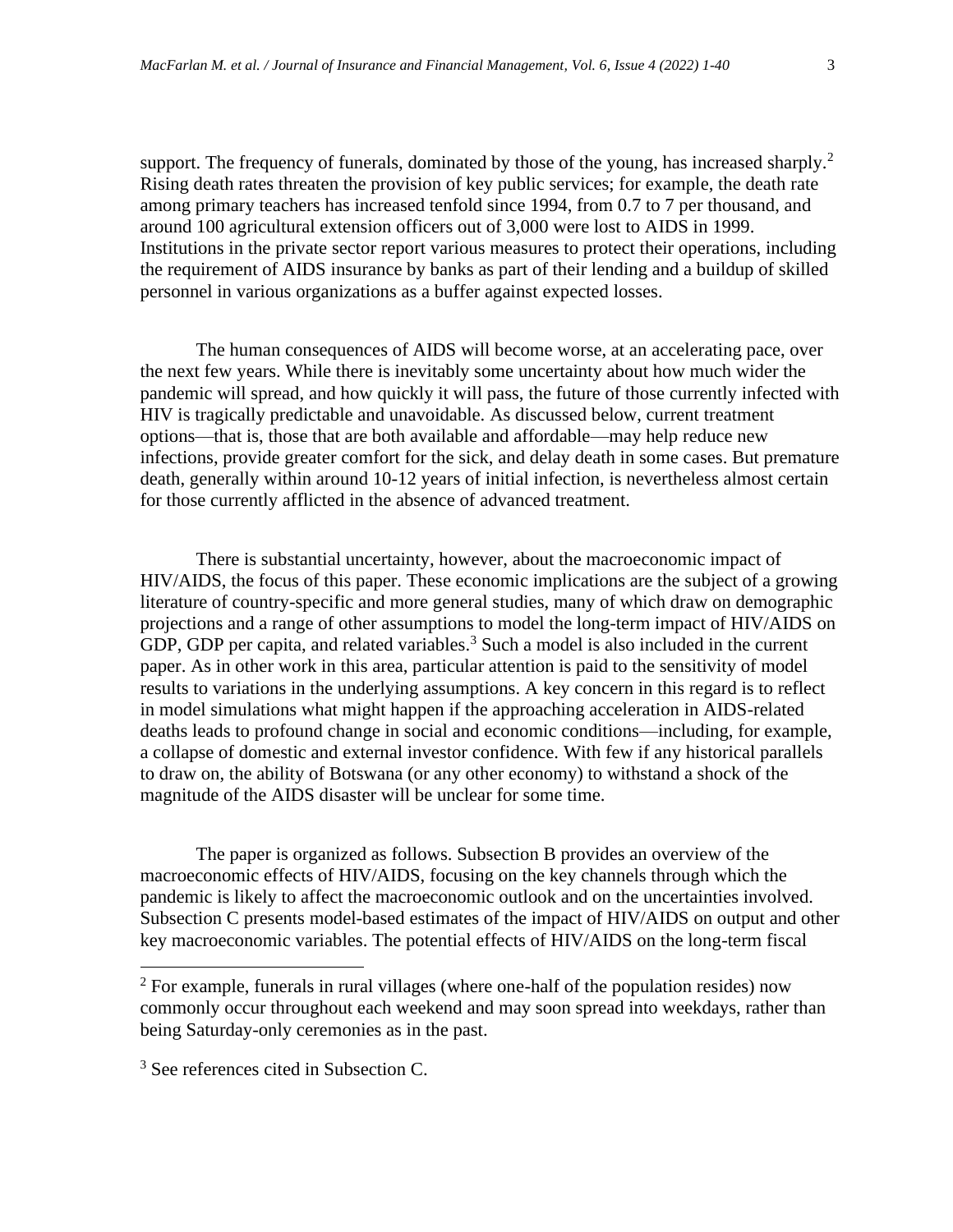position of Botswana are considered briefly in Subsection D, and Subsection E concludes. Details of the theoretical model and of the data are given in the Appendix.

### **II. MACROECONOMIC OVERVIEW OF THE IMPLICATIONS OF HIV/AIDS**

As noted above, there is now a rather substantial literature applying standard models of economic growth to an assessment of the long-term effects of HIV/AIDS on economic performance, particularly in sub-Saharan Africa. In the specific case of Botswana, for example, a recent comprehensive report by the Botswana Institute for Development Policy Analysis (BIDPA, 2000) applies a Cobb-Douglas model to derive projections of the effect of HIV/AIDS on aggregate and per capita output out to 2021, on the distribution of income among different groups, and on the long-term fiscal position of Botswana. These results are drawn on and, in some cases, updated and extended in the current paper, using a similar framework. This approach focuses, therefore, on the possible effects of HIV/AIDS on the medium- to long-term productive capacity of the economy.<sup>4</sup> Several channels of influence can be identified, including the impact on labor supply, on saving and investment, on financial intermediation, and, more broadly, on prospects for economic diversification. These linkages are considered briefly in the following sections.

# **A. Impact on labor supply**

HIV/AIDS will have a dramatic effect on labor supply in Botswana, and hence on the economic outlook more generally. Demographic profiles incorporating the effects of HIV/AIDS indicate that the total population and labor force will start declining later this decade as the HIV infection rate and AIDS cases continue to climb, whereas the labor force would have increased substantially in the absence of AIDS (Figure 1). The effects of the pandemic on productivity and human capital are also likely to be significant. Productivity will suffer as a result both of AIDS-related health problems among workers themselves leading, for example, to increased sick leave, reduced work intensity, and increased labor turnover—and as individuals take time away from work to care for sick family members, attend funerals, and meet other such responsibilities. The prospects for growth and diversification in Botswana will be set back by the loss of skilled labor—a particularly serious concern, given that skill shortages are already problematic and that there is probably limited scope for substitution using unskilled labor, which is currently in excess supply. While the relative returns to investment in skills and training are likely to increase, this trend could well be dominated by the weakening in incentives and opportunities for such investment that would arise from a combination of sharply reduced life expectancies, a

<sup>&</sup>lt;sup>4</sup> Demand-side effects, such as might arise from changes in consumer or investor confidence, are usually handled by varying the associated model parameters (e.g., for saving and investment rates) rather than by being modeled explicitly, but this is clearly an area where there is scope for further extensions and elaborations of the models involved.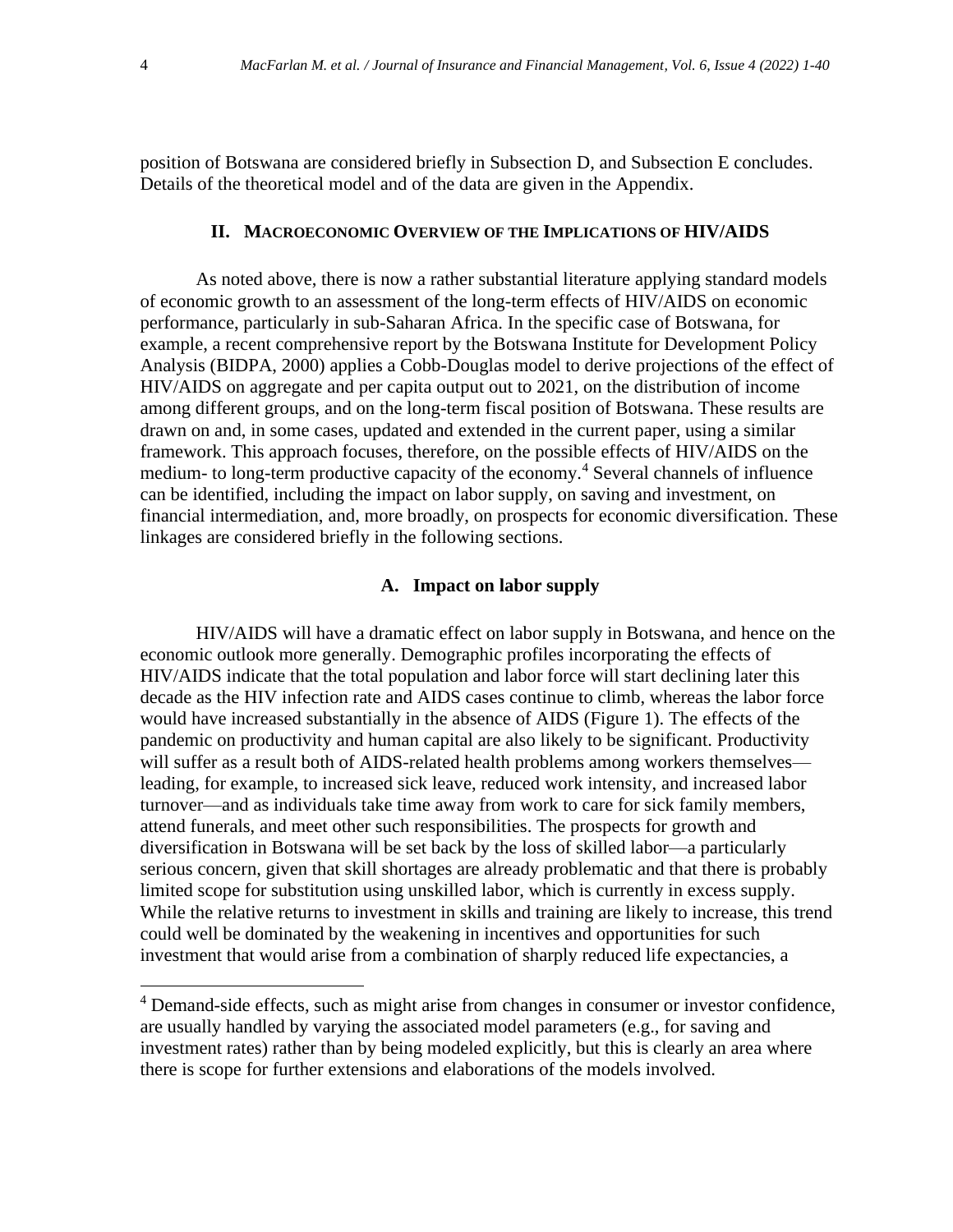

#### Figure 1. Botswana: Selected Demographic Indicators, 1990-2010

Source: ABT Associates, South Africa; and Fund staff estimates.

1/ For each age cohort the horizontal axis reports the corresponding median age.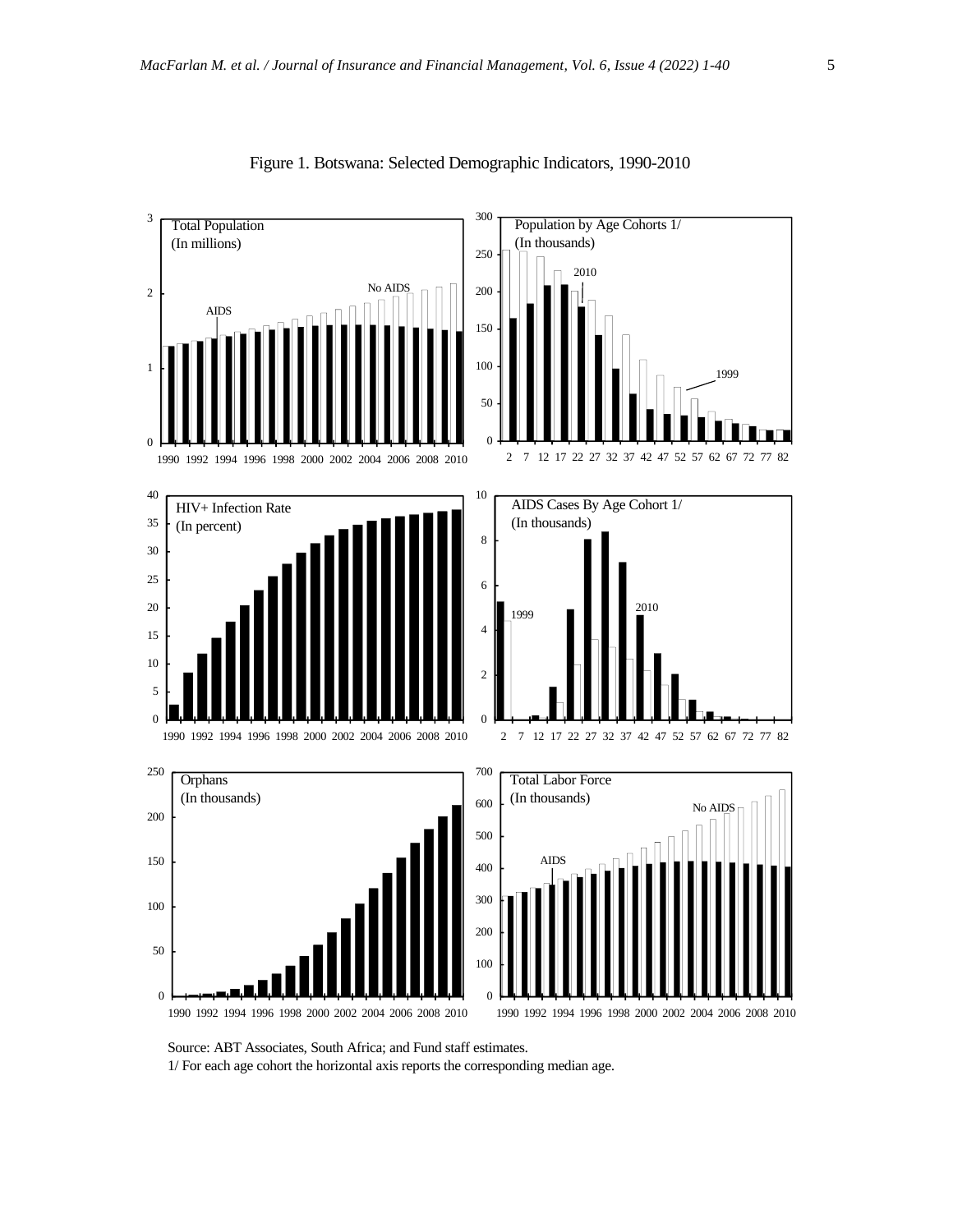decrease in general economic confidence, and potential shortages of personnel able to provide training.<sup>5</sup>

# **B. Impact on saving and investment**

A further key channel for the macroeconomic impact of HIV/AIDS may come through saving and investment. With national saving currently exceeding investment by a substantial margin, as reflected in a high and rising level of foreign exchange reserves, Botswana does not face the same degree of financing constraint on investment as other African countries. How long the current situation will prevail is unclear. Overall, the risks for both the saving and the investment outlook are probably on the downside, although not necessarily to the same degree.

On the saving side, changes in the sectoral composition of growth—involving, in particular, lower growth in the high-saving mining sector, partially offset by stronger growth in nonmining areas—would likely lead to lower private saving in the period ahead. Adding in the effects of HIV/AIDS, saving is likely to decline further as a share of GDP (see Section III). There is some evidence, more generally, that the saving rate in developing countries may be negatively related to the HIV prevalence rate.<sup>6</sup> Considering private saving, while some people (notably those with scarce skills and rising earnings) may be able to increase their saving, the bulk of households will probably be compelled to reduce both saving and non-AIDS related consumption in order to finance additional health care costs, cover the costs of additional dependents, and meet other adverse effects of AIDS on family expenditure or income. Public saving will almost certainly decline as a share of GDP, particularly as a result of increased government spending on health and various forms of social support. On the assumption that anti-retroviral drug treatments (ARTs) are *not* made generally available, BIDPA (2000) finds that national saving would probably still be largely enough to finance the current rate of investment (around 25-26 percent of GDP). Potential financing constraints could be further eased by drawing on Botswana's unused international borrowing capacity and its foreign reserves.

The outlook for saving and investment is uncertain, however. HIV/AIDS may significantly change investment prospects. Shortages of skilled labor, and its higher cost, would tend to increase the demand for investment at a given level of output. But this may

<sup>5</sup> Anticipating losses among current personnel and growing difficulties in finding replacements, several companies report that they are building up a buffer stock of skilled labor, and an accountancy college has doubled its student intake (apparently with sizable AIDS deaths expected among future graduates).

 $6$  World Bank (2000).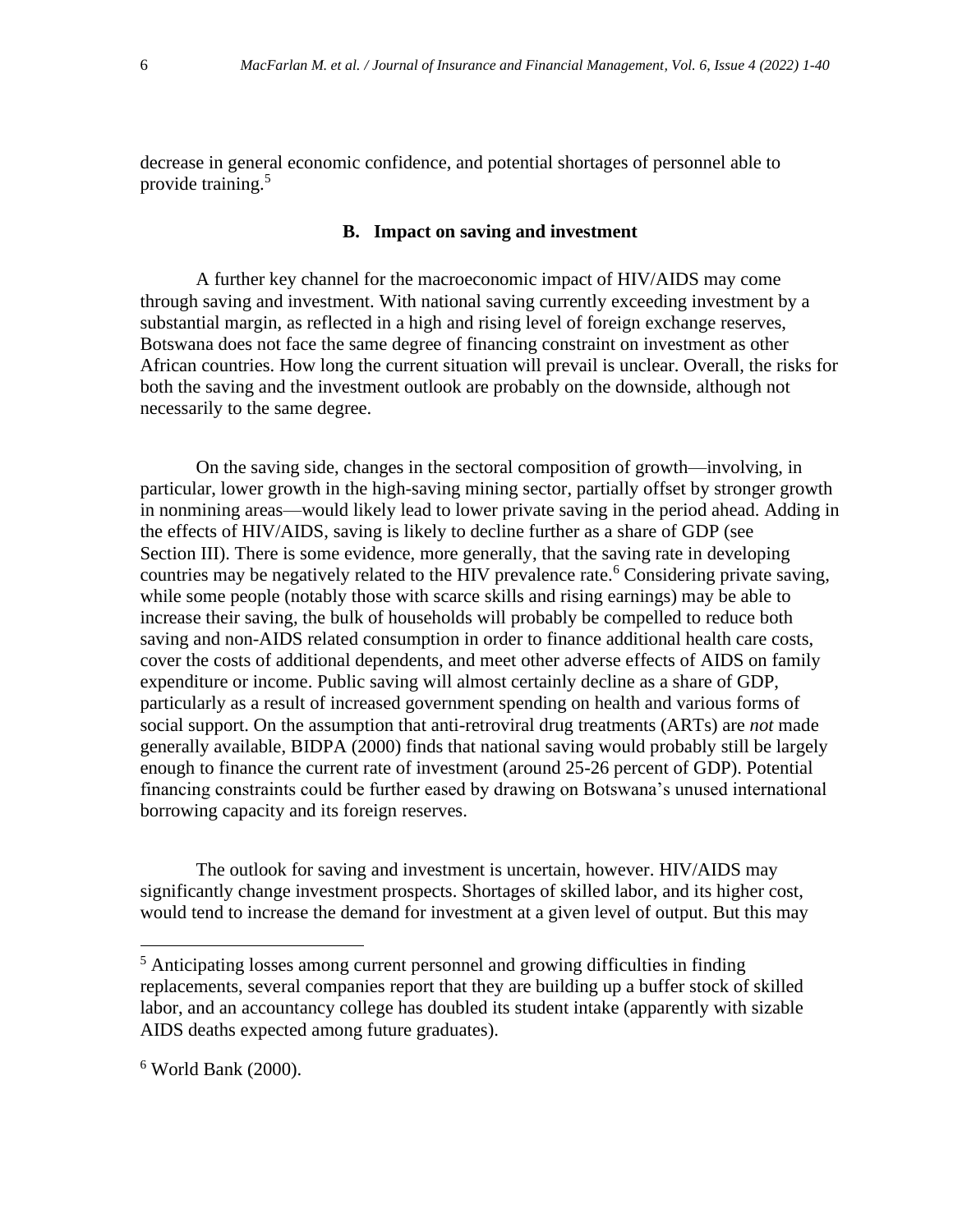well be offset by the negative effects on investment resulting from the impact of AIDS on economic growth, on confidence, and on other aspects of the investment climate. The impact of HIV/AIDS on health care spending and hence on saving may be more severe than suggested above, particularly as estimates of HIV prevalence rates have increased substantially since the BIDPA study.

The outlook for saving would be further affected by the widespread introduction of ARTs. The government has recently signaled its intention to make such treatments generally available to HIV+ patients, a move made possible in part by the significant lowering in drug prices by some of the major pharmaceutical companies together with the possible use of generic alternatives. Even at sharply lower prices, however, the introduction of ARTs could pose a substantial fiscal burden—largely as a result of the sheer number of patients that would potentially be eligible, coupled with the fact that these treatments represent ongoing, lifetime expenditures rather than once-and-for-all outlays. Furthermore, substantial investment in upgrading and extending the health sector infrastructure would be required in order to support the relatively sophisticated monitoring and treatment regimes that are needed to make ARTs fully effective (including preventing drug-resistant strains of the HIV virus from developing). Overall, bringing ART costs within manageable levels would require a combination of increased international support, including recently announced and possibly further reductions in drug prices, combined with restraint in nonpriority areas of the domestic budget. Exploring the details of these support measures is beyond the scope of this paper, but the composition of such a package would clearly have a significant influence on the outlook for the fiscal position, national saving, the external balance, and other macroeconomic variables.

# **C. Impact on the banking sector**

The banking sector in Botswana also faces a range of potential pressures as a result of HIV/AIDS. These could include possible increases in loan losses, as mortality rates rise among borrowers, and business sector difficulties—including in the banking sector itself—as a result of skill shortages. Several factors would tend to mitigate these concerns, however. First, with substantial foreign ownership, the banks have access to a wider base of funding and expertise than would be available to purely domestically owned and operated banks. Second, banks' business lending is concentrated in a few large corporations (including some multinationals) and parastatals, rather than spread over a wide range of small and mediumsized enterprises. To the extent that this lending (especially to parastatals) could carry explicit or implicit government guarantees, banks' own exposures to corporate financial difficulties may be limited. Third, risks associated with personal loans to public sector and parastatal employees (who total nearly one-half of formal employment) appear to be reduced through automatic source deductions of loan payments and, in at least some cases, through a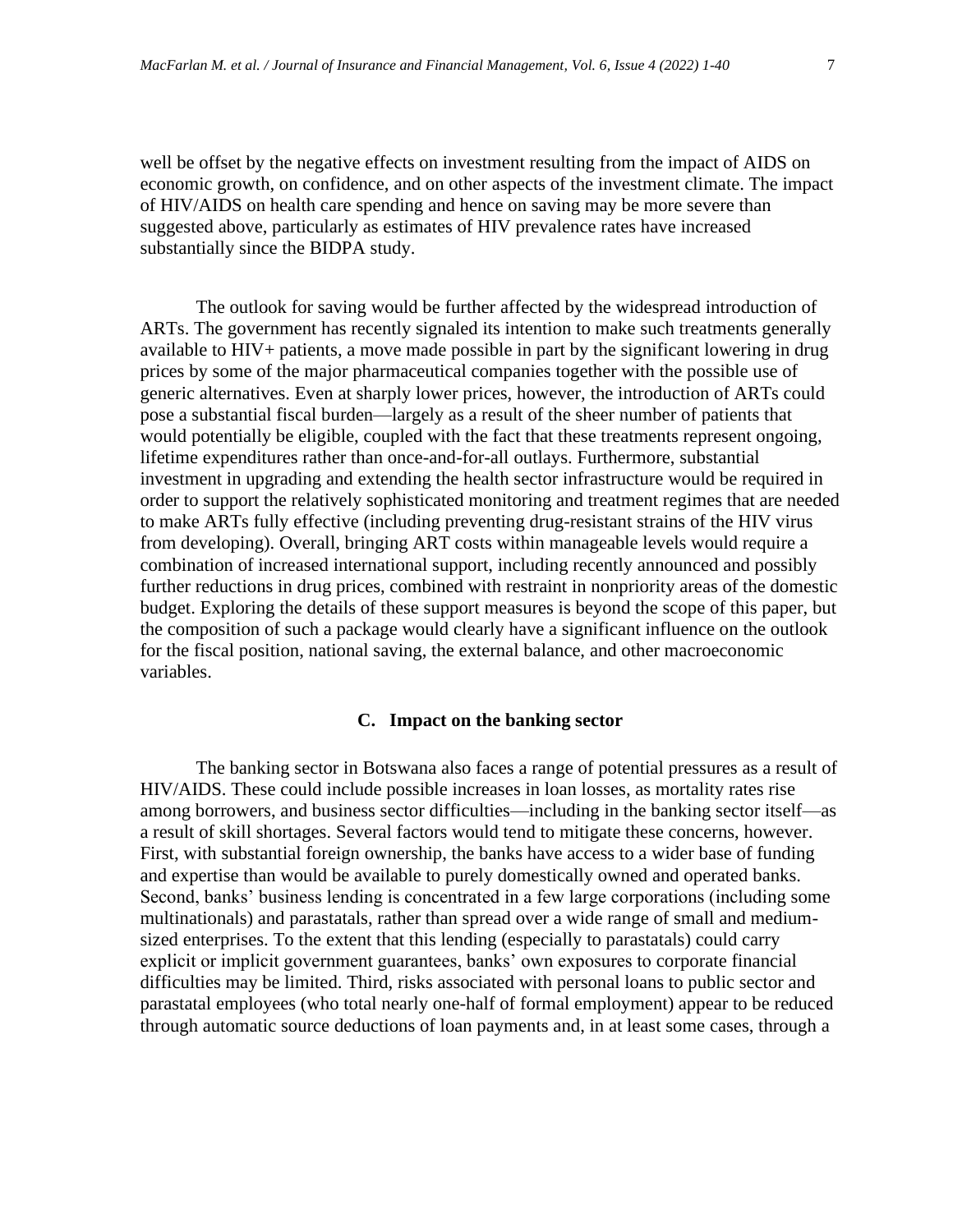form of guarantee.<sup>7</sup> Fourth, banks now require that unsecured personal lending be backed by AIDS insurance.<sup>8</sup> Given the uncertainties over current and future HIV prevalence, this insurance should help to transfer the associated financial risks not just outside the banking sector but also outside Botswana, as at least some of the insurance carriers are part of large international groups.

Nevertheless, some important risks and uncertainties remain. There may be sizable moral hazard problems arising from the loan insurance and guarantee schemes, particularly in a context where AIDS is leading to a significant drop in the life expectancy of those affected. With many individuals apparently already over-leveraged,<sup>9</sup> and banks not fully insulated against loan losses (for example, the public sector guarantee appears be limited to 80 percent of each loan), banks may still have substantial exposure to future defaults. Such difficulties could be exacerbated if companies providing AIDS insurance have underestimated the scale of the pandemic. A further uncertainty arises from the future path of national savings and, hence, the extent of banks' ability to provide intermediation services. While banks are currently awash with liquidity (as indicated by their extensive investment in Bank of Botswana certificates), this situation could turn around if saving—both private and public—diminishes as a result of an AIDS-induced economic slowdown and sharply increased spending on health care. As noted above, increased skill shortages may also constrain banks' ability to provide a full range of services and increase their costs. Indeed, some banks already report difficulties in attracting a full complement of staff, and the costs of medical insurance, pensions, and other benefits are rising rapidly.<sup>10</sup>

# **D. A broader outlook: prospects for economic growth and diversification**

Given the enormity of the human problem arising from AIDS, the macroeconomic effects of the pandemic—as suggested by most recent studies and the current paper—could be viewed as surprisingly modest. In the BIDPA analysis, for example, GDP growth in Botswana declines by 1 to 2 percent a year as a result of AIDS. Using more recent demographic projections that incorporate higher rates of HIV prevalence, the current paper

 $9$ <sup>9</sup> This observation is based on discussion with the individual banks.

 $10$  For example, supplementary medical insurance premia have reportedly increased by over 40 percent over the last three years.

 $<sup>7</sup>$  The extent of and basis for these guarantees is not entirely clear, but it appears that the</sup> loans are backed in some cases by future pension rights and other benefits accruing to the borrower.

<sup>&</sup>lt;sup>8</sup> One estimate indicated that this insurance cost 500 Pula per year on a 10,000 Pula personal loan (i.e., equivalent to an additional 5 percentage points on the loan rate).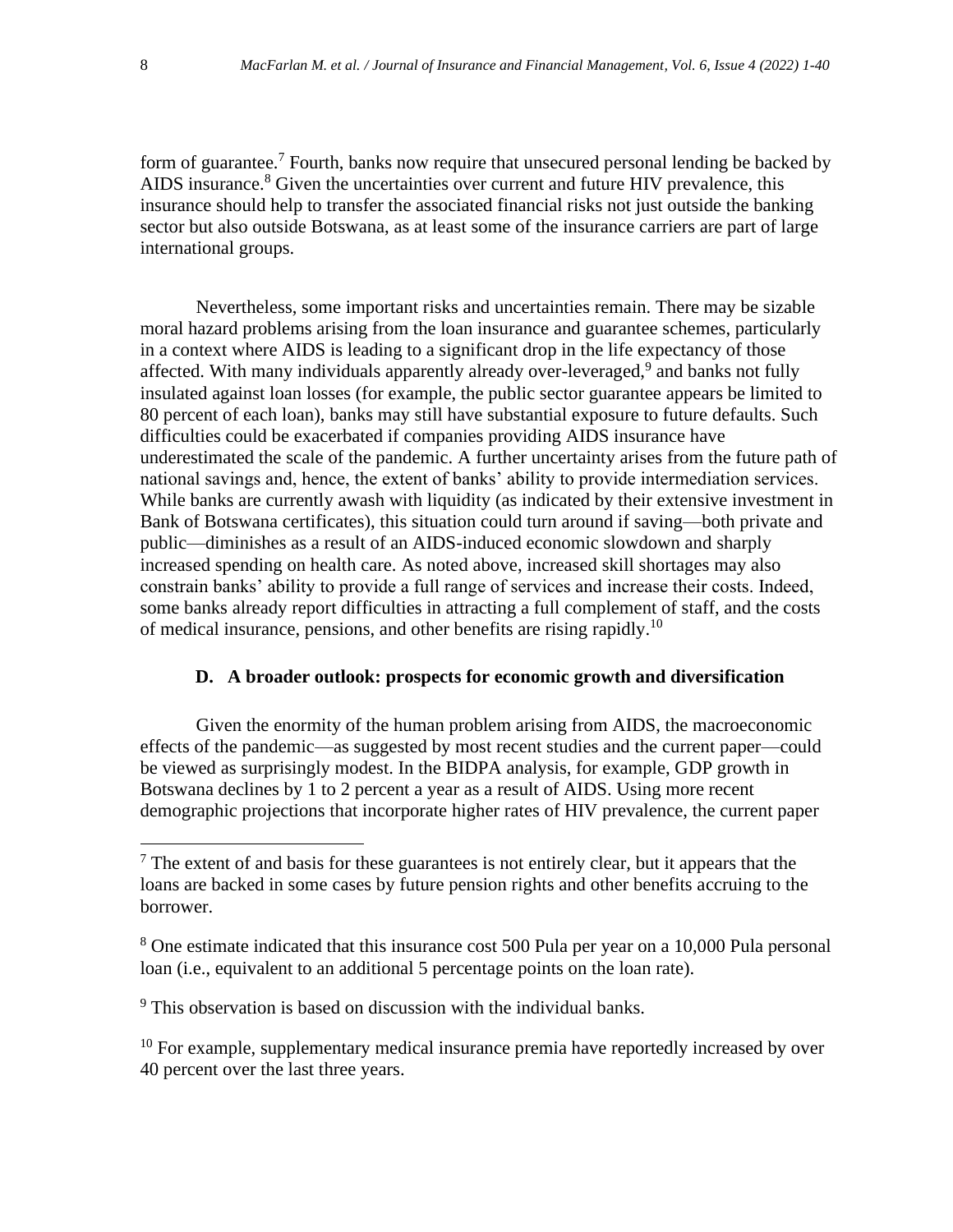estimates that nonmining GDP growth would fall by 3 to 4 percent a year on average over the coming decade (see Section III). Nevertheless, it may be surprising that output and incomes continue growing at all when one-third to one-half of the current working age population is expected to die within about ten years.

One perspective on this concern is that Botswana may be relatively well-placed economically to withstand the human devastation imposed by AIDS, at least compared with other sub-Saharan African countries. Around 60 percent of GDP is generated through the mining sector, itself accounting for 30 percent of output, and the public sector (including utilities and public sector construction). These activities provide a strong and reasonably robust base for the economy, particularly given that the mining sector is not a large employer (with total employment of only around 8,000 people) and hence may be less susceptible to future skill shortages than growing and/or more labor intensive sectors.

However, both mining and government appear unlikely to be major sources of future growth—or at least, not as important as in the past. Mining production is now plateauing, with little additional capacity planned, so that the sector will not add significantly to economic growth directly or indirectly (e.g., through the government sector). The need for diversification, involving private sector development and drawing on foreign investment and expertise, is therefore widely recognized. But prospects of moving toward a more diversified economic structure would appear to be particularly threatened by HIV/AIDS. Three reasons can be noted. First, as argued above, AIDS is likely to aggravate current skill shortages, reduce human capital investment, and hence add to the difficulties already apparent in the economy in supporting a wider range of activities. Second, the climate for physical investment—both from domestic sources and drawing on foreign capital—may deteriorate markedly as the impact of AIDS takes its toll on economic activity and confidence. Third, a less tangible but possibly significant risk could come from a broader weakening in the fabric of society as mortality rates, orphan numbers, dependency ratios, and other sources of social pressure rise to unprecedented levels.

The model simulations reported in the next subsection address some of these concerns. Attention is given, for example, to the macroeconomic implications of a larger shock to productivity and investment than assumed in previous estimates of the effects of AIDS (including the BIDPA analysis). From this perspective, the model assesses the impact of AIDS on the economy under different hypothetical scenarios accounting for:

- a permanent decline in the rate of capital inflows;
- a permanent decline in the rate of capital accumulation;
- a permanent decline in total factor productivity; and
- greater losses of working time associated with each AIDS case.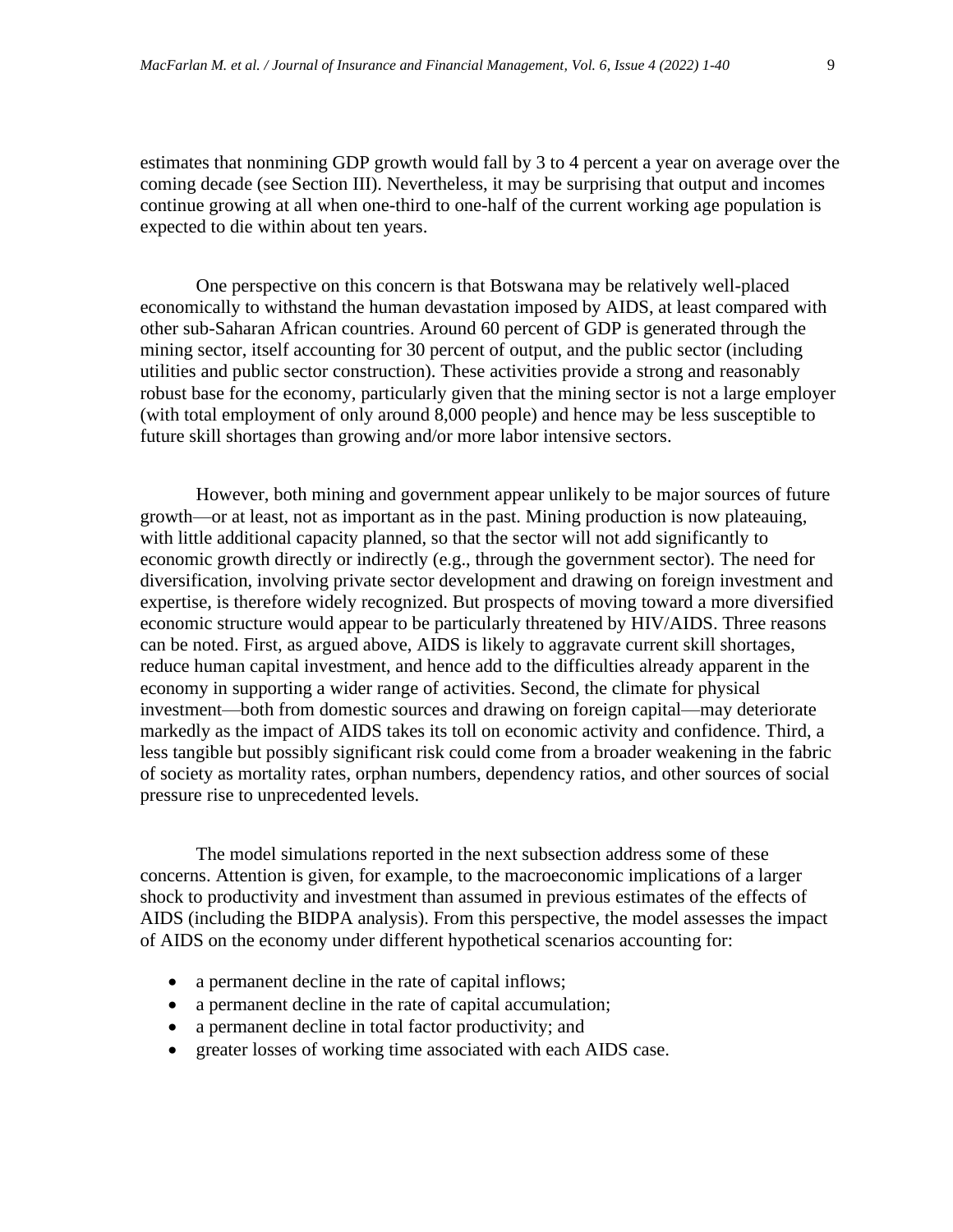# **III. MODELING THE ECONOMIC IMPACT OF AIDS**

# **A. The model**

The theoretical framework adopted in this paper closely follows earlier attempts to model the macroeconomic impact of AIDS.<sup>11</sup> It is based on a Solow growth model that has been modified to allow for two sectors (formal and informal) and two labor skill categories (skilled and unskilled). These enhancements allow the model to take into account key features of Botswana's economy, namely, the shortage of skilled labor and a high capital intensity in the formal sector.

The two sectors are characterized by Cobb-Douglas production functions. Each exhibits constant returns to scale in which output is calculated as a function of inputs (labor and capital) and productivity. Theoretical details of the model, its parameters, and data sources are discussed in the appendices.

The model comprises three labor markets: skilled labor in the formal sector, unskilled labor in the formal sector, and unskilled labor in the informal sector (all skilled workers are assumed to be employed in the formal sector). The three labor markets behave differently. In the skilled formal market, wages adjust to equate demand and supply. In the unskilled formal sector there is a fixed minimum wage, which is assumed to be higher than the equilibrium wage. As a result, unemployment arises among unskilled workers in the formal sector. These unemployed workers make up the supply of labor in the informal sector, where market forces operate to equate demand and supply.

The model incorporates the impact of AIDS on the economy in several ways:

- The major and most direct effect of the pandemic is captured by the change in the size and age structure of the labor force.
- The model takes into account lower productivity of AIDS-affected workers by measuring effective labor supply in terms of efficiency units.
- AIDS-related health spending is assumed to affect both consumption and saving behavior and, therefore, capital accumulation. Following Cuddington and Hancock (1995), increases in health care expenditures are assumed to be met by reductions in

<sup>&</sup>lt;sup>11</sup> Among the recent studies that have attempted to calibrate the effect of HIV/AIDS on economic growth, see Over (1992), Arndt and Lewis (2000), Bonnel (2000) and ING Barings (2000) for South Africa; Cuddington (1993) for Tanzania; Cuddington and Hancock (1995) for Malawi; BIDPA (2000) for Botswana; and Haacker (2000) for a cross-country analysis.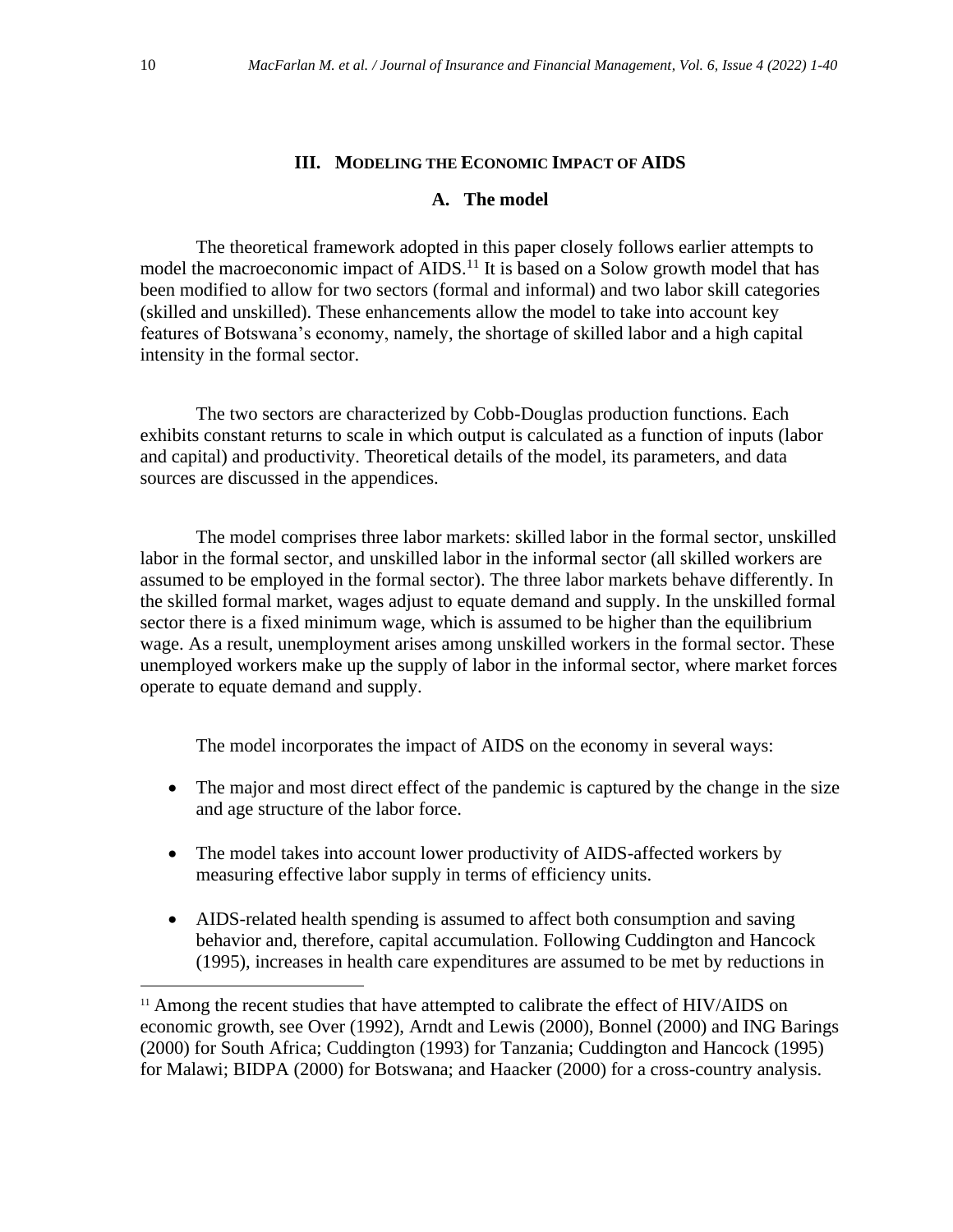saving (80 percent) and nonhealth consumption (20 percent). Capital formation in the informal sector is assumed to be limited by the amount of saving generated in the sector itself. By contrast, investment in the more capital-intensive formal sector can make use of domestic and foreign saving. The model also provides for transfers from the formal sector to the informal sector to support health care spending in the latter.

The model is calibrated to reproduce the actual values of nonmining output and other key variables for 1998/99. It focuses on the nonmining sector to avoid special features associated with diamond production—including the fact that the diamond industry, with its small number of workers and high capital intensity, would be less affected by AIDS than other industries. The main demographic data and projections that underlie model results are shown in Figure 1.

# **B. Simulation results: AIDS scenario versus a counterfactual no-AIDS scenario**

This part of the paper develops scenario projections of key macroeconomic variables under alternative AIDS assumptions, including a no-AIDS counterfactual scenario. The model provides equilibrium levels and growth rates for nonmining output, capital stock, consumption, AIDS-related health spending, and output per worker in both formal and informal sectors up to 2010. Furthermore, it generates outcomes for employment and wages for skilled and unskilled workers over the same simulation horizon. It also permits changes in key parameters to test the sensitivity of results to assumptions on indirect AIDS effects, including its impact on labor efficiency and foreign investment.

#### **The no-AIDS counterfactual scenario**

Under the assumption of no AIDS, nonmining GDP would grow at an annual rate of 5.7 percent between 1999 and 2010 (or 2.2 percent in terms of output per worker), leveling off at a rate of 5.2 percent toward the end of the simulation horizon (Table 1, Table 2, and Figure 2). Capital accumulation is the main contributor to output growth over the period, reflecting the large capital share that is assumed to characterize the formal sector and this sector's 92 percent share of the nonmining economy.<sup>12</sup> Labor's contribution to growth diminishes over the period because growth of the working-age population would have slowed even without the AIDS crisis.

<sup>&</sup>lt;sup>12</sup> Whereas the formal sector features a capital-output ratio close to 2 and a capital share parameter of 0.80, the informal sector is assumed to be highly labor intensive, with a capitaloutput ratio around 0.97 and a capital share parameter of 0.05. Total factor productivity (TFP) is also assumed to grow at different rates in the two sectors: 0.4 percent in the formal sector and 0.05 percent in the informal sector. This seems to be broadly consistent with the duality of the Botswana economy and the binding labor constraints characterizing its formal sector.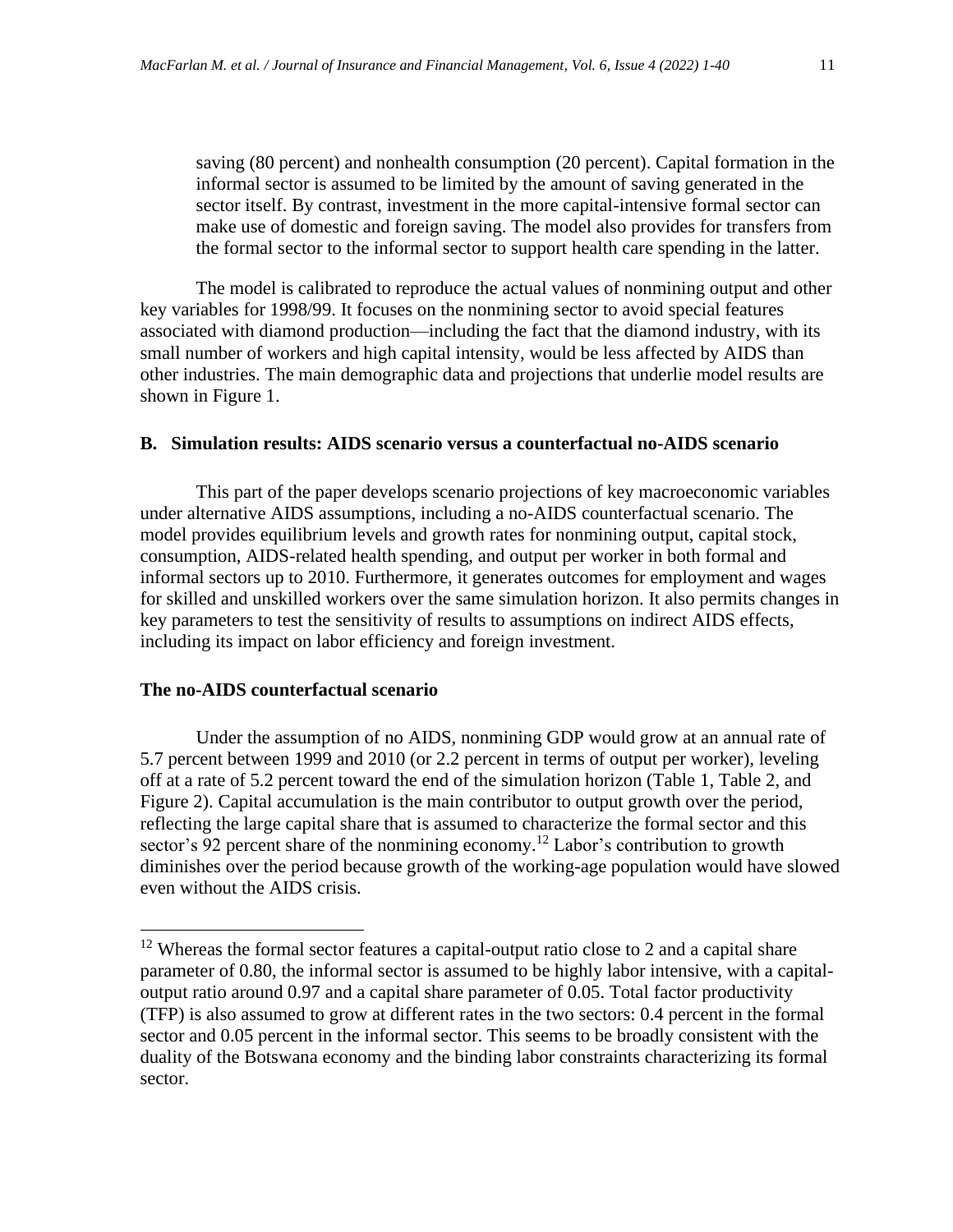Growth in the formal sector (5.8 percent) is faster than in the informal sector (3.6 percent), as the rate of capital accumulation is substantially higher in the former (4.7 percent versus 0.2 percent). Total employment grows, on average, by 0.8 percent, with skilled labor accounting for two thirds of employment growth in the formal sector. Wages increase in both sectors and for both skill categories, at rates mainly reflecting the different pace of growth characterizing the two sectors.

# **The AIDS baseline scenario**

The AIDS baseline incorporates the projected effects of AIDS on the population and labor force. With AIDS, growth in the nonmining economy would slow to 2.4 percent a year over the period 1999-2010 and stabilize at 1.4 percent in 2010, compared with 5.2 percent in the no-AIDS scenario (Table 1, lower panel and Table 3). This reduction in economic growth comes mainly through two channels. First, with AIDS, both national consumption and national saving are assumed to fall in order to finance AIDS-related care. As a consequence, capital accumulation would slow and its contribution to growth would diminish to about 1.2 percent a year—almost 3 percentage points below the no-AIDS counterfactual. Second, the direct impact of AIDS on Botswana's labor force would cut nonmining growth by about 1 percent, compared with the no-AIDS counterfactual. The overall projected reduction in economic growth due to AIDS—around 4 percentage points—is larger than in the BIDPA (2000) study because the estimated prevalence of HIV/AIDS in Botswana has increased since the BIDPA study was prepared.<sup>13</sup> In addition, the current model incorporates the feedback effects of lower saving on capital accumulation and, therefore, on potential output growth. Estimates in Arndt and Lewis (2000) suggest that the implications of HIV/AIDS for growth prospects in South Africa may be broadly similar to those for Botswana found in the current paper.

AIDS is likely to affect the formal and informal sectors differently because of differences in capital intensity. In the formal sector, the impact of AIDS through the capital accumulation channel can be expected to outweigh the impact through the labor force channel, because this sector is capital intensive. Therefore, and because capital accumulation remains positive throughout the simulation period while the labor force declines, the formal sector expands over the simulation period, albeit at a much reduced pace. By contrast, the decline in labor supply growth—eventually turning negative—in the AIDS scenario has a larger impact on output in the labor-intensive informal sector. Output in this case falls off at the end of the period, as the number of workers in the economy begins to decline.

 $13$  A 4 percentage point reduction in nonmining growth implies approximately a 2.8 percentage point reduction in total economic growth (4 percentage points times the 70 percent share of nonmining activity in the economy).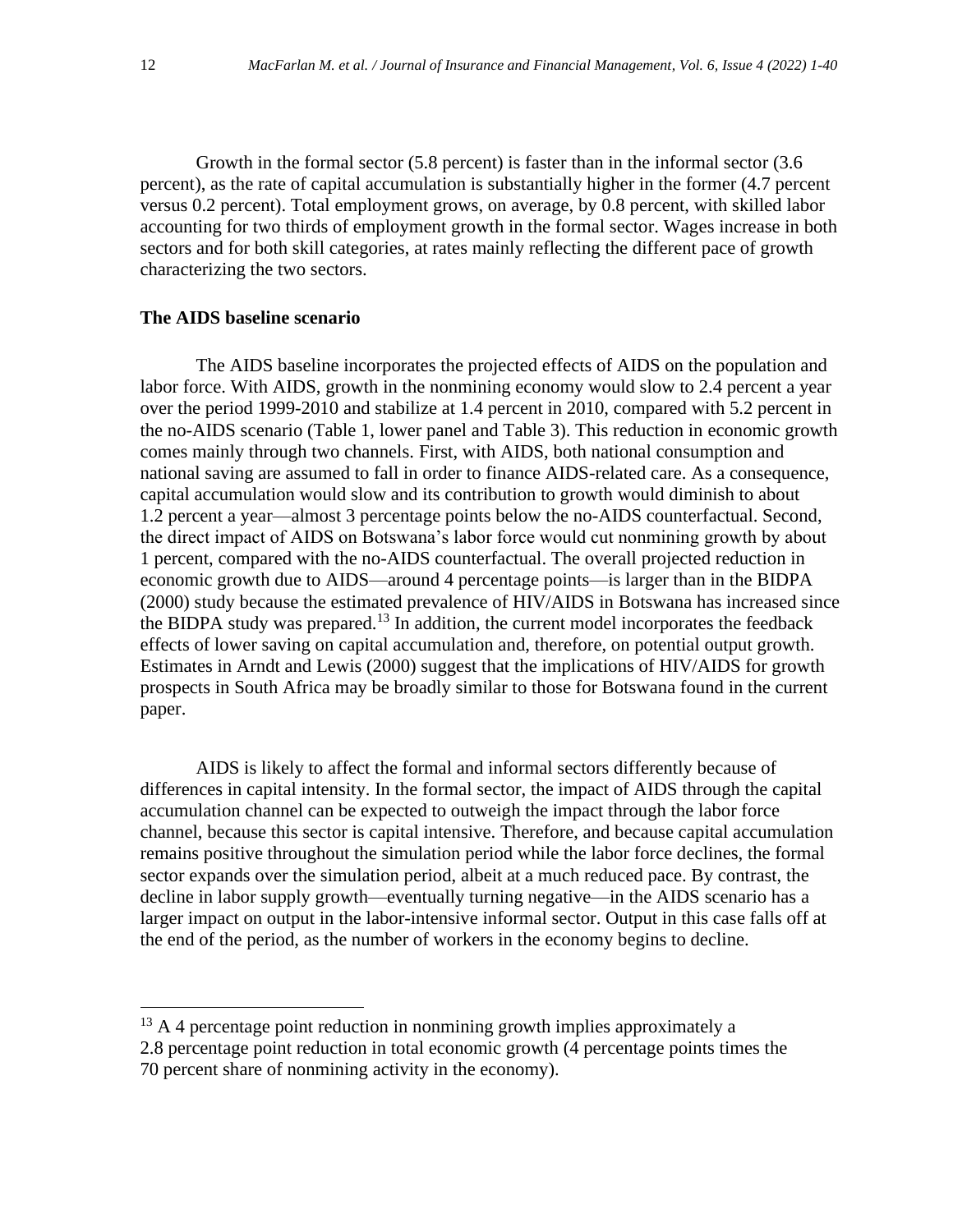Labor productivity developments also reflect differences in the two sectors. Formal sector productivity is higher in the AIDS scenario than in the no-AIDS counterfactual because the capital-labor ratio rises under the impact of AIDS. In contrast, labor productivity in the informal sector is slightly lower in the AIDS scenario because the capital-labor ratio declines compared with the no-AIDS case. In consequence, and because wages are driven by labor productivity, the model suggests that AIDS would widen both the wage gap between skilled and unskilled workers in the formal sector and the wage differential for unskilled labor between the two sectors.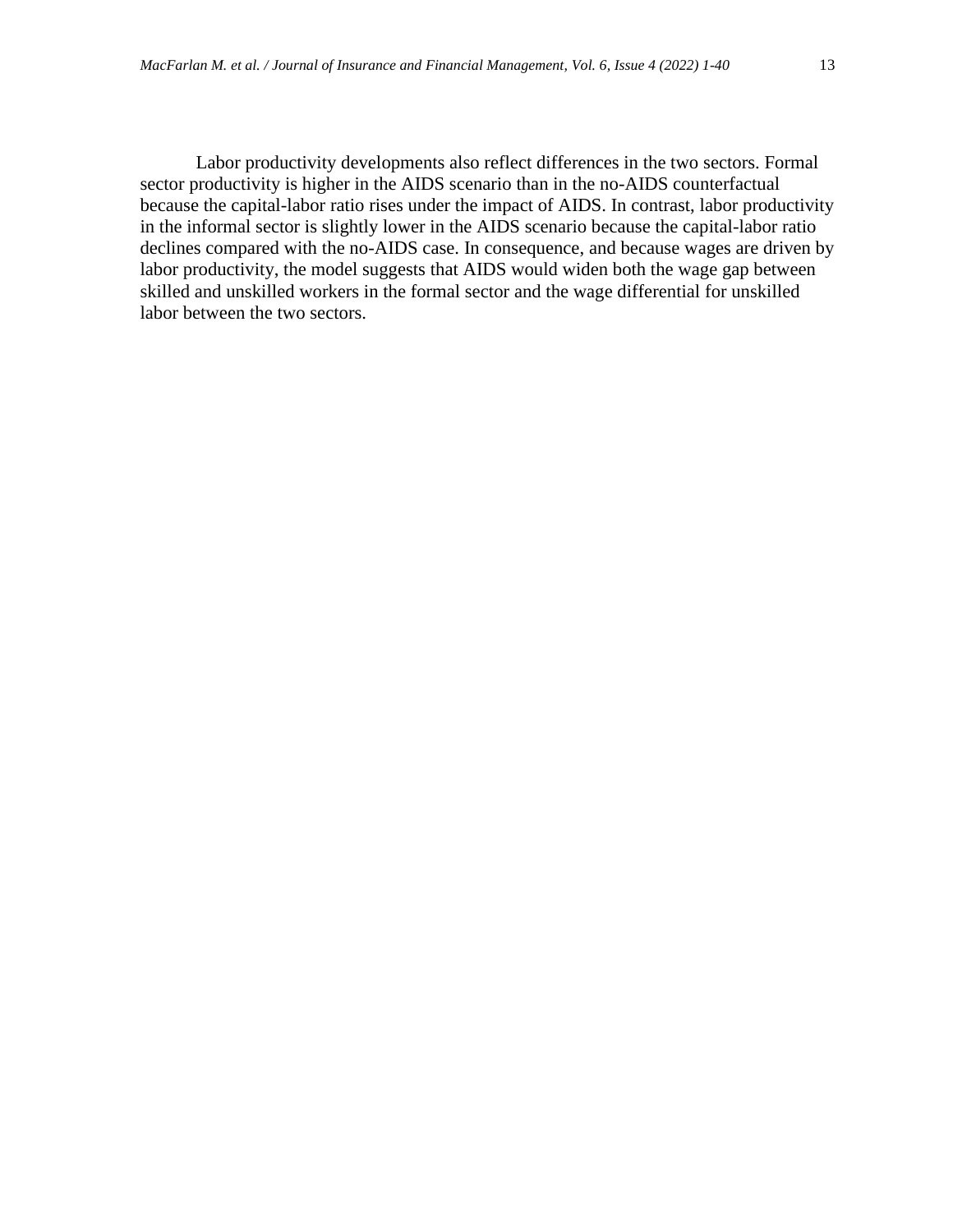# Table 1. Botswana: Alternative AIDS Scenarios, Selected Years 1/ (Contributions to output growth, percent)

|      | <b>TFP</b> | Labor<br>Efficiency | Labor | Capital | Nonmining<br>Output |  |
|------|------------|---------------------|-------|---------|---------------------|--|
| 1999 | 0.38       | 0.00                | 0.94  | 4.81    | 6.14                |  |
| 2001 | 0.38       | 0.00                | 0.90  | 4.72    | 6.01                |  |
| 2003 | 0.38       | 0.00                | 0.86  | 4.60    | 5.85                |  |
| 2005 | 0.38       | 0.00                | 0.81  | 4.49    | 5.69                |  |
| 2007 | 0.38       | 0.00                | 0.76  | 4.31    | 5.47                |  |
| 2010 | 0.38       | 0.00                | 0.69  | 4.12    | 5.20                |  |

#### A. No-AIDS counterfactual scenario

#### B. AIDS baseline scenario

|      | <b>TFP</b> | Labor<br>Efficiency | Labor   | Capital | Nonmining<br>Output |
|------|------------|---------------------|---------|---------|---------------------|
|      |            |                     |         |         |                     |
| 1999 | 0.38       | $-0.10$             | 0.45    | 3.10    | 3.82                |
| 2001 | 0.38       | $-0.13$             | 0.26    | 2.72    | 3.23                |
| 2003 | 0.38       | $-0.13$             | 0.06    | 2.23    | 2.54                |
| 2005 | 0.38       | $-0.13$             | $-0.13$ | 1.75    | 1.87                |
| 2007 | 0.38       | $-0.05$             | $-0.19$ | 1.40    | 1.54                |
| 2010 | 0.38       | $-0.05$             | $-0.22$ | 1.28    | 1.38                |

Source: Fund staff estimates.

1/ Output values calibrated on non-mining GDP, constant prices 1998.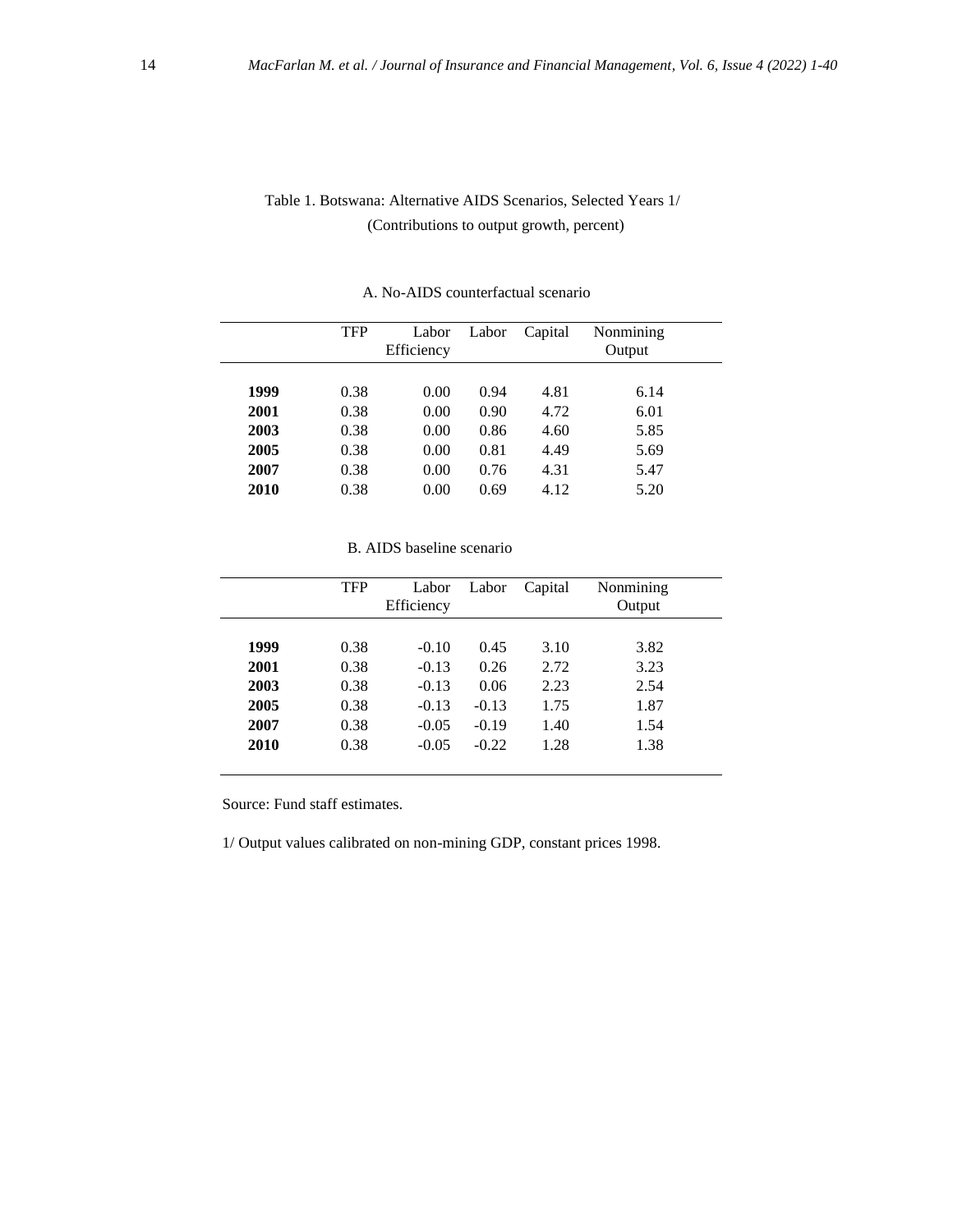|                             | 1999 | 2001 | 2003 | 2005 | 2007 |      | 2010 Average |
|-----------------------------|------|------|------|------|------|------|--------------|
| <b>Macroeconomic Impact</b> |      |      |      |      |      |      |              |
| GDP growth 1/               |      |      |      |      |      |      |              |
| Non-mining economy          | 6.14 | 6.01 | 5.85 | 5.69 | 5.47 | 5.20 | 5.70         |
| Formal sector               | 6.25 | 6.12 | 5.96 | 5.80 | 5.58 | 5.31 | 5.81         |
| Informal sector             | 4.12 | 3.95 | 3.75 | 3.54 | 3.32 | 3.01 | 3.58         |
| Capital Stock growth        |      |      |      |      |      |      |              |
| Non-mining economy          | 4.81 | 4.72 | 4.60 | 4.49 | 4.31 | 4.12 | 4.49         |
| Formal sector               | 5.07 | 4.97 | 4.85 | 4.72 | 4.53 | 4.32 | 4.72         |
| Informal sector             | 0.20 | 0.19 | 0.18 | 0.17 | 0.16 | 0.14 | 0.17         |
| <b>Distribution Effects</b> |      |      |      |      |      |      |              |
| Output per worker growth    |      |      |      |      |      |      |              |
| Non-mining economy          | 2.16 | 2.19 | 2.21 | 2.26 | 2.20 | 2.22 | 2.21         |
| Formal sector               | 2.42 | 2.44 | 2.45 | 2.48 | 2.39 | 2.39 | 2.43         |
| Informal sector             | 0.06 | 0.06 | 0.06 | 0.06 | 0.06 | 0.06 | 0.06         |
| <b>Labor Market</b>         |      |      |      |      |      |      |              |
| Employment growth           |      |      |      |      |      |      |              |
| Non-mining economy          | 3.90 | 3.74 | 3.56 | 3.35 | 3.20 | 2.92 | 3.42         |
| Formal sector               | 3.81 | 3.66 | 3.48 | 3.29 | 3.16 | 2.90 | 3.36         |
| of which:                   |      |      |      |      |      |      |              |
| Skilled                     | 4.13 | 3.97 | 3.79 | 3.59 | 3.39 | 3.04 | 3.62         |
| Unskilled                   | 3.67 | 3.53 | 3.36 | 3.16 | 3.06 | 2.84 | 3.25         |
| Informal sector             | 4.06 | 3.89 | 3.69 | 3.48 | 3.26 | 2.96 | 3.52         |
| Wages growth                |      |      |      |      |      |      |              |
| Skilled wages               | 2.10 | 2.13 | 2.15 | 2.18 | 2.16 | 2.25 | 2.17         |
| Unskilled wages (F)         | 2.55 | 2.56 | 2.58 | 2.61 | 2.49 | 2.45 | 2.54         |
| Unskilled wages (I)         | 0.28 | 0.26 | 0.25 | 0.24 | 0.17 | 0.12 | 0.21         |

|  | Table 2. Botswana: No-AIDS Counter factual Scenario |
|--|-----------------------------------------------------|
|  | (Percentage change, unless otherwise stated)        |

Source: Fund staff estimates.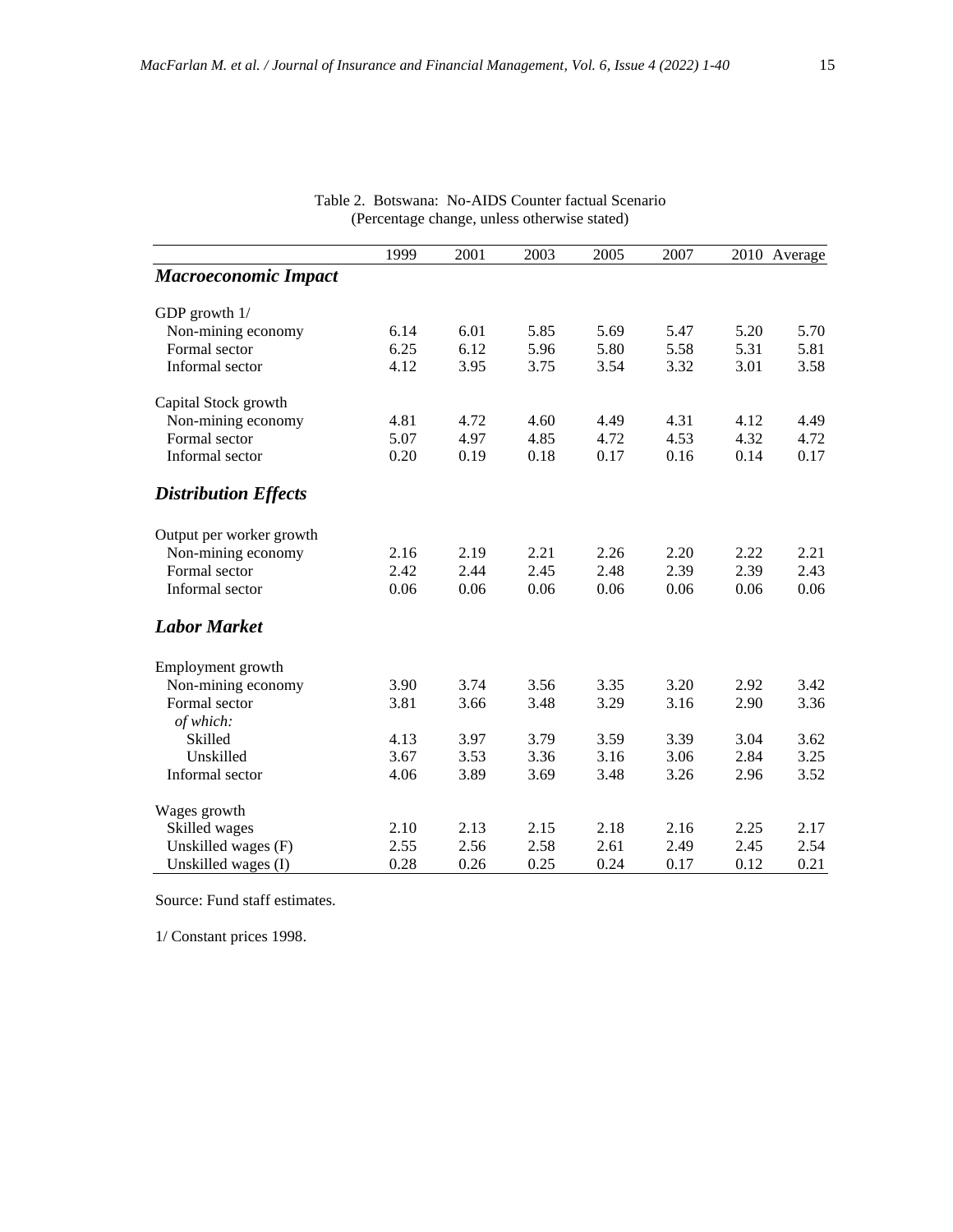

Figure 2. Botswana: AIDS and No AIDS Scenarios, 1991-2010

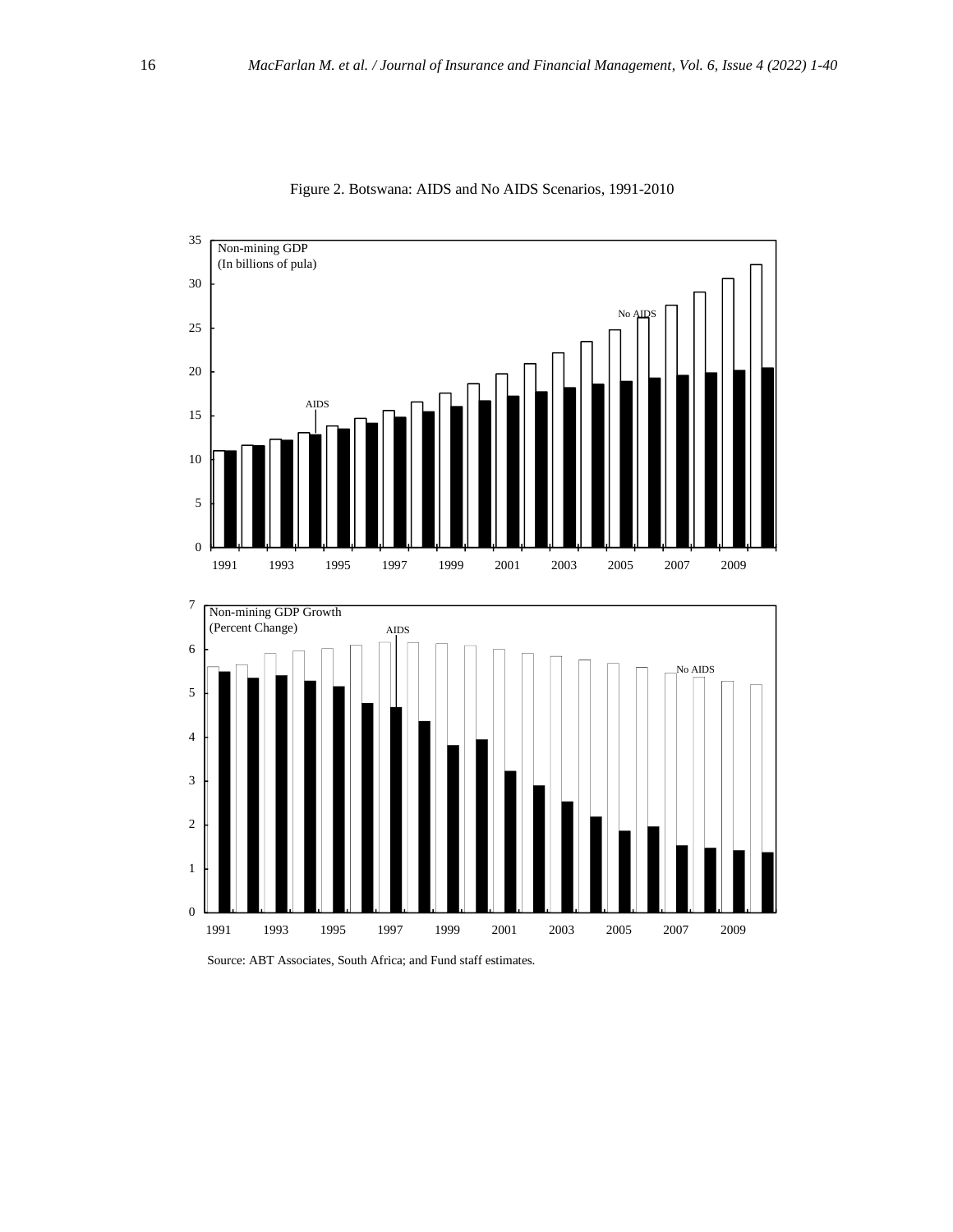|                                               | 1999    | 2001    | 2003    | 2005    | 2007    | 2010    | Average |
|-----------------------------------------------|---------|---------|---------|---------|---------|---------|---------|
| <b>Macroeconomic Impact</b>                   |         |         |         |         |         |         |         |
| GDP growth 1/                                 |         |         |         |         |         |         |         |
| Nonmining economy                             | 3.82    | 3.23    | 2.54    | 1.87    | 1.54    | 1.38    | 2.36    |
| Formal sector                                 | 4.00    | 3.44    | 2.75    | 2.08    | 1.71    | 1.54    | 2.55    |
| Informal sector                               | 1.44    | 0.58    | $-0.27$ | $-1.02$ | $-1.02$ | $-1.18$ | $-0.34$ |
| Capital Stock growth                          |         |         |         |         |         |         |         |
| Nonmining economy                             | 3.10    | 2.72    | 2.23    | 1.75    | 1.40    | 1.28    | 2.06    |
| Formal sector                                 | 3.33    | 2.93    | 2.40    | 1.88    | 1.50    | 1.36    | 2.21    |
| Informal sector                               | 0.06    | 0.03    | $-0.01$ | $-0.04$ | $-0.04$ | $-0.05$ | $-0.01$ |
| AIDS-related health spending (percent of GDP) |         |         |         |         |         |         |         |
| Nonmining economy                             | 1.09    | 1.24    | 1.44    | 1.61    | 1.62    | 1.60    | 1.45    |
| Formal sector                                 | 0.73    | 0.87    | 1.00    | 1.11    | 1.10    | 1.08    | 1.00    |
| Informal sector                               | 5.29    | 5.83    | 7.30    | 8.75    | 9.31    | 10.05   | 7.88    |
| <b>Distribution Effects</b>                   |         |         |         |         |         |         |         |
| Output per worker growth                      |         |         |         |         |         |         |         |
| Nonmining economy                             | 1.99    | 2.14    | 2.25    | 2.33    | 2.22    | 2.25    | 2.27    |
| Formal sector                                 | 2.21    | 2.33    | 2.42    | 2.47    | 2.29    | 2.31    | 2.40    |
| Informal sector                               | $-0.37$ | $-0.46$ | $-0.45$ | $-0.44$ | $-0.15$ | $-0.13$ | $-0.31$ |
| <b>Labor Market</b>                           |         |         |         |         |         |         |         |
| Employment growth                             |         |         |         |         |         |         |         |
| Nonmining economy                             | 1.79    | 1.08    | 0.28    | $-0.44$ | $-0.67$ | $-0.85$ | 0.09    |
| Formal sector                                 | 1.78    | 1.10    | 0.33    | $-0.37$ | $-0.57$ | $-0.75$ | 0.15    |
| of which:                                     |         |         |         |         |         |         |         |
| Skilled                                       | 1.77    | 0.98    | 0.12    | $-0.64$ | $-0.90$ | $-1.06$ | $-0.07$ |
| Unskilled                                     | 1.79    | 1.14    | 0.41    | $-0.26$ | $-0.43$ | $-0.62$ | 0.24    |
| Informal sector                               | 1.82    | 1.04    | 0.18    | $-0.58$ | $-0.87$ | $-1.05$ | $-0.03$ |
| Wages growth                                  |         |         |         |         |         |         |         |
| Skilled wages                                 | 2.22    | 2.45    | 2.64    | 2.74    | 2.64    | 2.63    | 2.64    |
| Unskilled wages (F)                           | 2.20    | 2.29    | 2.34    | 2.35    | 2.15    | 2.18    | 2.31    |
| Unskilled wages (I)                           | $-0.36$ | $-0.52$ | $-0.58$ | $-0.63$ | $-0.41$ | $-0.38$ | $-0.47$ |

Table 3. Botswana: AIDS Baseline Scenario (Percentage change, unless otherwise stated)

Source: Fund staff estimates.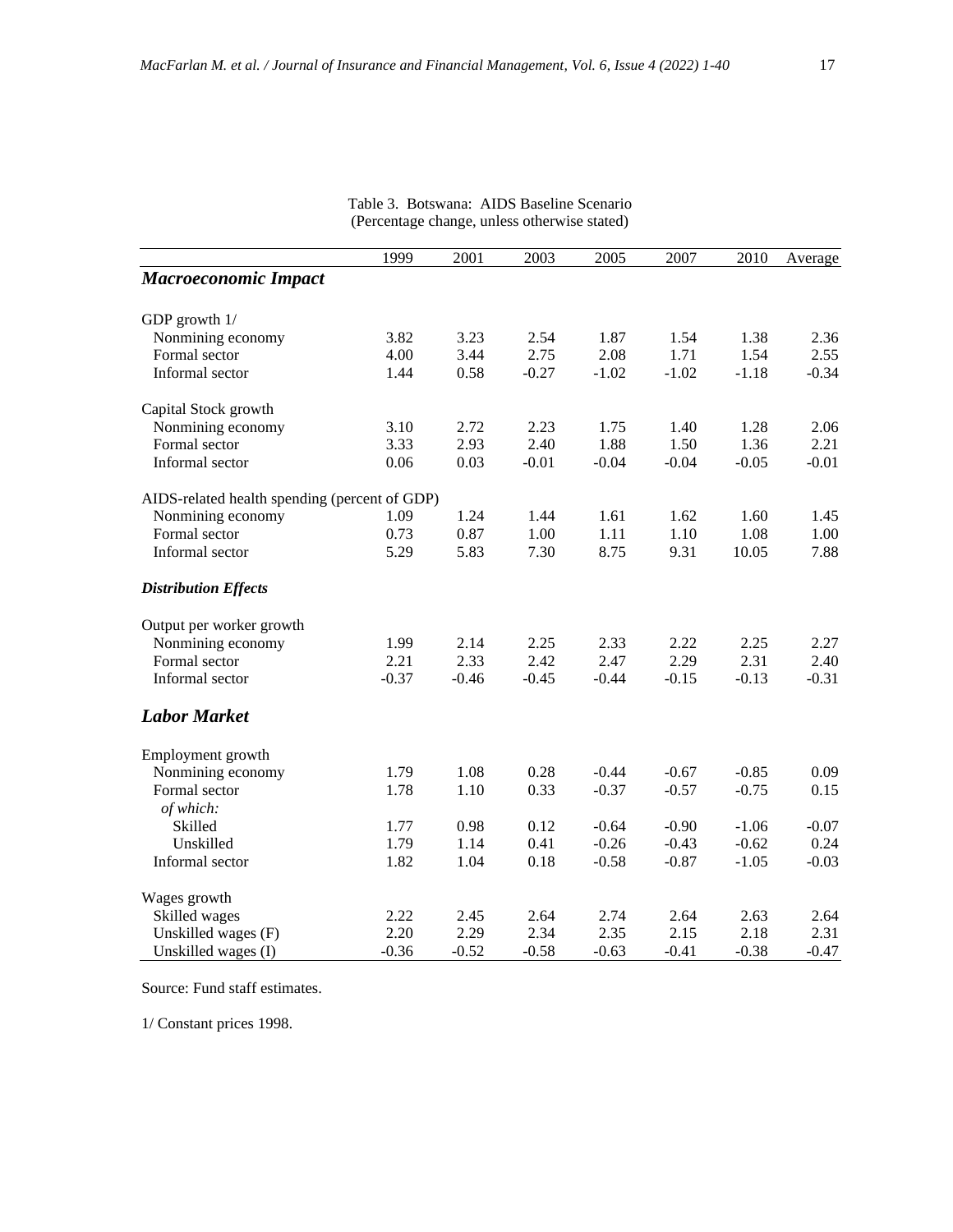# **C. Alternative scenarios and sensitivity analysis**

Estimates of the macroeconomic consequences of AIDS are subject to considerable uncertainty. In particular, the full extent of HIV infection and the progression of the disease are unclear, as is the possibility of a medical breakthrough. Other uncertainties relate to model assumptions, especially the many embedded parameters, the true values of which are largely unknown. The robustness of model results to changes in these parameters can be assessed through sensitivity analysis. The following variations from the baseline AIDS scenario are considered:

- *The rate of capital inflows.* The rate of capital inflows is reduced from 0.4 of nonmining GDP in the baseline case to 0.2.
- *The rate of capital accumulation*. The rate of capital accumulation in the formal sector is reduced by 2 percentage points through an increase in the depreciation rate of the capital stock from 7 percent to 9 percent.
- *The rate of total factor productivity (TFP)*. AIDS halves TFP growth in both the formal and informal sectors.
- *Working time losses associated with each AIDS case.* These are assumed to double compared with the base case, as a result of increased time off by workers for sick leave and to look after sick family members.

# **Permanent decline in the rate of capital inflows**

If the rate of capital inflows is reduced from 0.4 to 0.2 of nonmining GDP, both GDP and output per worker are reduced by 0.4 percent a year on average (Table 4). This is because in the model a reduction in the rate of capital inflows reduces the rate of capital accumulation in the formal sector, thereby slowing down the corresponding rates of GDP and productivity growth. As a consequence, demand for both skilled and unskilled labor falls significantly in this sector and the wage differential for unskilled labor between the two sectors shrinks. The informal sector is not affected, as foreign capital flows only to the formal sector.

# **Permanent decline in the rate of capital accumulation in the formal sector**

On the assumption that the pandemic generates a permanent reduction of 2 percentage points in the rate of capital accumulation in the formal sector, the model indicates that GDP growth would decline to an average of around 1.6 percent a year from 2.4 percent under the base scenario (Table 5). This shock is comparable to a permanent reduction in investor confidence in the formal sector. By construction, the impact on the informal sector is the same as under the baseline AIDS scenario. As a result, both output and productivity growth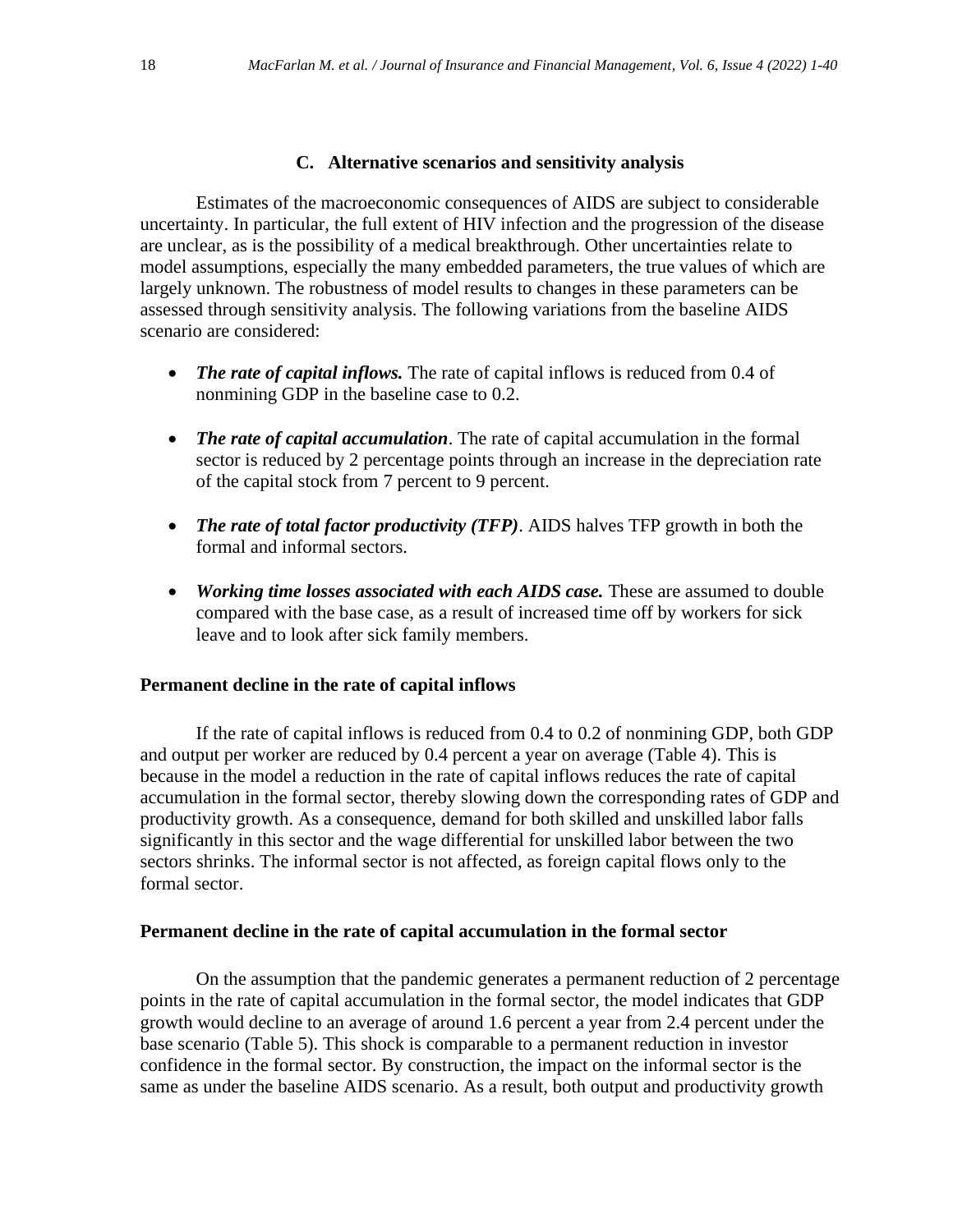in the formal sector fall by around 0.8 percent. The wage gap between unskilled labor in the formal and informal sectors thereby declines.

# **Permanent reduction in the rate of total factor productivity growth in both sectors**

If TFP growth is halved in both the formal and informal sectors, the nonmining economy is projected to grow by 1.4 percent on average, representing a fall of around one percentage point a year compared with the AIDS baseline scenario (Table 6). Compared with the baseline, both sectors now have slower capital accumulation, together with weaker wage and output per worker growth.

# **Doubling working time losses associated with AIDS cases**

If working-time losses double, then effective labor supply expressed in terms of efficiency units would decrease in both sectors. Under this scenario, nonmining GDP growth is reduced on average by 0.3 percentage point compared with the AIDS baseline (Table 7). Given its higher labor intensity, the informal sector would be more affected than the formal sector. Not surprisingly, output per worker and wages in both sectors are lower than in the AIDS baseline scenario.

#### **An AIDS scenario with multiple shocks**

A further scenario is estimated incorporating a combination of the shocks outlined above, although at reduced intensity in most cases.<sup> $14$ </sup> Nonmining GDP growth in this scenario falls to 1.3 percent on average over the next ten years (Table 8). It is noteworthy that the growth rate arising from multiple small shocks is only 0.1 percentage points lower than that of the earlier scenario incorporating a larger TFP shock alone. Even under multiple shocks, the major reason for slower growth than in the baseline is the reduction in TFP growth. However, lower rates of capital inflows and falling investor confidence further reduce the rate of capital accumulation and GDP growth in the formal sector. At the same time, doubling working-time losses exacerbates the contraction of the informal sector. As a consequence, the wage differential between unskilled labor in the two sectors rises compared with the AIDS scenario (and in fact is restored to the no-AIDS wage gap, despite the lower level of wages), whereas the gap between skilled and unskilled wages in the formal sector is comparable to that of the baseline AIDS scenario.

 $14$  Specifically, the rate of capital inflows is reduced to 0.3 of nonmining GDP (compared with 0.4 in the baseline scenario); the rate of capital accumulation is reduced by 1 percentage points; TFP growth is reduced by one-fourth in both sectors (i.e., 0.3 percent rather than 0.4 percent in the formal sector); and working-time losses double, as in the previous scenario.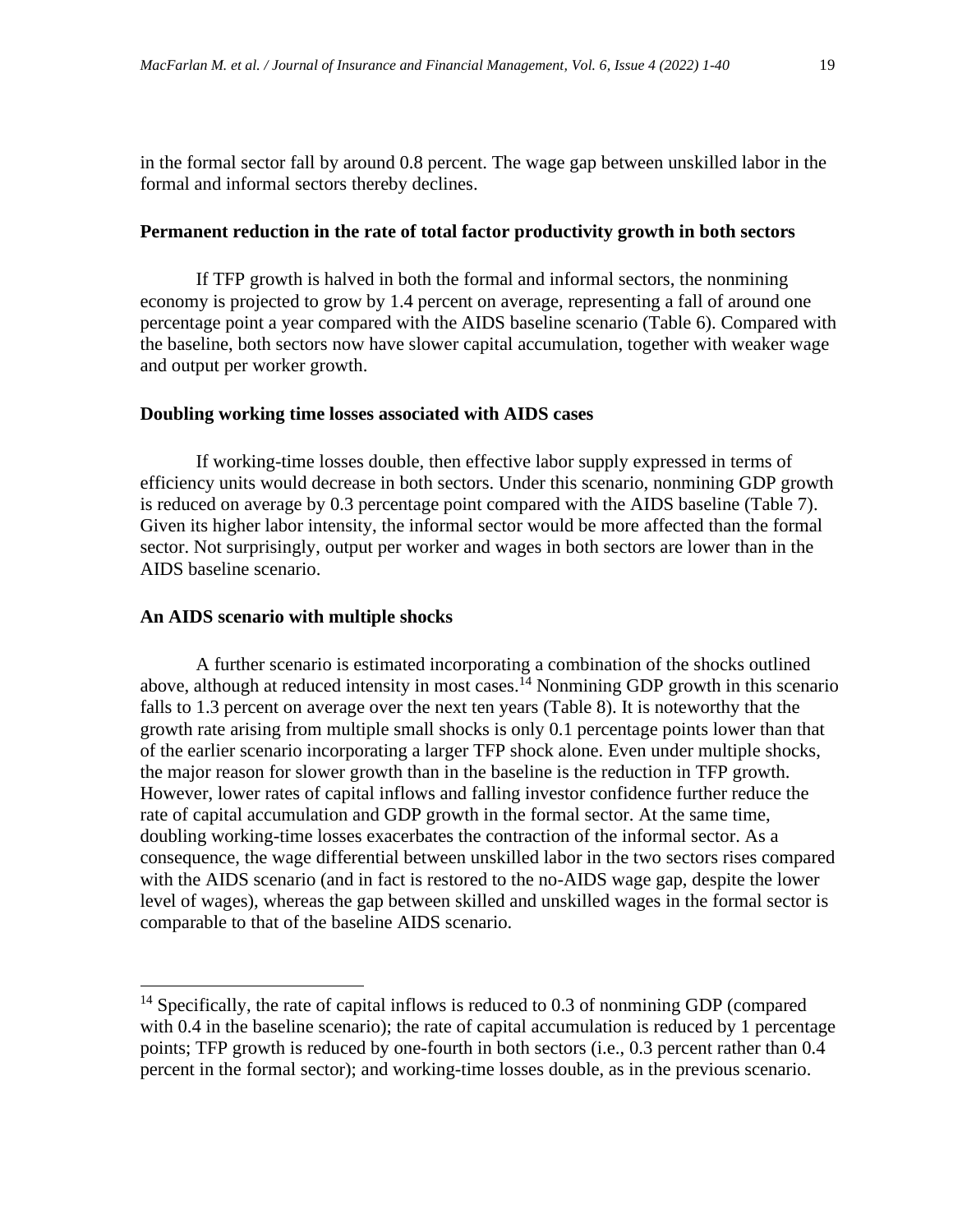|                                               | 1999    | 2001    | 2003    | 2005    | 2007    | 2010    | Average |
|-----------------------------------------------|---------|---------|---------|---------|---------|---------|---------|
| <b>Macroeconomic Impact</b>                   |         |         |         |         |         |         |         |
| GDP growth $1/$                               |         |         |         |         |         |         |         |
| Non-mining economy                            | 2.97    | 2.61    | 2.15    | 1.68    | 1.55    | 1.32    | 1.99    |
| Formal sector                                 | 3.11    | 2.79    | 2.36    | 1.91    | 1.76    | 1.51    | 2.19    |
| Informal sector                               | 1.46    | 0.59    | $-0.26$ | $-1.02$ | $-1.02$ | $-1.18$ | $-0.33$ |
| Capital Stock growth                          |         |         |         |         |         |         |         |
| Non-mining economy                            | 2.24    | 2.09    | 1.85    | 1.57    | 1.42    | 1.23    | 1.70    |
| Formal sector                                 | 2.44    | 2.28    | 2.01    | 1.71    | 1.54    | 1.33    | 1.85    |
| Informal sector                               | 0.07    | 0.04    | 0.00    | $-0.03$ | $-0.04$ | $-0.05$ | $-0.01$ |
| AIDS-related health spending (percent of GDP) |         |         |         |         |         |         |         |
| Non-mining economy                            | 1.26    | 1.45    | 1.70    | 1.91    | 1.92    | 1.91    | 1.72    |
| Formal sector                                 | 0.86    | 1.04    | 1.20    | 1.33    | 1.33    | 1.30    | 1.20    |
| Informal sector                               | 5.30    | 5.83    | 7.30    | 8.74    | 9.31    | 10.05   | 7.88    |
| <b>Distribution Effects</b>                   |         |         |         |         |         |         |         |
| Output per worker growth                      |         |         |         |         |         |         |         |
| Non-mining economy                            | 1.16    | 1.51    | 1.86    | 2.13    | 2.23    | 2.19    | 1.90    |
| Formal sector                                 | 1.32    | 1.69    | 2.04    | 2.30    | 2.34    | 2.28    | 2.04    |
| Informal sector                               | $-0.36$ | $-0.45$ | $-0.44$ | $-0.44$ | $-0.16$ | $-0.14$ | $-0.30$ |
| <b>Labor Market</b>                           |         |         |         |         |         |         |         |
| Employment growth                             |         |         |         |         |         |         |         |
| Non-mining economy                            | 0.47    | 0.27    | 0.06    | $-0.13$ | $-0.19$ | $-0.23$ | 0.01    |
| Formal sector                                 | 0.35    | 0.21    | 0.05    | $-0.10$ | $-0.14$ | $-0.18$ | 0.01    |
| of which:                                     |         |         |         |         |         |         |         |
| Skilled                                       | 0.21    | 0.12    | 0.01    | $-0.08$ | $-0.11$ | $-0.12$ | $-0.01$ |
| Unskilled                                     | 0.15    | 0.09    | 0.03    | $-0.02$ | $-0.04$ | $-0.05$ | 0.02    |
| Informal sector                               | 1.73    | 0.99    | 0.18    | $-0.55$ | $-0.83$ | $-1.00$ | $-0.03$ |
| Wages growth                                  |         |         |         |         |         |         |         |
| Skilled wages                                 | 1.33    | 1.80    | 2.25    | 2.58    | 2.69    | 2.60    | 2.28    |
| Unskilled wages (F)                           | 1.32    | 1.64    | 1.95    | 2.19    | 2.20    | 2.15    | 1.95    |
| Unskilled wages (I)                           | $-0.34$ | $-0.51$ | $-0.57$ | $-0.62$ | $-0.41$ | $-0.39$ | $-0.46$ |

# Table 4. Botswana: Lower Rate of Capital Inflows Scenario (Percentage change, unless otherwise stated)

Source: Fund staff estimates.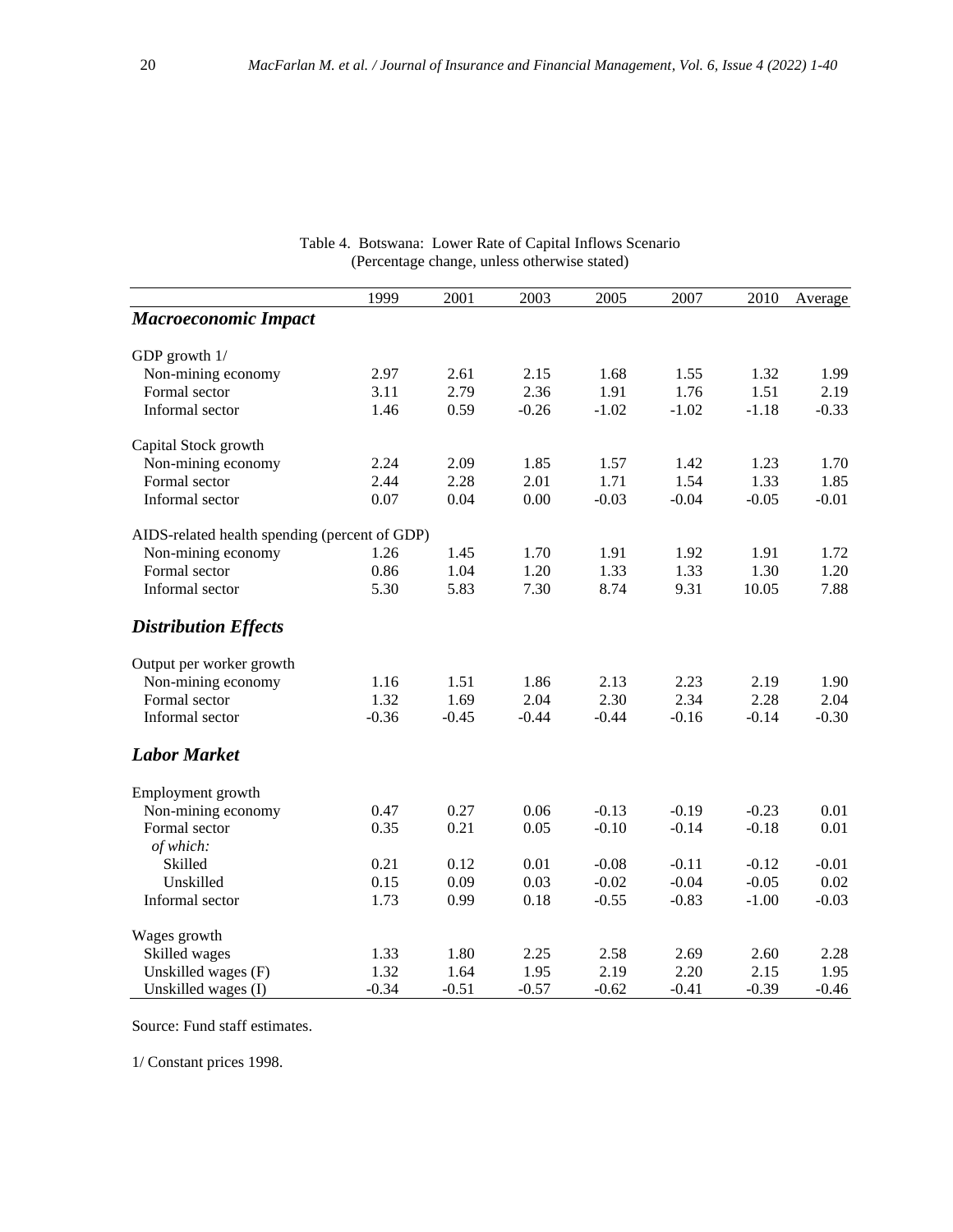|                                               | 1999    | 2001    | 2003    | 2005    | 2007    | 2010    | Average |
|-----------------------------------------------|---------|---------|---------|---------|---------|---------|---------|
| <b>Macroeconomic Impact</b>                   |         |         |         |         |         |         |         |
| GDP growth $1/$                               |         |         |         |         |         |         |         |
| Non-mining economy                            | 2.55    | 2.25    | 1.79    | 1.30    | 1.18    | 0.98    | 1.62    |
| Formal sector                                 | 2.66    | 2.42    | 2.00    | 1.52    | 1.38    | 1.17    | 1.81    |
| Informal sector                               | 1.44    | 0.58    | $-0.27$ | $-1.02$ | $-1.02$ | $-1.18$ | $-0.34$ |
| Capital Stock growth                          |         |         |         |         |         |         |         |
| Non-mining economy                            | 1.82    | 1.74    | 1.50    | 1.20    | 1.06    | 0.91    | 1.34    |
| Formal sector                                 | 1.99    | 1.91    | 1.65    | 1.32    | 1.17    | 0.99    | 1.47    |
| Informal sector                               | 0.06    | 0.03    | $-0.01$ | $-0.04$ | $-0.04$ | $-0.05$ | $-0.01$ |
| AIDS-related health spending (percent of GDP) |         |         |         |         |         |         |         |
| Non-mining economy                            | 1.37    | 1.59    | 1.88    | 2.13    | 2.15    | 2.16    | 1.91    |
| Formal sector                                 | 0.94    | 1.15    | 1.34    | 1.50    | 1.50    | 1.49    | 1.34    |
| Informal sector                               | 5.29    | 5.83    | 7.30    | 8.75    | 9.31    | 10.05   | 7.88    |
| <b>Distribution Effects</b>                   |         |         |         |         |         |         |         |
| Output per worker growth                      |         |         |         |         |         |         |         |
| Non-mining economy                            | 0.75    | 1.16    | 1.51    | 1.75    | 1.86    | 1.85    | 1.54    |
| Formal sector                                 | 0.88    | 1.32    | 1.67    | 1.90    | 1.96    | 1.93    | 1.67    |
| Informal sector                               | $-0.37$ | $-0.46$ | $-0.45$ | $-0.44$ | $-0.15$ | $-0.13$ | $-0.31$ |
| <b>Labor Market</b>                           |         |         |         |         |         |         |         |
| Employment growth                             |         |         |         |         |         |         |         |
| Non-mining economy                            | 0.48    | 0.28    | 0.06    | $-0.14$ | $-0.20$ | $-0.24$ | 0.01    |
| Formal sector                                 | 0.35    | 0.21    | 0.05    | $-0.10$ | $-0.14$ | $-0.18$ | 0.01    |
| of which:                                     |         |         |         |         |         |         |         |
| Skilled                                       | 0.21    | 0.12    | 0.01    | $-0.08$ | $-0.11$ | $-0.12$ | $-0.01$ |
| Unskilled                                     | 0.15    | 0.09    | 0.03    | $-0.02$ | $-0.04$ | $-0.05$ | 0.02    |
| Informal sector                               | 1.73    | 0.99    | 0.18    | $-0.55$ | $-0.83$ | $-1.00$ | $-0.03$ |
| Wages growth                                  |         |         |         |         |         |         |         |
| Skilled wages                                 | 0.89    | 1.43    | 1.88    | 2.18    | 2.31    | 2.25    | 1.90    |
| Unskilled wages (F)                           | 0.87    | 1.27    | 1.58    | 1.79    | 1.82    | 1.81    | 1.57    |
| Unskilled wages (I)                           | $-0.36$ | $-0.52$ | $-0.58$ | $-0.63$ | $-0.41$ | $-0.38$ | $-0.47$ |

#### Table 5. Botswana: Lower Rate of Capital Accumulation Scenario (Percentage change, unless otherwise noted)

Source: Fund staff estimates.

1/ Constant prices 1998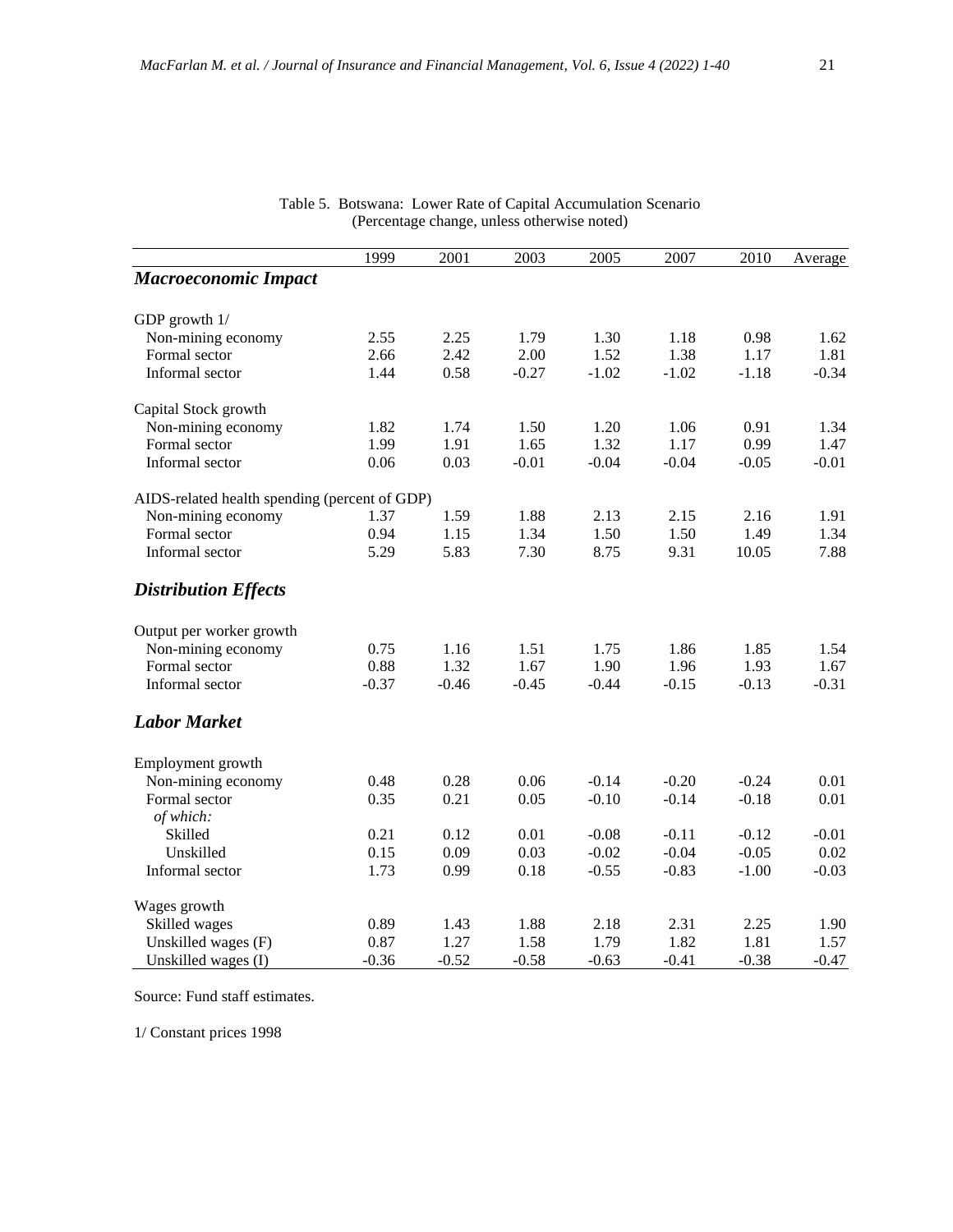|                                               | 1999    | 2001    | 2003    | 2005    | 2007    | 2010    | Average |
|-----------------------------------------------|---------|---------|---------|---------|---------|---------|---------|
| <b>Macroeconomic Impact</b>                   |         |         |         |         |         |         |         |
| GDP growth 1/                                 |         |         |         |         |         |         |         |
| Non-mining economy                            | 2.86    | 2.27    | 1.57    | 0.90    | 0.57    | 0.41    | 1.39    |
| Formal sector                                 | 2.98    | 2.42    | 1.73    | 1.07    | 0.70    | 0.54    | 1.54    |
| Informal sector                               | 1.42    | 0.55    | $-0.29$ | $-1.05$ | $-1.05$ | $-1.21$ | $-0.36$ |
| Capital Stock growth                          |         |         |         |         |         |         |         |
| Non-mining economy                            | 2.32    | 1.94    | 1.46    | 0.98    | 0.64    | 0.51    | 1.29    |
| Formal sector                                 | 2.51    | 2.11    | 1.59    | 1.07    | 0.69    | 0.55    | 1.40    |
| Informal sector                               | 0.05    | 0.03    | $-0.01$ | $-0.04$ | $-0.04$ | $-0.05$ | $-0.01$ |
| AIDS-related health spending (percent of GDP) |         |         |         |         |         |         |         |
| Non-mining economy                            | 1.18    | 1.37    | 1.63    | 1.86    | 1.89    | 1.93    | 1.67    |
| Formal sector                                 | 0.80    | 0.97    | 1.14    | 1.29    | 1.30    | 1.32    | 1.16    |
| Informal sector                               | 5.31    | 5.84    | 7.33    | 8.78    | 9.35    | 10.10   | 7.92    |
| <b>Distribution Effects</b>                   |         |         |         |         |         |         |         |
| Output per worker growth                      |         |         |         |         |         |         |         |
| Non-mining economy                            | 1.05    | 1.18    | 1.29    | 1.36    | 1.25    | 1.27    | 1.30    |
| Formal sector                                 | 1.19    | 1.32    | 1.41    | 1.45    | 1.28    | 1.29    | 1.39    |
| Informal sector                               | $-0.40$ | $-0.49$ | $-0.48$ | $-0.47$ | $-0.18$ | $-0.16$ | $-0.33$ |
| <b>Labor Market</b>                           |         |         |         |         |         |         |         |
| Employment growth                             |         |         |         |         |         |         |         |
| Non-mining economy                            | 0.46    | 0.27    | 0.06    | $-0.13$ | $-0.19$ | $-0.23$ | 0.01    |
| Formal sector                                 | 0.35    | 0.21    | 0.05    | $-0.10$ | $-0.14$ | $-0.18$ | 0.01    |
| of which:                                     |         |         |         |         |         |         |         |
| Skilled                                       | 0.21    | 0.12    | 0.01    | $-0.08$ | $-0.11$ | $-0.12$ | $-0.01$ |
| Unskilled                                     | 0.15    | 0.09    | 0.03    | $-0.02$ | $-0.04$ | $-0.05$ | 0.02    |
| Informal sector                               | 1.73    | 0.99    | 0.18    | $-0.55$ | $-0.83$ | $-1.00$ | $-0.03$ |
| Wages growth                                  |         |         |         |         |         |         |         |
| Skilled wages                                 | 1.20    | 1.43    | 1.62    | 1.72    | 1.62    | 1.61    | 1.62    |
| Unskilled wages (F)                           | 1.19    | 1.27    | 1.32    | 1.34    | 1.14    | 1.17    | 1.30    |
| Unskilled wages (I)                           | $-0.38$ | $-0.54$ | $-0.61$ | $-0.65$ | $-0.44$ | $-0.41$ | $-0.49$ |

Table 6. Botswana: Lower TFP Scenario (Percentage change, unless otherwise stated)

Source: Fund staff estimates.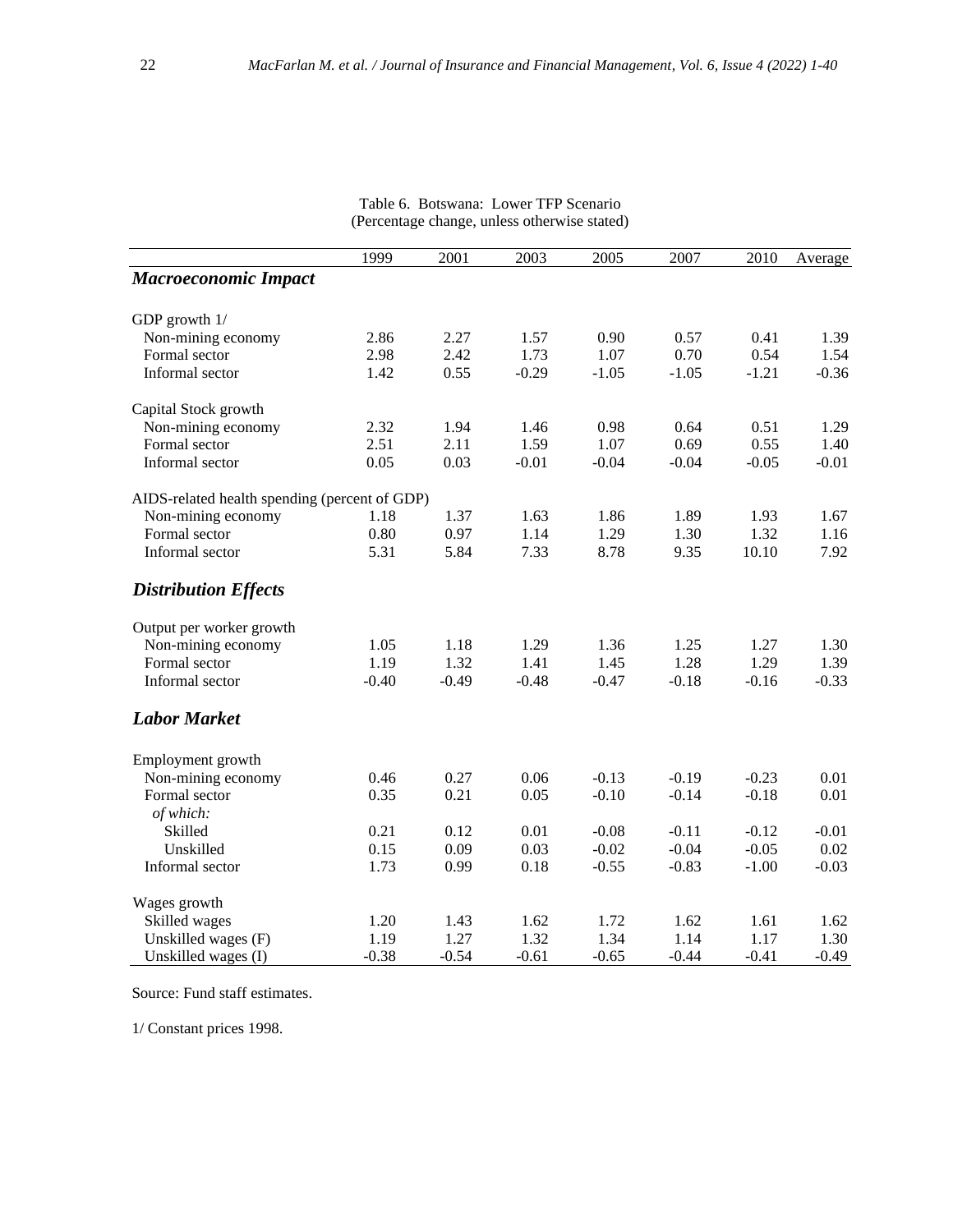|                                               | 1999    | 2001    | 2003    | 2005    | 2007    | 2010    | Average |
|-----------------------------------------------|---------|---------|---------|---------|---------|---------|---------|
| <b>Macroeconomic Impact</b>                   |         |         |         |         |         |         |         |
| GDP growth 1/                                 |         |         |         |         |         |         |         |
| Non-mining economy                            | 3.68    | 2.92    | 2.21    | 1.51    | 1.37    | 1.21    | 2.11    |
| Formal sector                                 | 3.89    | 3.14    | 2.43    | 1.73    | 1.54    | 1.37    | 2.31    |
| Informal sector                               | 1.03    | 0.04    | $-0.81$ | $-1.57$ | $-1.25$ | $-1.39$ | $-0.72$ |
| Capital Stock growth                          |         |         |         |         |         |         |         |
| Non-mining economy                            | 3.06    | 2.54    | 2.04    | 1.52    | 1.28    | 1.15    | 1.91    |
| Formal sector                                 | 3.29    | 2.74    | 2.19    | 1.64    | 1.37    | 1.23    | 2.05    |
| Informal sector                               | 0.05    | 0.01    | $-0.03$ | $-0.06$ | $-0.05$ | $-0.06$ | $-0.02$ |
| AIDS-related health spending (percent of GDP) |         |         |         |         |         |         |         |
| Non-mining economy                            | 1.11    | 1.26    | 1.48    | 1.67    | 1.67    | 1.67    | 1.50    |
| Formal sector                                 | 0.74    | 0.89    | 1.03    | 1.14    | 1.14    | 1.13    | 1.03    |
| Informal sector                               | 5.45    | 6.05    | 7.67    | 9.29    | 9.93    | 10.79   | 8.34    |
| <b>Distribution Effects</b>                   |         |         |         |         |         |         |         |
| Output per worker growth                      |         |         |         |         |         |         |         |
| Non-mining economy                            | 1.85    | 1.82    | 1.92    | 1.97    | 2.05    | 2.08    | 2.02    |
| Formal sector                                 | 2.09    | 2.03    | 2.10    | 2.12    | 2.12    | 2.13    | 2.16    |
| Informal sector                               | $-0.79$ | $-1.00$ | $-0.99$ | $-0.99$ | $-0.38$ | $-0.34$ | $-0.70$ |
| <b>Labor Market</b>                           |         |         |         |         |         |         |         |
| Employment growth                             |         |         |         |         |         |         |         |
| Non-mining economy                            | 1.79    | 1.08    | 0.28    | $-0.44$ | $-0.67$ | $-0.85$ | 0.09    |
| Formal sector                                 | 1.78    | 1.10    | 0.33    | $-0.37$ | $-0.57$ | $-0.75$ | 0.15    |
| of which:                                     |         |         |         |         |         |         |         |
| Skilled                                       | 1.77    | 0.98    | 0.12    | $-0.64$ | $-0.90$ | $-1.06$ | $-0.07$ |
| Unskilled                                     | 1.79    | 1.14    | 0.41    | $-0.26$ | $-0.43$ | $-0.62$ | 0.24    |
| Informal sector                               | 1.82    | 1.04    | 0.18    | $-0.58$ | $-0.87$ | $-1.05$ | $-0.03$ |
| Wages growth                                  |         |         |         |         |         |         |         |
| Skilled wages                                 | 2.10    | 2.15    | 2.32    | 2.39    | 2.47    | 2.45    | 2.40    |
| Unskilled wages (F)                           | 2.08    | 1.99    | 2.01    | 2.00    | 1.98    | 2.01    | 2.07    |
| Unskilled wages (I)                           | $-0.77$ | $-1.06$ | $-1.12$ | $-1.17$ | $-0.64$ | $-0.59$ | $-0.85$ |

Table 7. Botswana: Higher Work Loss due to AIDS Scenario (Percentage change, unless otherwise stated)

Source: Fund staff estimates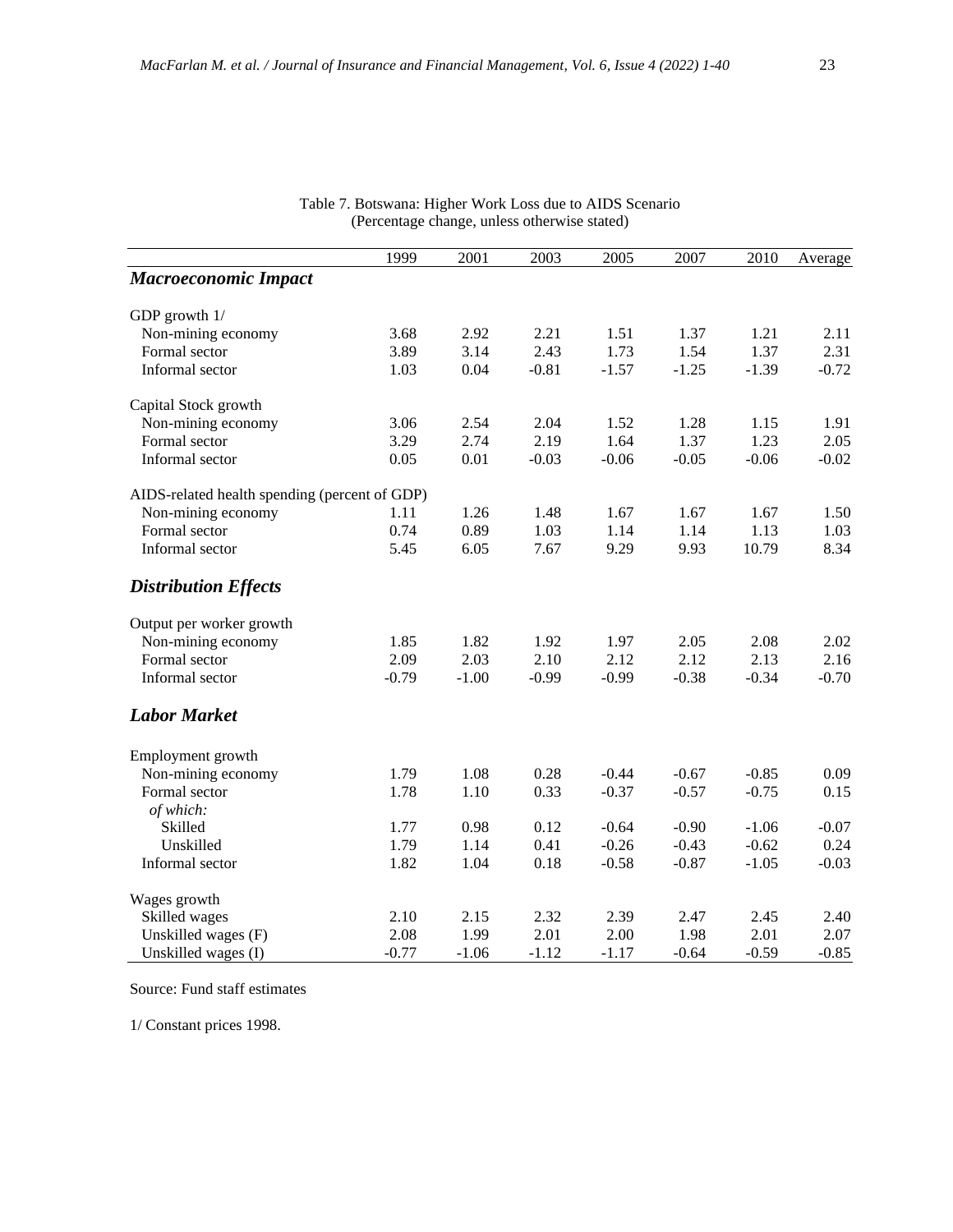|                                               | 1999    | 2001    | 2003    | 2005    | 2007    | 2010    | Average |
|-----------------------------------------------|---------|---------|---------|---------|---------|---------|---------|
| <b>Macroeconomic Impact</b>                   |         |         |         |         |         |         |         |
| GDP growth $1/$                               |         |         |         |         |         |         |         |
| Non-mining economy                            | 2.36    | 1.92    | 1.40    | 0.88    | 0.81    | 0.57    | 1.27    |
| Formal sector                                 | 2.49    | 2.10    | 1.61    | 1.10    | 0.99    | 0.73    | 1.45    |
| Informal sector                               | 1.01    | 0.03    | $-0.82$ | $-1.58$ | $-1.26$ | $-1.40$ | $-0.74$ |
| Capital Stock growth                          |         |         |         |         |         |         |         |
| Non-mining economy                            | 1.83    | 1.64    | 1.34    | 1.01    | 0.84    | 0.63    | 1.18    |
| Formal sector                                 | 2.00    | 1.80    | 1.47    | 1.11    | 0.92    | 0.69    | 1.29    |
| Informal sector                               | 0.05    | 0.01    | $-0.03$ | $-0.06$ | $-0.05$ | $-0.06$ | $-0.03$ |
| AIDS-related health spending (percent of GDP) |         |         |         |         |         |         |         |
| Non-mining economy                            | 1.32    | 1.54    | 1.84    | 2.10    | 2.14    | 2.17    | 1.88    |
| Formal sector                                 | 0.90    | 1.10    | 1.30    | 1.46    | 1.48    | 1.49    | 1.31    |
| Informal sector                               | 5.45    | 6.05    | 7.67    | 9.29    | 9.94    | 10.80   | 8.35    |
| <b>Distribution Effects</b>                   |         |         |         |         |         |         |         |
| Output per worker growth                      |         |         |         |         |         |         |         |
| Non-mining economy                            | 0.56    | 0.83    | 1.12    | 1.33    | 1.49    | 1.43    | 1.18    |
| Formal sector                                 | 0.71    | 1.00    | 1.29    | 1.48    | 1.56    | 1.49    | 1.30    |
| Informal sector                               | $-0.80$ | $-1.01$ | $-1.01$ | $-1.00$ | $-0.39$ | $-0.35$ | $-0.71$ |
| <b>Labor Market</b>                           |         |         |         |         |         |         |         |
| Employment growth                             |         |         |         |         |         |         |         |
| Non-mining economy                            | 0.47    | 0.28    | 0.06    | $-0.14$ | $-0.20$ | $-0.24$ | 0.01    |
| Formal sector                                 | 0.35    | 0.21    | 0.05    | $-0.10$ | $-0.14$ | $-0.18$ | 0.01    |
| of which:                                     |         |         |         |         |         |         |         |
| Skilled                                       | 0.21    | 0.12    | 0.01    | $-0.08$ | $-0.11$ | $-0.12$ | $-0.01$ |
| Unskilled                                     | 0.15    | 0.09    | 0.03    | $-0.02$ | $-0.04$ | $-0.05$ | 0.02    |
| Informal sector                               | 1.73    | 0.99    | 0.18    | $-0.55$ | $-0.83$ | $-1.00$ | $-0.03$ |
| Wages growth                                  |         |         |         |         |         |         |         |
| Skilled wages                                 | 0.72    | 1.11    | 1.50    | 1.75    | 1.91    | 1.81    | 1.53    |
| Unskilled wages (F)                           | 0.70    | 0.96    | 1.20    | 1.37    | 1.42    | 1.36    | 1.21    |
| Unskilled wages (I)                           | $-0.79$ | $-1.07$ | $-1.14$ | $-1.18$ | $-0.65$ | $-0.60$ | $-0.87$ |

#### Table 8. Botswana: AIDS Multiple Shock Scenario (Percentage change, unless otherwise stated)

Source: Fund staff estimates.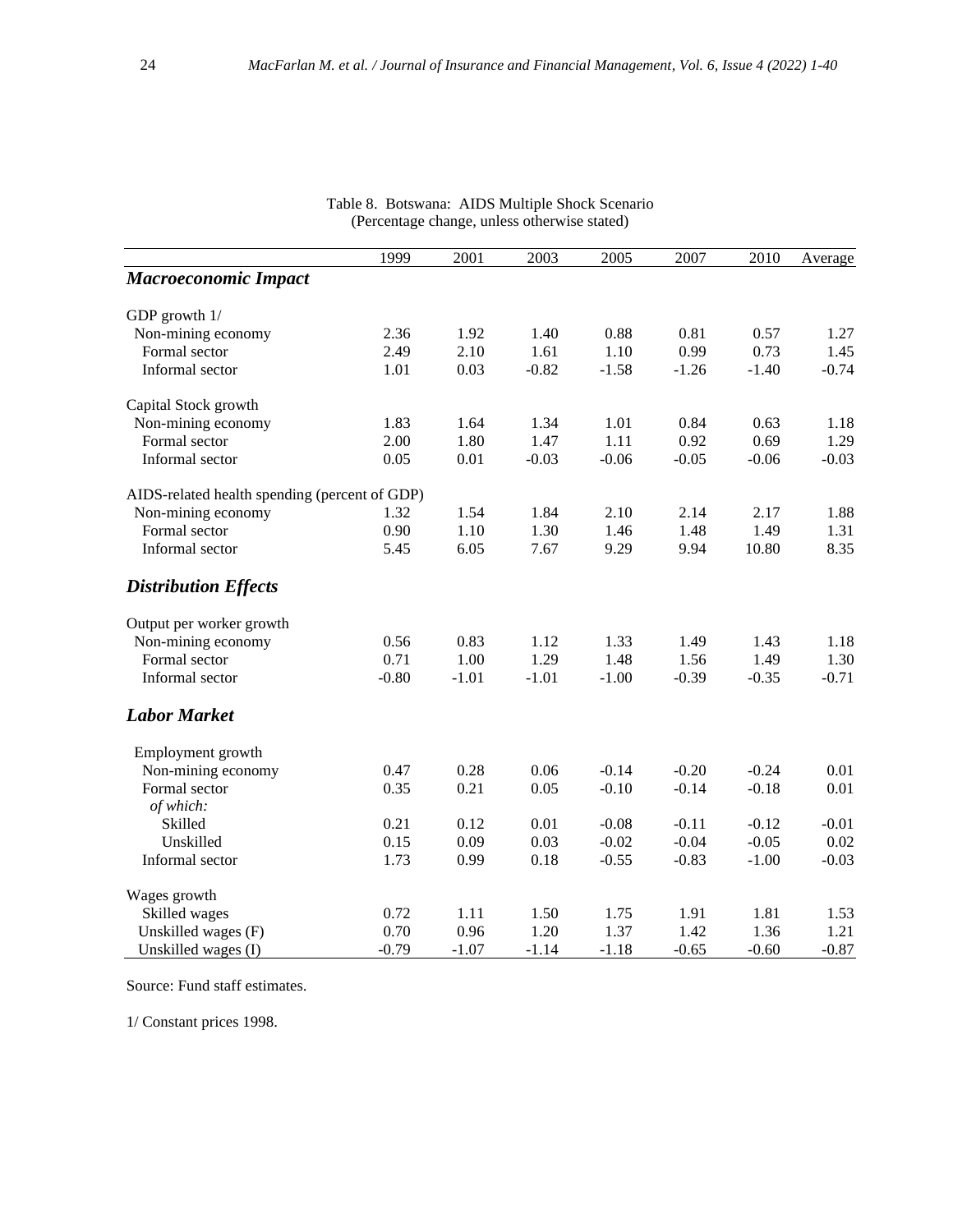#### **IV. FISCAL IMPLICATIONS**

HIV/AIDS is likely to lead to a significant increase in public expenditures in the years ahead, especially because of rising health spending. With output growth expected to slow, public revenues will also be lower than in a no-AIDS context. Largely because of the uncertainty surrounding prospective health spending—particularly the types of HIV/AIDS treatments that will be available, their cost, and likely take-up rates—it is not possible to arrive at a single "most probable" fiscal profile for Botswana over the next five to ten years. This section aims, instead, to indicate the rough order of magnitude of some public expenditure scenarios implied by AIDS and its consequences, drawing where possible on the model results presented in Section III. The current assessment does not address in detail a broader concern relating to the operations and efficiency of the public sector itself—whether there is a risk that rising rates of illness and death, especially among skilled personnel, will significantly impair the ability of public agencies to administer tax systems and spending programs, provide quality advice and support to government, and handle other responsibilities.

#### **A. Health care**

In the central AIDS scenario presented in Table 3, annual AIDS-related health spending is projected to rise by around 1½ percent of GDP over the next ten years. This apparently mild impact is based, however, on conservative assumptions regarding treatment approaches. First, such treatments essentially take the form of palliative care for those with AIDS—comforting the sick but, ultimately, probably not prolonging their life significantly in most cases. An alternative approach that extends to the provision of anti-retroviral treatments (ARTs), which can delay or even stop the development of full-blown AIDS among those infected with the HIV virus, is considered briefly below. Second, lifetime AIDS treatment costs per patient are assumed to equal the level of average annual earnings that prevailed in 1998/99, equivalent to around 40 percent of GDP per capita. These costs appear to vary widely from country to country, and costs of over 100 percent of GDP per capita have been observed in several countries.<sup>15</sup>

The increased health spending noted above applies to the full nonmining economy; the model as specified does not distinguish between public and private sector impacts. However, with the bulk of health spending—and almost all AIDS-related expenditures currently financed by the public sector, it would appear reasonable to assume that most of the

<sup>&</sup>lt;sup>15</sup> See Haacker (2000). It should be noted, however, that even in countries where treatment costs per patient exceed 100 percent of GDP per capita, actual expenditure per patient may well be less than assumed in Botswana because of the latter's relatively high level of GDP per capita.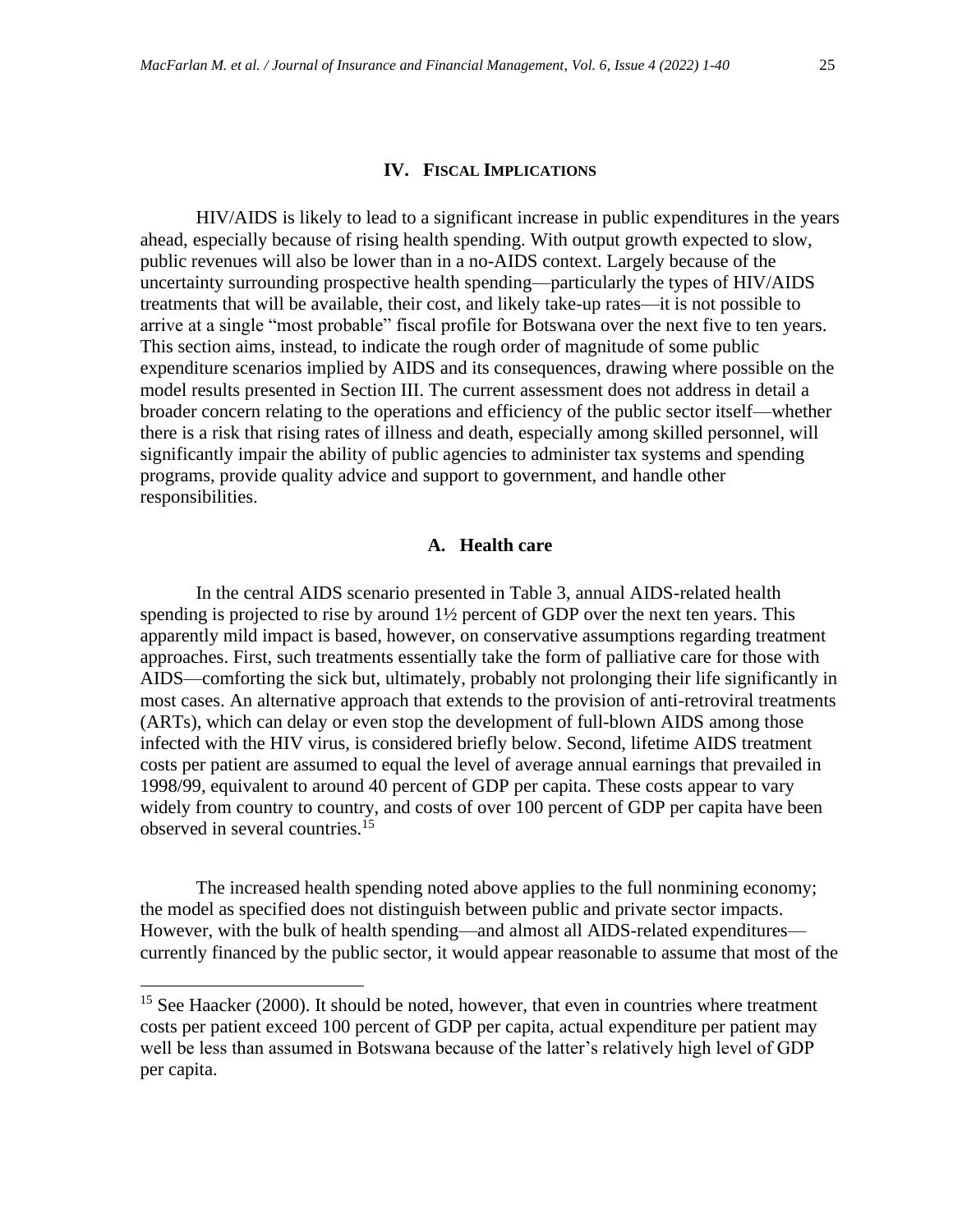1½ percent of GDP increase in spending would also come from the public sector. Under the assumed model parameters, 20 percent of increased health spending is financed through a reduction in nonhealth consumption, and 80 percent through reduced saving. Hence, public saving might decrease by around 1 to 1¼ percent of GDP per year under these assumptions. Under the "multiple shock" scenario presented in Table 8, public saving could decline by over 1½ percent of GDP. These estimates would, however, rise rapidly—indeed, at a disproportionate rate—if higher treatment costs are assumed, because national saving (and, hence, capital accumulation and economic growth) would decline as health care costs rise.

The estimates above do not provide for introduction of the combination therapies that are now widely used in advanced economies. As noted in Section II, the Botswana government has recently indicated its intention to make ARTs generally available to HIV+ patients, a move made possible by sharp reductions in drug prices. To illustrate the implications of different ART prices, at western levels—amounting to at least \$10,000 per patient per year—such treatment costs would have been prohibitive from an economic and budgetary perspective (Figure 3). This would remain the case even if take-up rates were substantially less than the 100 percent level assumed in the figure. If prices were reduced to around \$2,000 per year, ARTs could still absorb close to 20 percent of current GDP or nearly 40 percent of total government revenue. At prices of around \$350, however—as recently proposed by some drug manufacturers—the implied health spending appears to be much more fiscally feasible. Nevertheless, there is still substantial uncertainty at this stage about how rapidly these treatments can be introduced, about prospective take-up rates, and about the actual prices at which the drugs can be acquired. For example, the expenditure illustrations above do not include any provision for further development of the health sector infrastructure that is needed to support these regimes, including laboratory construction, staffing, and training. Increased international support—both technical and financial—is likely to be needed if the hope for rapid and widespread adoption of advanced-treatment options is to be realized.

# **B. Other areas of public spending**

The spread of HIV/AIDS will also affect other areas of public spending. In particular, there are likely to be pressures for a significant rise in spending on social support, given the expected increases in poverty and in the number of orphans. Analysis in BIDPA (2000) of the effects of HIV/AIDS on income distribution suggests that there could be a 10 percent increase in individuals with incomes below the poverty line after ten years (compared with the no-AIDS scenario), and that a 3 to 4 percent increase in real public spending (equivalent to around 1¼ to 1½ percent of GDP) would be needed to alleviate this rise in poverty. Updated estimates would almost certainly be higher than these, given the increase in HIV prevalence rates indicated by more recent data, together with the slower rates of economic growth suggested by the current paper. With the number of orphans expected to explode to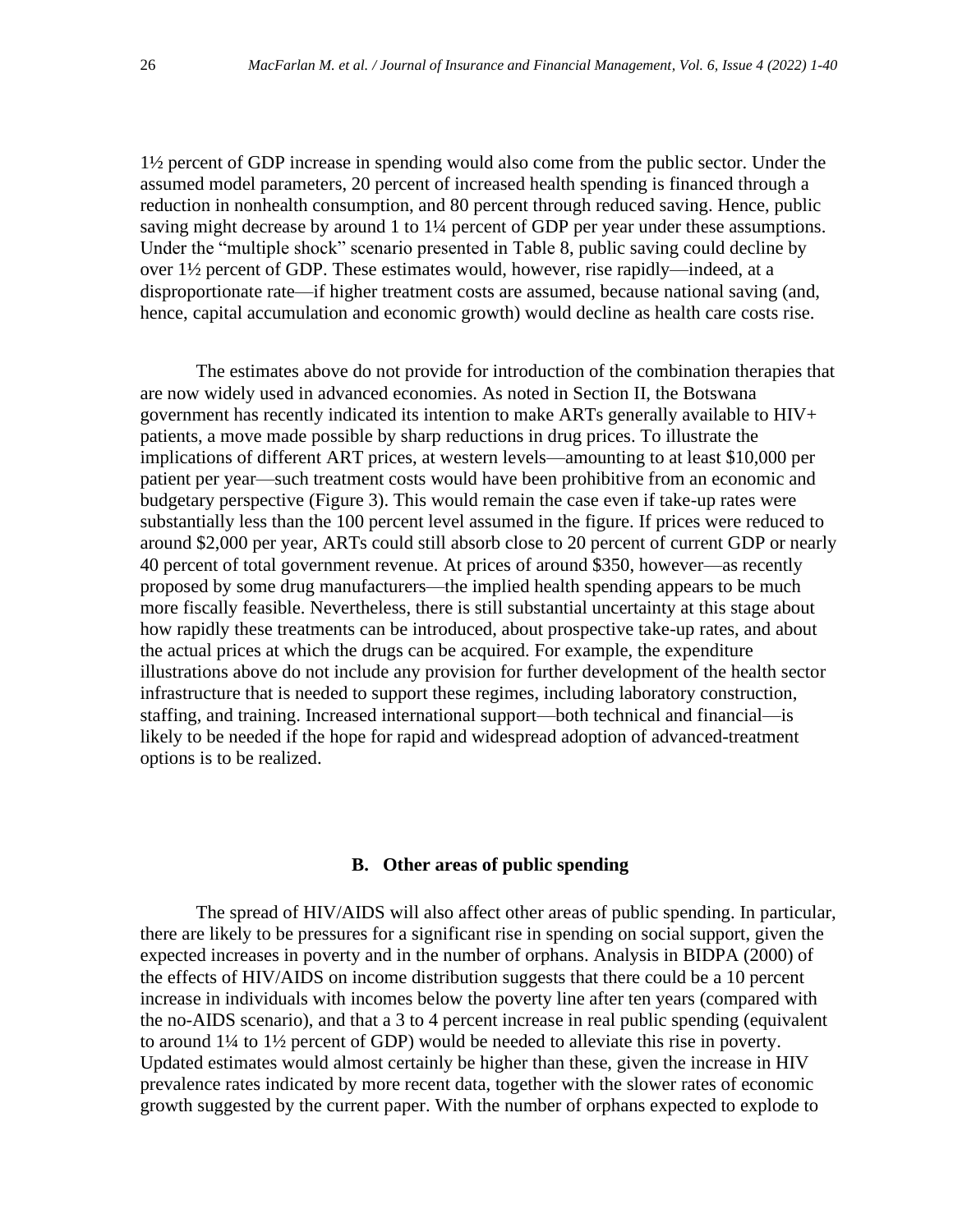

#### Figure 3. Botswana: Illustrative HIV Treatment Cost Scenarios, 2001 to 2010 (In billions of U.S. Dollars)

Source: ABT Associates, South Africa; and Fund staff estimates.

1/ Total economy GDP is obtained by combining nonmining GDP, as projected by the model in Section III, with actual mining GDP in 1998/99, assuming the latter will grow by 1 percent a year in real terms from 2001 onwards.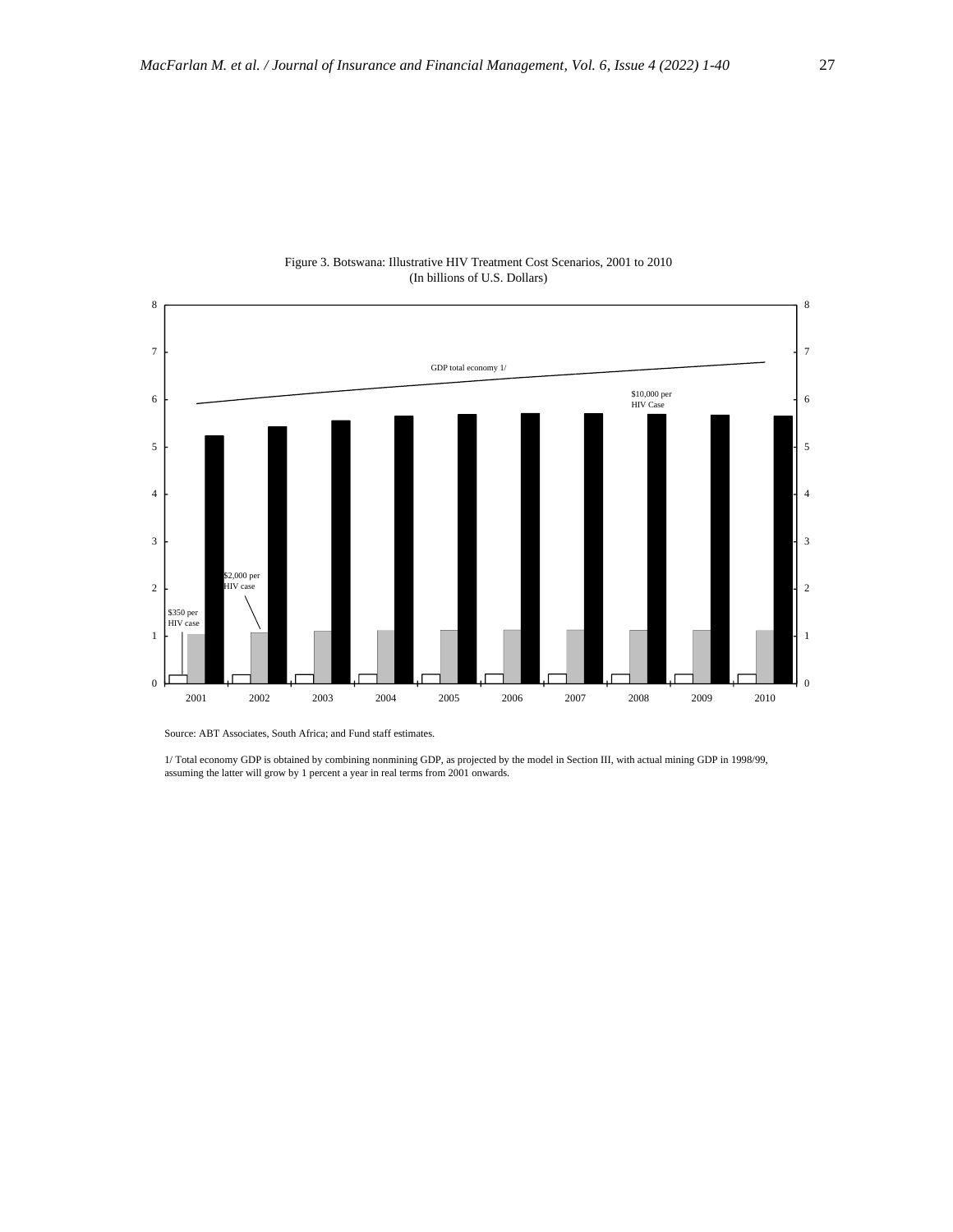over 200,000 by 2010 (compared with around 60,000 at present), increased spending on orphans' allowances could amount to a further 1 to 2 percent of GDP.<sup>16</sup>

A further source of public spending pressure could come from higher labor costs as skill shortages drive up wage rates. Recruitment and training costs are also likely to increase as rising mortality among public employees leads to higher labor turnover. These employment-related items could increase public spending by ½ to 1 percent of GDP, including a small offset that comes from lower public sector pension expenditures.<sup>17</sup> In the education sector, expenditure "savings" implied by lower numbers of school-age children may be largely counterbalanced both by the higher costs of recruiting and paying teachers (included in the preceding estimate), and increased demands on this sector to meet the education and skill needs of the economy.

# **C. Revenues**

HIV/AIDS may affect the prospective flow of public revenues through changes both in the revenue base and in effective tax rates on that base. The largest impact on revenues will come from the slowdown in GDP growth, which leads to a nonmining economy that is around one-third smaller by 2010 than under a no-AIDS scenario (see Figure 2). In addition, there is a risk that the revenue share of GDP could fall (in the absence of offsetting policy adjustments). Such a decline could result, for example, from increased difficulties in tax administration, if labor turnover and skill shortages rise sharply in the public sector, and possibly also from reduced tax compliance as AIDS-related economic and social pressures increase. Unrelated to AIDS, changes in the composition of the economy—notably, the expected slowing of growth in the mining sector, which generates around two-thirds of current government revenues—may also reduce the revenue share of GDP. Interest earnings on Botswana foreign exchange reserves, contributing around 14 percent of current government revenues, would also decline if these reserves are drawn on to finance public spending. But substantial uncertainty and controversy surrounds the issue of how the reserves should be used, including whether they should support the cost of ARTs and other areas of health spending.

<sup>&</sup>lt;sup>16</sup> As in BIDPA (2000), this estimate is based on an orphans' allowance of P 216 per month. Actual spending would depend in part on how many orphans register for and then receive this benefit.

 $17$  Estimates from BIDPA (2000). As with other spending components, updated estimates may well be higher, given the increase in estimated HIV prevalence rates since the BIDPA study.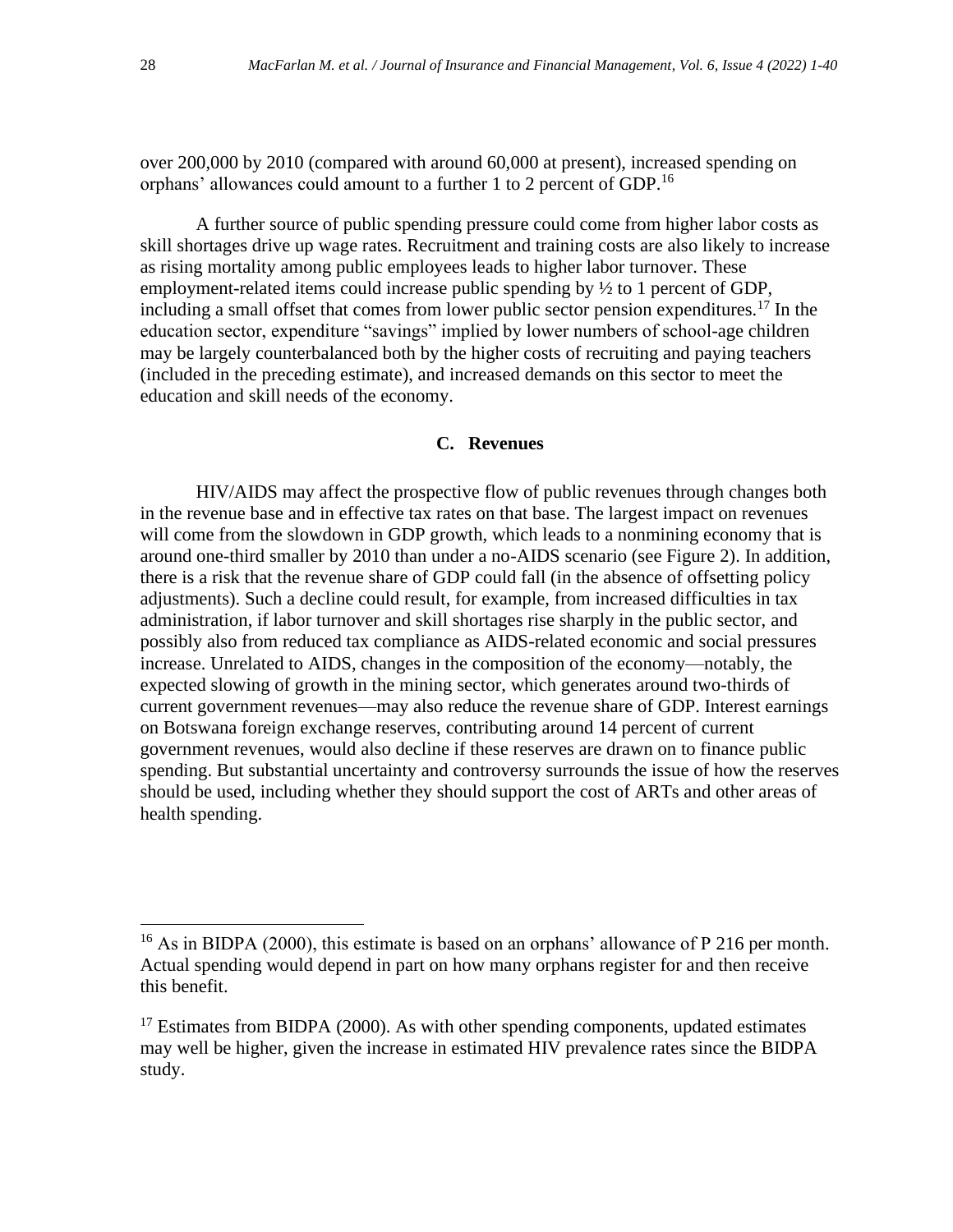# **V. CONCLUSIONS**

The principal conclusions of the analysis are as follows:

- AIDS will have a significantly negative impact on the rate of economic growth in Botswana over the coming decade. Simulations incorporating a range of potential effects on the nonmining economy arising from the epidemic suggest that the rate of GDP growth in the nonmining sector could fall from a projected 5½ percent a year without AIDS to between  $1\frac{1}{2}$  and  $2\frac{1}{2}$  percent a year on average with AIDS. As a result, in 2010 the economy would be 33 to 40 percent smaller than it would have been without AIDS.
- The major impact of AIDS comes from projected lower rates of growth in effective labor productivity and capital accumulation. As would be expected, the laborintensive sectors are particularly affected through the labor supply channel, while growth in capital-intensive sectors is reduced mainly as a result of slower capital accumulation.
- Nonnegligible redistribution effects across sectors and labor skills are also likely to arise as a result of AIDS. These stem from changes in the relative growth rate of the formal and informal sectors compared with the growth of their labor supply. The main sectoral impact on income distribution arises from the shortage in skilled labor, from a shift of unskilled labor from the informal to the formal sector, and from a shrinking of the unskilled wage differential between the two sectors.
- The fiscal situation in Botswana will almost certainly deteriorate as a result of HIV/AIDS. Even under quite conservative assumptions about AIDS treatment strategies, public expenditures could rise by over 5 percent of GDP as a result of higher healthcare spending, together with increased social support and public sector employment costs. Public revenues could also fall as a share of GDP if economic and social pressures lead to weaker tax administration and compliance. Fiscal pressures could be substantially higher if anti-retroviral drug treatments are made generally available, highlighting the need for increased international support and/or lower drug prices to make such treatments feasible.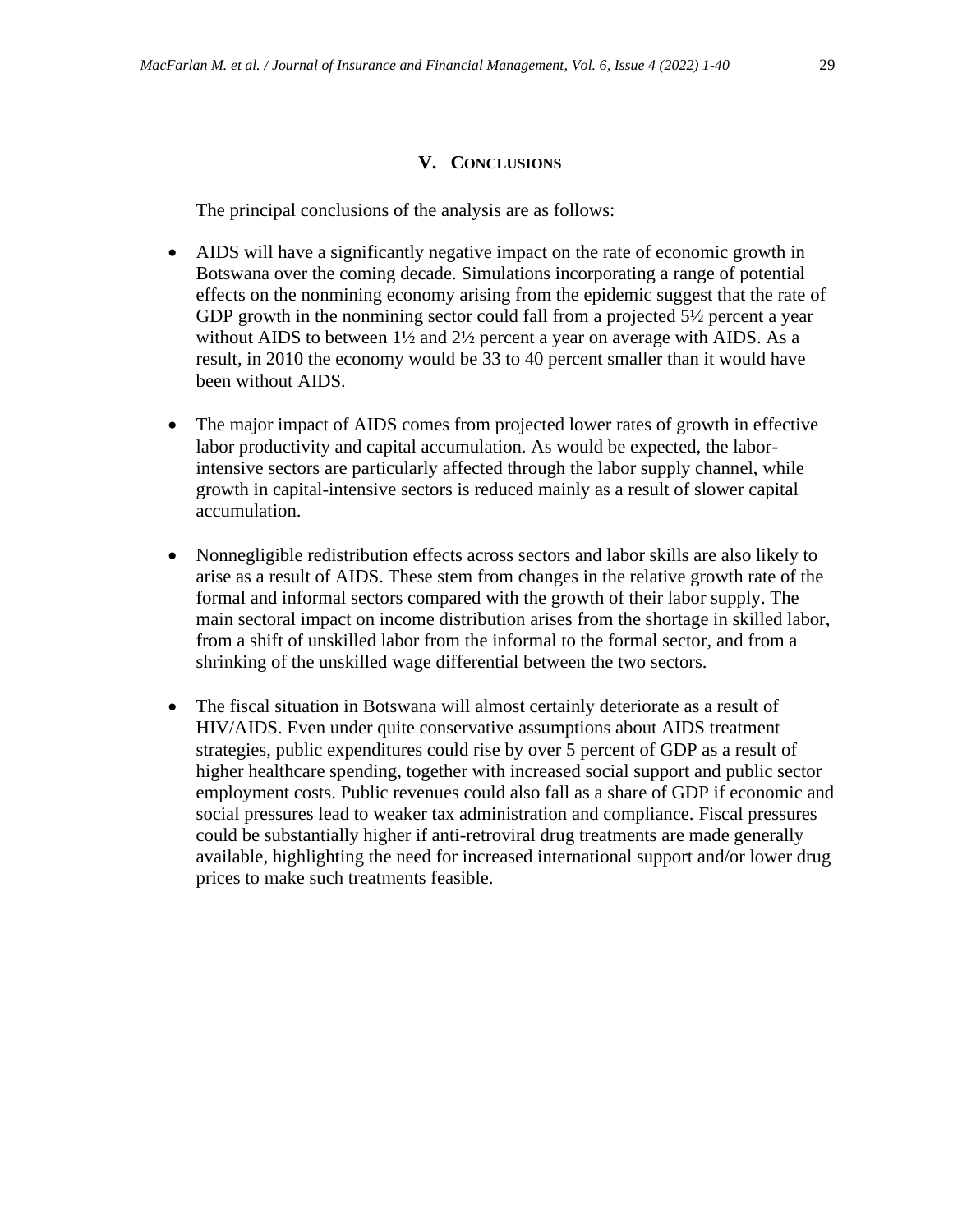#### **References**

- Abt Associates South Africa Inc. 2000, "An Impact Assessment of HIV/AIDS on Current and Future Population Characteristics and Demographics in Botswana."
- Arndt, C. and J. Lewis, 2000, "The Macro Implications of HIV/AIDS in South Africa: A Preliminary Assessment," World Bank Africa Region Working Paper No. 9 (Washington: World Bank).
- Bonnel, R., "HIV/AIDS: Does it Increase or Decrease Growth?", South African Journal of Economics (forthcoming).
- Botswana Institute for Development Policy Analysis (BIDPA), 2000, *Macroeconomic Impacts of the HIV/AIDS Epidemic in Botswana* (Gaborone, Botswana: BIDPA).
- Cuddington, J.T., 1993, "Further Results on the Macroeconomic Effects of AIDS: The Dualistic, Labor-Surplus Economy," *World Bank Economic Review*, Vol. 7 (September), pp. 403-17.
- Cuddington, J.T. and J.D. Hancock, 1993, "The Macroeconomic Impact of AIDS in Malawi: A Dualistic, Labour Surplus Economy," *Journal of African Economies*, Vol. 4 (May), pp.1-28.
- Haacker, M., 2000, "The Impact of HIV/AIDS in Southern Africa" (unpublished, Washington: International Monetary Fund).
- ING Barings, South African Research, 2000, "Economic Impact of AIDS in South Africa. A Dark Cloud on the Horizon."
- Joint United Nations Programme on HIV/AIDS (UNAIDS), 2000, "Report on the Global HIV/AIDS Epidemic."
- McNeill, W.H., 1998, *Plagues and Peoples* (New York: Anchor Books).
- Over, A.M., 1992, "The Macroeconomic Impact of HIV/AIDS in Sub-Saharan Africa," World Bank AFTPN Working Paper No 3. (Washington: World Bank).
- National AIDS Coordinating Agency (NACA), 2000, "Botswana 2000 HIV/STD Syndrome Sentinel Seroprevalence Survey. A Technical Report," (unpublished, Gaborone, Botswana).
- Rosen, S., Thea, D.M., Simon, J., Vincent, J.R., and W. MacLeod, 2001, "The Impact of HIV/AIDS in the Workforce on Businesses in South Africa", Boston University School of Public Health, paper presented at the IFC, Washington D.C., January 2001.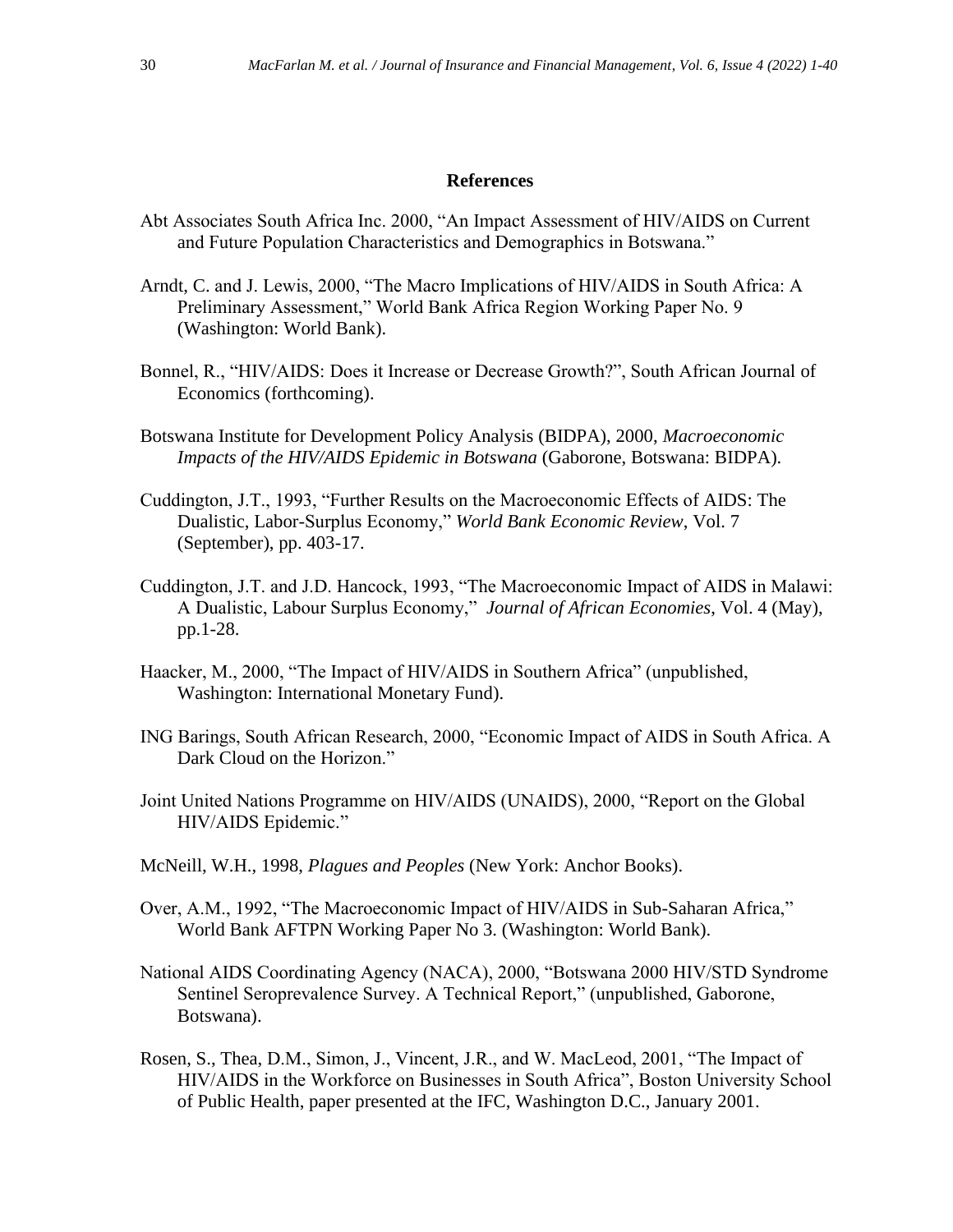- Tuchman, B., 1978, *A Distant Mirror: the Calamitous 14th Century* (New York: Ballantine Books).
- United Nations Development Programme (UNDP), 2000, "Botswana Human Development Report 2000.
- U.S. Census Bureau, 1999, "Focus on HIV/AIDS in the Developing World."
- World Bank, 1999, "Confronting AIDS: Public Priorities in a Global Epidemic. A World Bank Policy Research Report," revised edition (Oxford: University Press).

World Bank, 2000, "Economic Analysis of HIV/AIDS", Multisectoral AIDS Program Annex 5.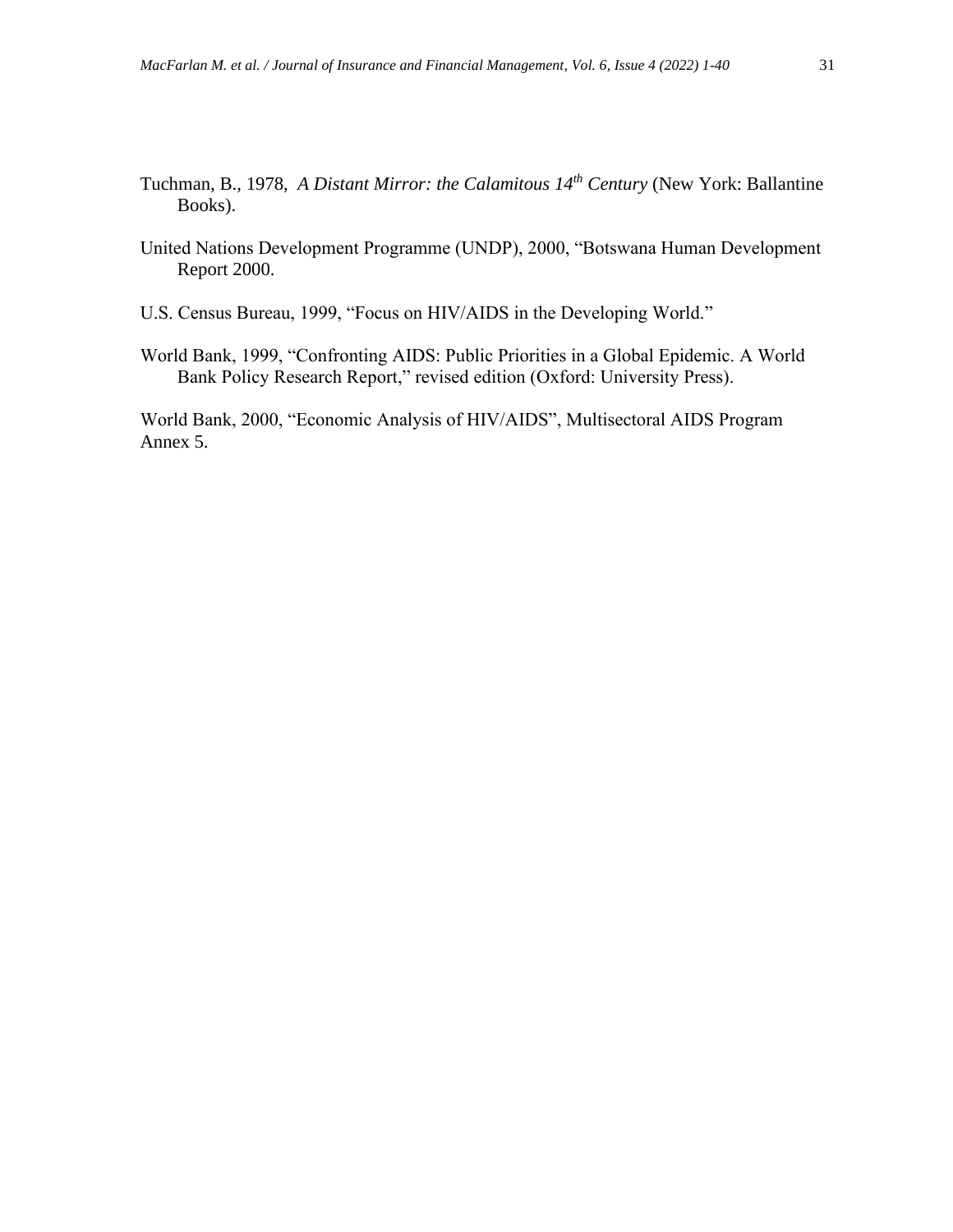#### **THEORETICAL MODEL**

This appendix provides analytical details of the theoretical model used in Section III. Parameters are given in Table 9.

# **A. Health spending allocation**

The immediate impact of AIDS is on health spending. Following Cuddington and Hancock (1995), AIDS-related health care costs incurred by individuals in the formal and informal sectors are represented by  $H_f$  and  $H_i$ , respectively.

$$
H_f = m_f a_f L_f + m_f^c a_f^c N_f^c \tag{1}
$$

$$
H_i = m_i a_i L_i + m_i^c a_i^c N_i^c \tag{2}
$$

where  $m$  is the yearly medical cost per AIDS cases,  $a$  is the number of adult AIDS cases,

*L* is labor force, and  $N^c$  is the population below 15 years. Subscript *f* and *i* denote formal and informal sector, respectively, whereas superscript *c* stands for children whose parents are working in either sector<sup>18</sup>.

#### **B. Capital accumulation and consumption**

Health care expenditures in (1) and (2) are met by reducing both saving and consumption. Moreover, the model assumes that informal sector capital formation is limited by the amount of saving generated by the sector itself. Foreign reserves are available only for investment in the more capital-intensive formal sector. Nonetheless, the model allows for transfers from the formal to the informal sector as a form of medical insurance. The capital accumulation process in the two sectors of the economy can be represented as follows:

$$
\Delta K_{f,t} = \sigma_f Y_{f,t} + \sigma_{ff} (Y_{f,t} + Y_{i,t}) - x_f (H_{f,t} + \omega H_{i,t}) - \delta_f K_{f,t-1}
$$
  

$$
\Delta K_{i,t} = \sigma_i Y_{i,t} - x_i (1 - \omega) H_{i,t} - \delta_i K_{i,t-1}
$$

where  $\sigma$  denotes the saving rate, foreign saving is assumed to be a fixed share of real national GDP, and  $\delta$  is the depreciation rate. Note that x represents the proportion of AIDSrelated medical costs that are paid for by reducing saving in either sector, whereas  $\omega$  is the

<sup>&</sup>lt;sup>18</sup> Note that children and child AIDS-related health costs are allocated across formal and informal sectors in the same proportion as the adult population.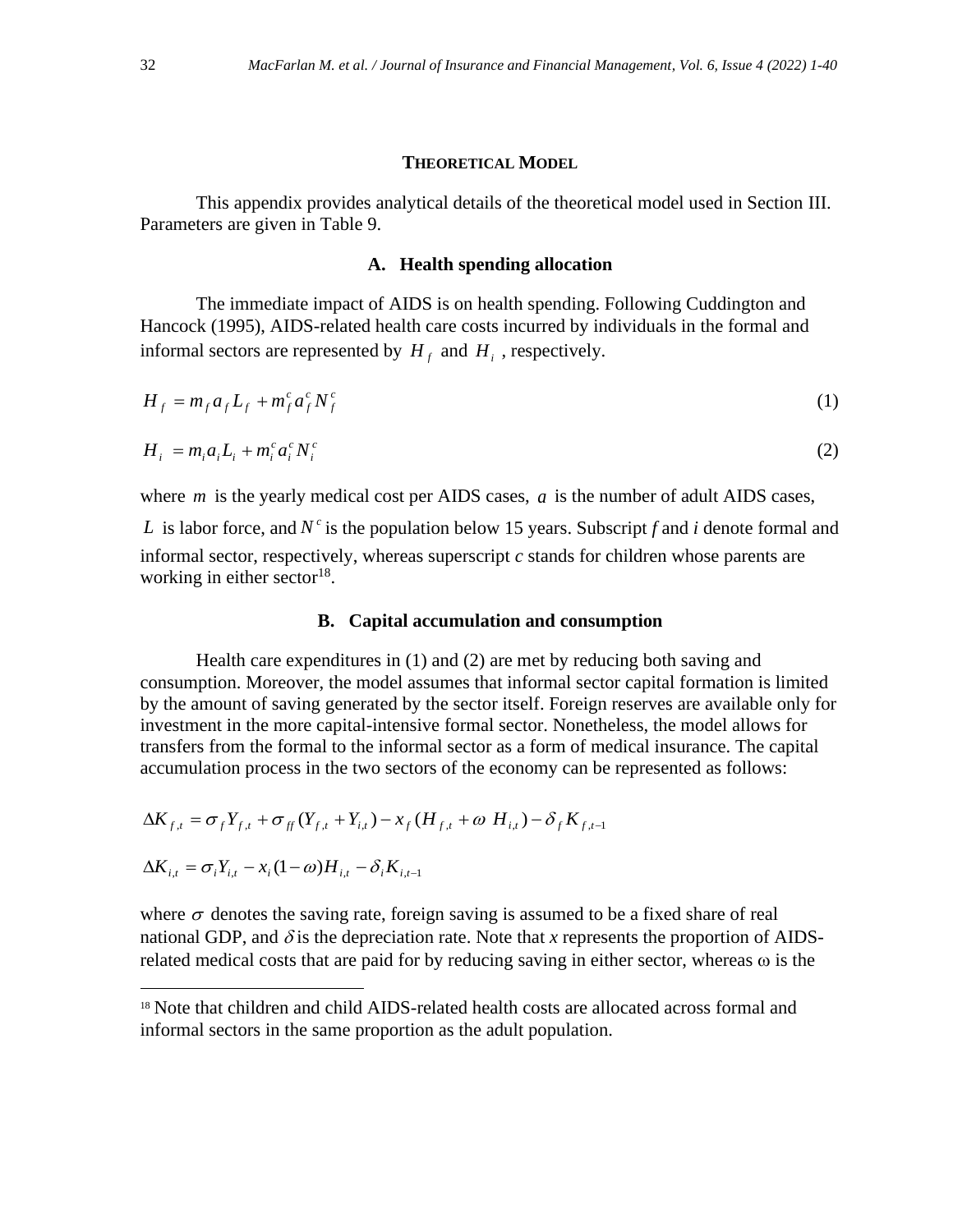| Symbol                 | Description                                 | Value     | Symbol                | Description                                 | Value     |
|------------------------|---------------------------------------------|-----------|-----------------------|---------------------------------------------|-----------|
|                        | <b>Formal Sector</b>                        |           |                       | <b>Informal Sector</b>                      |           |
| $m_f$                  | Yearly medical cost per adult AIDS cases    | 14,495    | $m_i$                 | Yearly medical cost per adult AIDS cases    | 14,495    |
| $m_c$ cf               | Yearly medical cost per children AIDS cases | 14,495    | m_ci                  | Yearly medical cost per children AIDS cases | 14,495    |
| $\sigma_f$             | saving rate                                 | 0.4       | $\sigma_i$            | saving rate                                 | 0.4       |
| $\sigma_{\text{f}}$ ff | Rate of capital inflow                      | 0.4       |                       |                                             |           |
| $x_f$                  | AIDS costs met by reducing saving           | 0.8       | $x_i$                 | AIDS costs met by reducing saving           | 0.8       |
| $\omega$               | Rate of AIDS costs transfers                | 0.8       | $1-\omega$            | rate of AIDS costs transfers                | 0.2       |
| $\delta$ f             | depreciation rate                           | 0.07      | $\delta$ i            | depreciation rate                           | 0.07      |
| $\alpha$ _f            | constant - production function              | 4.1       | $\alpha_i$            | constant - production function              | 1,110     |
| $\gamma_f$             | exogenous technological trend               | 0.004     | $\gamma_i$            | exogenous technological trend               | 0.0005    |
| $\beta_s$              | skilled labor share of output               | 0.12      |                       |                                             |           |
| $\beta_u$              | unskilled labor share of output             | 0.08      | $\beta_i$             | unskilled labor share of output             | 0.95      |
| $\lambda_{\rm S}$      | productivity lost per AIDS case - skilled   |           |                       |                                             |           |
| $\lambda$ _u           | productivity lost per AIDS case - unskilled |           | $\lambda_i$           | productivity lost per AIDS case - unskilled | 1         |
| $\rho1$ <sub>-S</sub>  | constant - age efficiency                   | 6.2       |                       |                                             |           |
| $\rho2$ <sub>_S</sub>  | linear term - age efficiency                | 0.067     |                       |                                             |           |
| $\rho$ 3_s             | quadratic term - age efficiency             | $-0.0012$ |                       |                                             |           |
| $\rho1_u$              | constant - age efficiency                   | 5.6       | $\rho1_u$             | constant - age efficiency                   | 5.6       |
| $\rho$ 2_u             | linear term - age efficiency                | 0.027     | $\rho$ <sup>2_u</sup> | linear term - age efficiency                | 0.027     |
| $p3_u$                 | quadratic term - age efficiency             | $-0.0006$ | $\rho$ 3_u            | quadratic term - age efficiency             | $-0.0006$ |
| $W_S$                  | wage - skilled                              | 21,245    |                       |                                             |           |
| $W_l$                  | wage - unskilled                            | 6,281     | $W_i$                 | real wage - unskilled                       | 3,538     |
| $Y_f/Y$                | share of total output - formal              | 0.92      | $Y_i/Y$               | share of total output - informal            | 0.08      |
| $K/Y_f$                | capital-output ratio                        | 1.95      | $K/Y_i$               | capital-output ratio                        | 0.97      |

# Table 9. Botswana: Initial Model Parameters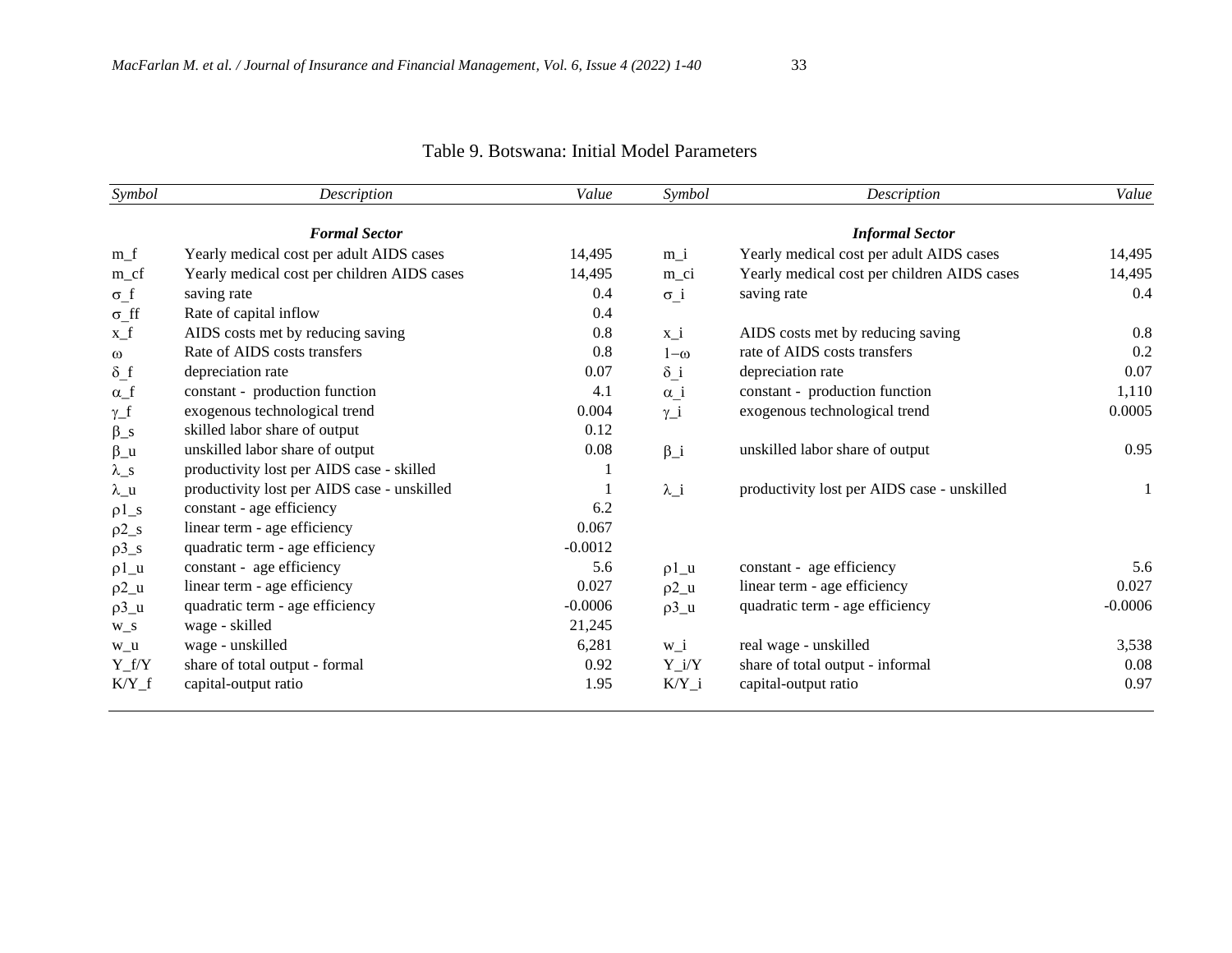share of medical costs incurred by individual in the informal sector that are covered by reducing formal sector saving. Rearranging yields:

$$
\Delta K_{f,t} = [\sigma_f + \sigma_{ff} (1 + \frac{Y_{i,t}}{Y_{f,t}}) - x_f (\frac{H_{f,t}}{Y_{f,t}} + \omega \frac{H_{i,t}}{Y_{f,t}})]Y_{f,t} - \delta_f K_{f,t-1}
$$
  

$$
\Delta K_{i,t} = [\sigma_i - x_i (1 - \omega) \frac{H_{i,t}}{Y_{i,t}}]Y_{i,t} - \delta_i K_{i,t-1}
$$

Expressed as a proportion of the total number of workers employed in each sector, the corresponding capital accumulation processes reduce to:

$$
\Delta k_{f,t} = [\sigma_f + \sigma_{ff} (1 + \frac{Y_{i,t}}{Y_{f,t}}) - x_f (\frac{H_{f,t}}{Y_{f,t}} + \omega \frac{H_{i,t}}{Y_{f,t}})] y_{f,t} - \frac{\delta_f + n_f}{1 + n_f} k_{f,t-1}
$$
  

$$
\Delta k_{i,t} = [\sigma_i - x_i (1 - \omega) \frac{H_{i,t}}{Y_{i,t}}] y_{i,t} - \frac{\delta_i + n_i}{1 + n_i} k_{i,t-1}
$$

where lower letters indicate levels per worker and *n* stand for the rate of population growth in each sector.

The steady-state capital stock for the two sectors can, be derived by letting  $\Delta k_f$  and  $\Delta k_i$  equal to zero and solving for  $k_f$  and  $k_i$ , respectively. It follows:

$$
\bar{k}_f = \frac{1 + n_f}{\delta_f + n_f} [\sigma_f + \sigma_{ff} (1 + \frac{Y_{i,t}}{Y_{f,t}}) - x_f (\frac{H_{f,t}}{Y_{f,t}} + \omega \frac{H_{i,t}}{Y_{f,t}})] y_{f,t}
$$
\n(3)

$$
\bar{k}_{i} = \frac{1 + n_{i}}{\delta_{i} + n_{i}} [\sigma_{i} - x_{f} (1 - \omega) \frac{H_{i,t}}{Y_{i,t}}] y_{i,t}
$$
\n(4)

The above medical expenditure and saving equations imply non-medical consumption equal to:

$$
C_f = (1 - \sigma_f)Y_f - (1 - x_f)H_f - (1 - x_f)\omega H_i
$$
  

$$
C_i = (1 - \sigma_i)Y_i - (1 - x_i)(1 - \omega)H_i
$$

for the formal and informal sector, respectively. Dividing both sides of the consumption equations by total labor force in the corresponding sector (i.e.  $L_f$  and  $L_i$ ) yields expressions for consumption per worker by sector.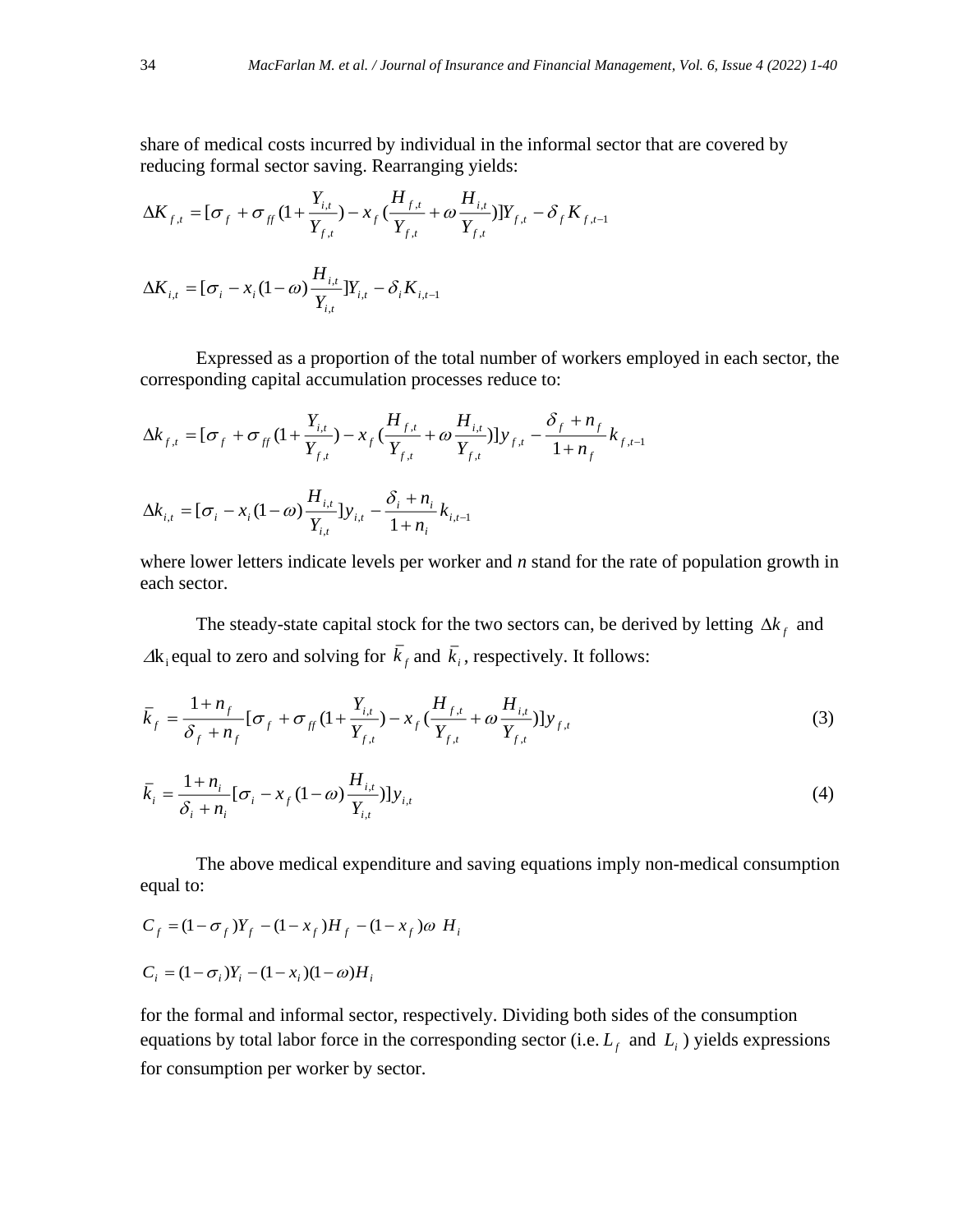$$
c_f = (1 - \sigma_f) y_f - (1 - x_f) h_f - (1 - x_f) \omega h_i
$$
 (5)

$$
c_i = (1 - \sigma_i) y_i - (1 - x_i)(1 - \omega) h_i
$$
\n(6)

#### **C. Production functions and efficiency units**

In line with BIDPA (2000), output in both sectors can be represented by a Cobb-Douglas production function exhibiting constant returns to scale. Specifically, the formal sector employs three inputs: skilled labor, unskilled labor, and capital. The informal sector, instead, uses only two factors: unskilled labor and capital. The corresponding production functions are given below.

$$
Y_f = \alpha_f e^{\gamma_f (t - t_0)} Z_s^{\beta_s} Z_u^{\beta_u} K_f^{(1 - \beta_s - \beta_u)}
$$
(7)

$$
Y_i = \alpha_i e^{\gamma_i (t - t_0)} Z_i^{\beta_i} K_i^{(1 - \beta_i)}
$$
\n
$$
\tag{8}
$$

where *Z* indicates effective labor supply measured in efficiency units. The term  $\gamma$  represents an exogenous technological trend, while the constant term  $\alpha$  is used to calibrate the model to fit the data in the base year 1998. Finally, the  $\beta$ 's signify the shares of output attributable to each factor.

AIDS impacts directly on labor supplies by changing the size, the structure, and the level of experience (i.e. efficiency) of the labor force. Following Cuddington and Hancock (1995) we measure effective labor supply in the formal sector in terms of efficiency units.

$$
Z_s = \sum_{j=15}^{64} (1 - \lambda_s a_{j,s}) \Big[ \rho_{1s} + \rho_{2s} (j - 15) + \rho_{3s} (j - 15)^2 \Big] L_{j,s}
$$
  

$$
Z_u = \sum_{j=15}^{64} (1 - \lambda_u a_{j,u}) \Big[ \rho_{1u} + \rho_{2u} (j - 15) + \rho_{3u} (j - 15)^2 \Big] L_{j,u}
$$

where  $L_i$  is the number of workers in cohort *j,*  $a_i$  is the number of AIDS cases in cohort *j,* and  $\lambda$  is the fraction of work-year lost per AIDS case as a result of sick leave or absence for care of an AIDS-infected family member. As the productivity gains from work experience cannot be evaluated directly, as in Cuddington and Hancock (1995) we assume a non-linear relationship between earnings and productivity which is proxied by a second order polynomial with parameters  $\rho$ 's. In this way, we can also derive indices of experience for each skill category.

$$
\overline{\rho}_s = \frac{Z_s}{L_s} \tag{9}
$$

$$
\overline{\rho}_u = \frac{Z_u}{L_u} \tag{10}
$$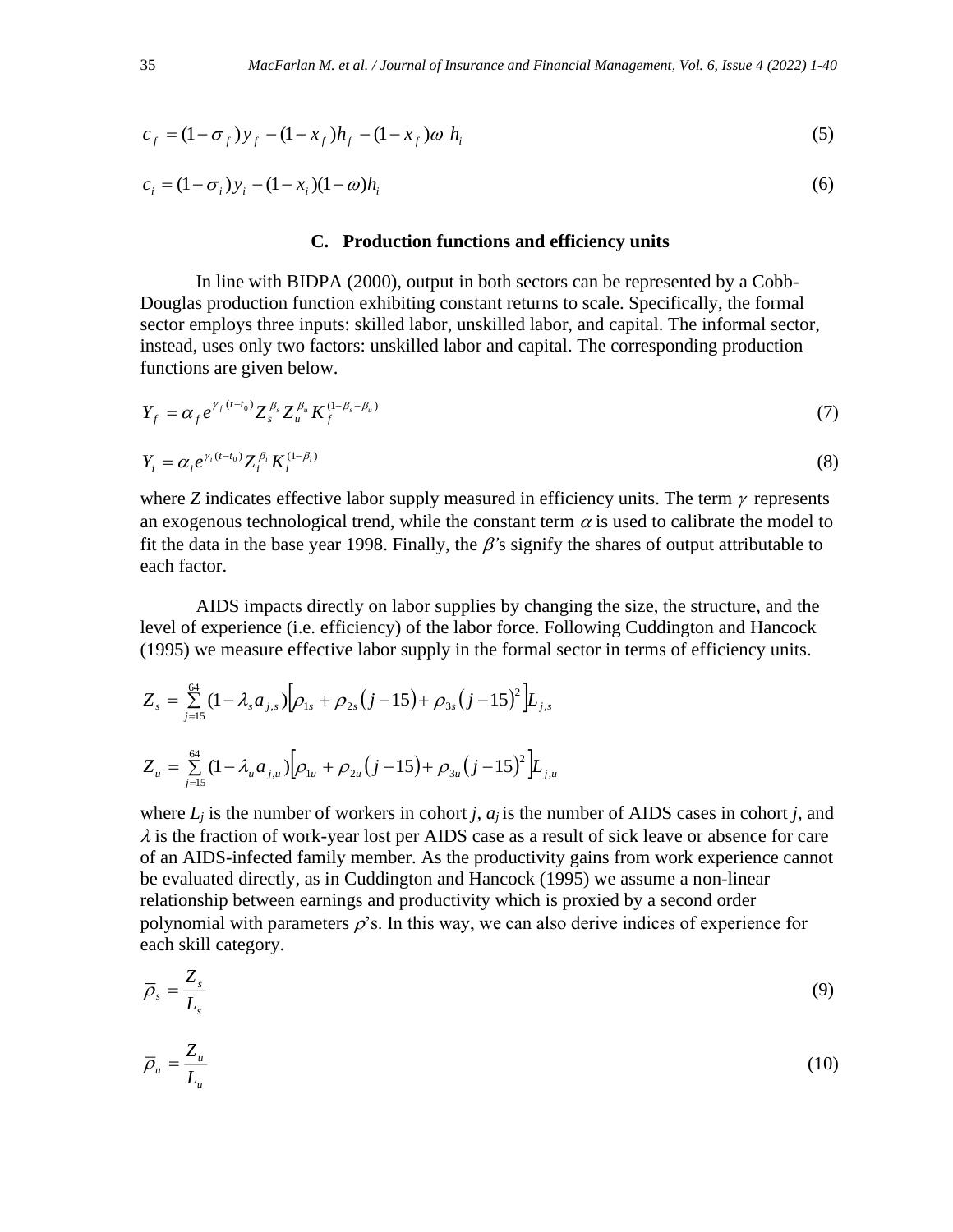Plugging these indices into the formal sector production function, we obtain:

$$
Y_f = \alpha_f e^{\gamma_f (t - t_0)} \left( \overline{\rho}_s^{\beta_s} \overline{\rho}_u^{\beta_u} \right) \left( L_s^{\beta_s} L_u^{\beta_u} \right) K_f^{(1 - \beta_s - \beta_u)}
$$
(11)

Similarly, for the informal sector, it holds:

$$
Y_i = \alpha_i e^{\gamma_i (t - t_0)} \left( \overline{\rho}_i^{\beta_i} \right) \left( L_i^{\beta_i} \right) K_f^{(1 - \beta_i)}
$$
\n<sup>(12)</sup>

where:

$$
\overline{\rho}_i = \frac{Z_i}{L_i} = \sum_{j=15}^{64} (1 - \lambda_i a_{j,i}) \Big[ \rho_{1u} + \rho_{2u} (j - 15) + \rho_{3u} (j - 15)^2 \Big] \frac{L_{j,i}}{L_i}
$$
(13)

We can rewrite equations (11) and (12) in terms of output per worker as:

$$
y_f = \alpha_f e^{\gamma_f (t - t_0)} \left( \overline{\rho}_s^{\beta_s} \overline{\rho}_u^{\beta_u} \right) \left( \frac{L_s}{L_f} \right)^{\beta_s} \left( \frac{L_u}{L_f} \right)^{\beta_u} k_f^{(1 - \beta_s - \beta_u)}
$$
(14)

$$
y_i = \alpha_i e^{\gamma_i (t - t_0)} \left( \overline{\rho}_i^{\beta_i} \right) k_i^{(1 - \beta_i)}
$$
 (15)

Substituting back into equations (3) and (4) and rearranging, we can derive the steady-state capital stock in the two sectors as functions of income allocation between sectors, labor force allocation between skill categories, health care costs and labor efficiency indexes. These variables are assumed to remain unchanged throughout the simulation period (implicitly we are here assuming that AIDS does not generate any redistribution effect apart from the one on age/experience structure of the labor force.).

$$
\bar{k}_f = \left\{ \frac{1 + n_f}{\delta_f + n_f} \left[ \sigma_f + \sigma_{ff} \left( 1 + \frac{Y_{i,t}}{Y_{f,t}} \right) - x_f \left( \frac{H_f}{Y_f} + \omega \frac{H_i}{Y_f} \right) \right] \alpha_f e^{\gamma_f (t - t_0)} \left( \overline{\rho}_s^{\beta_s} \overline{\rho}_u^{\beta_u} \right) \left( \frac{L_s}{L_f} \right)^{\beta_s} \left( \frac{L_u}{L_f} \right)^{\beta_u} \right\}^{\frac{1}{\beta_s + \beta_u}}
$$
\n(16)

$$
\bar{k}_i = \bar{\rho}_i \left\{ \frac{1 + n_i}{\delta_i + n_i} \left[ \sigma_i - x_f (1 - \omega) \frac{H_i}{Y_i} \right] \alpha_i e^{\gamma_i (t - t_0)} \right\}^{\frac{1}{\beta_i}}
$$
(17)

#### **D. Labor allocation**

As in BIDPA (2000), we assume that the economy is divided into a formal and an informal sector. Labor is subsequently divided into skilled and unskilled categories. As we implicitly assume that all skilled workers are employed in the formal sector, the model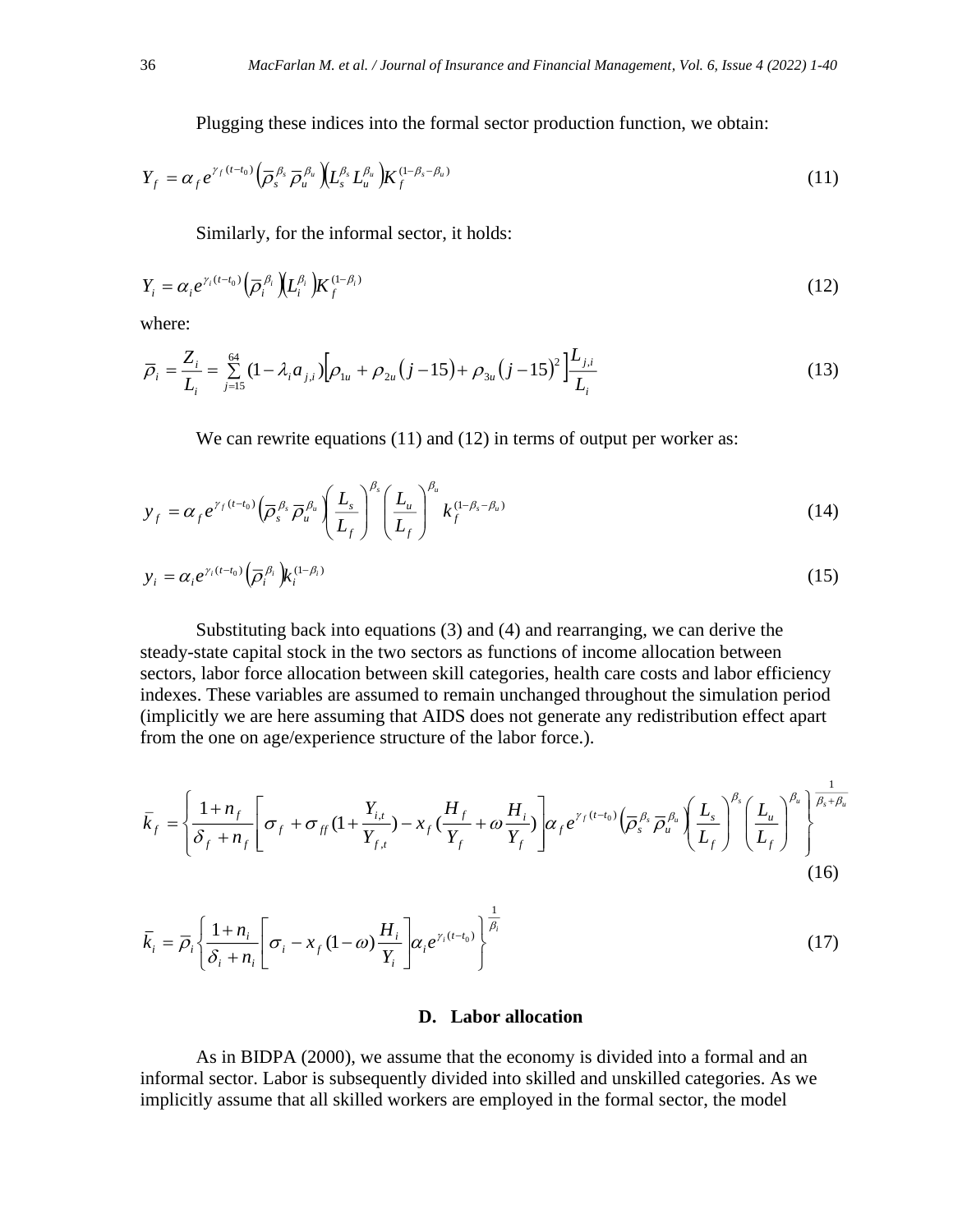comprises three labor markets: skilled formal sector, unskilled formal sector, and unskilled informal sector.

The three labor markets behave differently. The skilled formal sector is assumed to be a perfectly competitive market, where wages adjust to equate demand and supply at any time. In the unskilled formal sector, instead, there is a fixed minimum wage that is higher than the equilibrium wage. As a result, unemployment arises among unskilled workers in the formal sector.

As labor demand in the informal sector is derived from the excess of unskilled labor supply in the formal sector, let us first focus on the allocation of skilled and unskilled labor within the formal sector. We assume that firms in the formal sector choose the optimal composition of skilled/unskilled labor as solution of a constrained minimization problem. Namely, we suppose that firms in the formal sector choose the skill composition of its labor force in such a way that the total cost of production is minimized subject to (i) a given production function, (ii) a given minimum wage for unskilled workers, (iii) a labor supply featuring long-run demographic constraints (i.e., the existence of a vertical long-run labor supply). Because of (iii), the constrained minimization problem can be restated in terms of average cost per unit of labor:

$$
\min_{\frac{L_s}{L_f}, \frac{L_u}{L_f}} w_s \frac{L_s}{L_f} + w_u \frac{L_u}{L_f} + i\bar{k}_f
$$
\n(18)

$$
\text{s.t. } \overline{y}_f = \alpha_f e^{\gamma_f (t - t_0)} \left( \overline{\rho}_s^{\beta_s} \overline{\rho}_u^{\beta_u} \right) \left( \frac{L_s}{L_f} \right)^{\beta_s} \left( \frac{L_u}{L_f} \right)^{\beta_u} \overline{k}_f^{(1 - \beta_s - \beta_u)} \tag{19}
$$

$$
\text{s.t. } w_u = w_u^{\text{min}} \tag{20}
$$

Substituting out for *f u L*  $\frac{L_{u}}{L_{u}}$  in (19) and plugging it back into (18) - when (20) also holds

true - we can minimize the average cost with respect to *f s L*  $\frac{L_s}{L}$ . The first order condition yields the optimal conditional demand function for skilled labor in the formal sector.

$$
\left(\frac{L_s}{L_f}\right)^* = \left(\frac{\beta_s w_u^{\min}}{\beta_u \rho_u w_s^*}\right)^{\frac{\beta_u}{\beta_s + \beta_u}} \left(\frac{\bar{y}_f}{\alpha e^{\gamma_f (t - t_0)}}\right)^{\frac{1}{\beta_s + \beta_u}} (\rho_s)^{-\frac{\beta_s}{\beta_s + \beta_u}} (\bar{k}_f)^{1 - \frac{1}{\beta_s + \beta_u}}
$$
(21)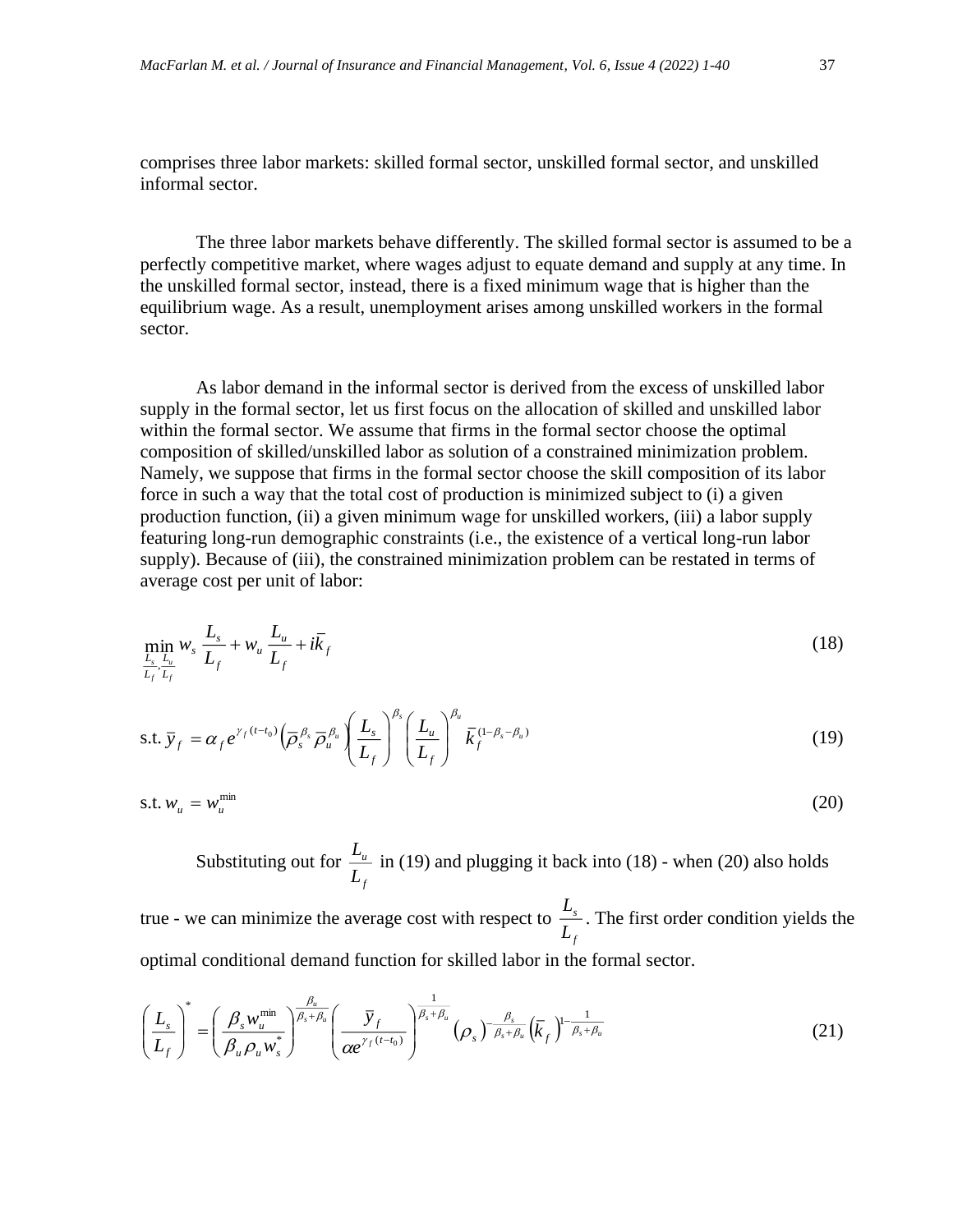Since the skilled labor market is assumed to be perfectly competitive, with wages *w<sup>s</sup>* adjusting to equate demand and supply, then both  $L_s^*$  and  $w_s^*$  are directly observable in the market:

$$
\left(\frac{L_s}{L_f}\right)^* = \left(\frac{L_s}{L_f}\right)^d = \left(\frac{L_s}{L_f}\right)^s \quad \text{and} \quad w_s^* = w_s.
$$

By contrast, the equilibrium wage and equilibrium level of unskilled labor in the formal sector are not directly observable because the unskilled informal sector is not assumed to clear. We can, however, derive their sub-optimal values under constraints (19) and (20) by plugging equation (19) into equation (21). Rearranging, yields the classical result that the relative cost of any factor must be equal to the relative share of output attributable to that factor.

$$
\frac{w_u^{\min} \overline{L_u}}{w_s^* \overline{L_s^*}} = \frac{\beta_u}{\beta_s}
$$

This implies that, in the formal sector, the optimal combination of labor across skills categories is such that:

$$
\left(\frac{\overline{L_u}}{L_f}\right) = \frac{\beta_u w_s^*}{\beta_s w_u^{\min}} \left(\frac{L_s}{L_f}\right)^*.
$$
\n(22)

Note that, if  $w_u^{\min} = w_u^*$  then the unskilled labor market clears, with \*  $\overline{\phantom{a}}$  $\overline{\phantom{a}}$ J  $\setminus$  $\mathsf{I}$  $\mathsf{I}$  $\setminus$ ſ  $\Big| =$  $\overline{\phantom{a}}$ J  $\backslash$  $\mathsf{I}$  $\mathsf{I}$  $\setminus$ ſ *f u f u L L L*  $\left(\frac{L_u}{L}\right) = \left(\frac{L_u}{L}\right)$ . Otherwise,

if 
$$
w_u^{\min} > w_u^*
$$
 then  $\left(\frac{\overline{L_u}}{L_f}\right) < \left(\frac{L_u}{L_f}\right)^*$  and underemployment arises.

Underemployed unskilled workers in the formal sector make up the supply of labor in the informal sector, where market forces operate to equate demand and supply. The congruent share of unskilled labor accruing to the informal sector can, therefore, be derived from the excess of unskilled labor supply in the formal sector:

$$
L_i = L_f \cdot \left[ \left( \frac{L_u}{L_f} \right)^* - \left( \frac{\overline{L_u}}{L_f} \right) \right]
$$
 that is 
$$
L_u^* = L_u + L_i.
$$
 (23)

The system of equations  $(1)-(2)-(5)-(6)-(14)-(15)-(16)-(17)-(21)-(22)-(23)$  can thus be simulated under alternative AIDS assumptions to make medium-term projections for key economic variables. It permits variation of key parameters, enabling thereby identification of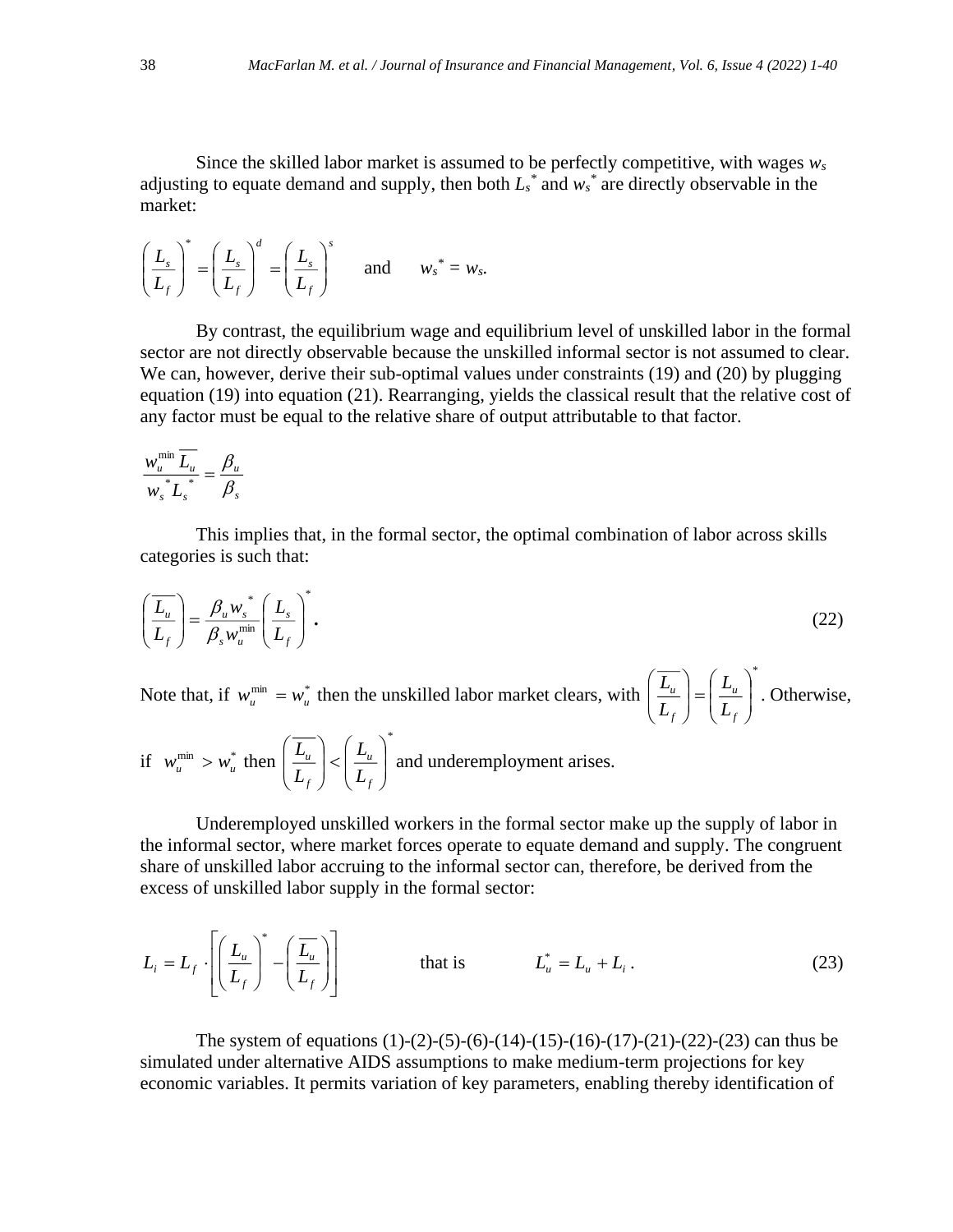the areas where policy intervention may help to minimize the impact of AIDS on the economy.

# **THE DATA**

In order to apply the model, it is necessary to calibrate it so that its projections match the actual (known) values of relevant economic variables in some base period. In this case 1998/99 is chosen as the base year. Besides providing updated nonmining GDP values, national account figures allow us to compute the level of capital stock for the whole economy. Moreover, by using the same data assumptions as in BIDPA (2000), it is possible to estimate the size of informal sector's GDP and capital stock. Average wage rates in the two sectors are obtained from the average monthly earnings published by Central Statistical Office (CSO).

Demographic and AIDS statistics have been taken from a study on the demographic impact of HIV/AIDS in Botswana published in August 2000 by the Abt Associates South Africa Inc. and commissioned by the Botswana Ministry of Finance and Development Planning with the support of the United Nations Development Programme.

Best estimate projections<sup>19</sup> indicate that 17 percent of the total population of Botswana was infected with HIV in 1999, versus the 11 percent prevalence rate in 1995 and the an expected 22 percent in 2010. Infection rates among adults aged 15-59 are substantially higher, estimated to rise from 21 percent in 1995, to 30 percent in 1999, and to over 37 percent in 2010 if no intervention or change of behavior is assumed. The data illustrates that the AIDS epidemic in Botswana is still at a relatively early stage, despite high prevalence. Less than 20,000 AIDS cases are projected for 1999, but the burden is expected to surge to more than 50,000 by 2010.

We draw on the Abt (2000) demographic study to obtain projections of the age profile of the Botswana population over time. Since updated employment data are not available (next Labor Force Statistics is due in 2005), we make use of the 1995/96 Labor Force Statistics to extrapolate data on the structure of the labor force up to 2010. To do this, we assume a fixed participation rate per age cohort. This implies that AIDS has no effect on the participation rate, while it can reduce total employment and total output.

<sup>&</sup>lt;sup>19</sup> Best demographic estimates for Botswana have been generated with the Spectrum AIM model, a model specifically designed to calculate the demographic consequences of the HIV virus. It is readily available from internet at [http://www.tfgi.com.](http://www.tfgi.com/) Its key assumptions are the following: (1) A common antenatal seroprevalence epidemic curve for all Districts, with District epidemics differing only in their timing. (2) Calibration of the projections against male/female age profiles of antenatal and reported AIDS case data. (3) Median adult survival times of 8.5 years from infection to AIDS, and one year after developing AIDS. Median child survival just under 2 years. (4) Average fertility reduction of 34 percent among HIV-infected women. (5) Mother-to-child transmission rates of 30 percent.